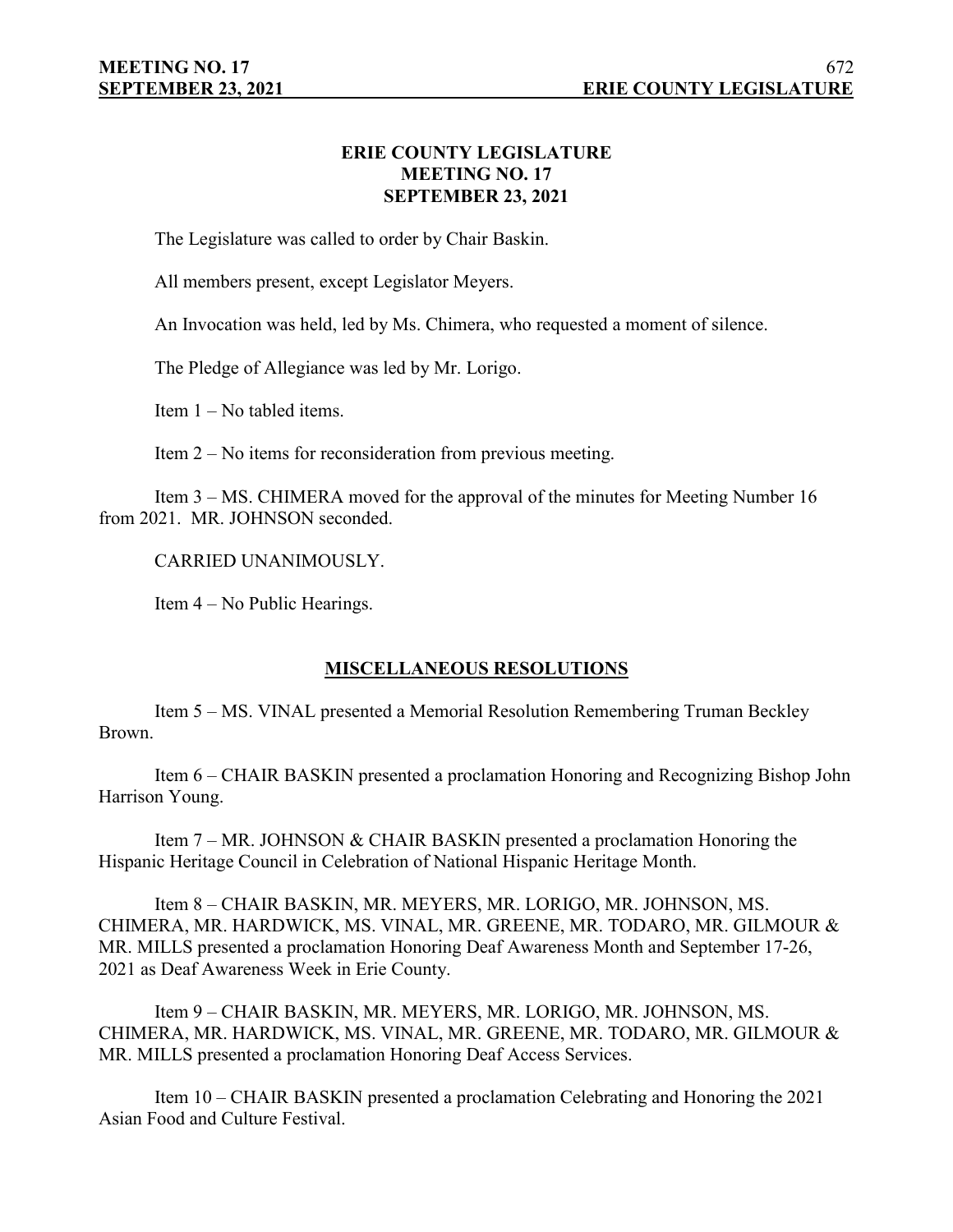Item 11 – MR. LORIGO presented a proclamation Honoring Officers Abby Rave and John Pingitore.

Item 12 – MR. LORIGO presented a proclamation Honoring Hailey Cenname for Her Athletic Accomplishments.

Item 13 – MR. LORIGO presented a proclamation Honoring Geoff Kelly for His Career in Investigative Journalism.

Item 14 – MR. TODARO presented a proclamation Honoring James B. Uebelhoer for His Ongoing Volunteerism and Service to the Alden Hook & Ladder Fire Company.

Item 15 – MR. TODARO presented a proclamation Honoring Robert L. Holtz for His Ongoing Volunteerism and Service to the Alden Hook & Ladder Fire Company.

Item 16 – MR. TODARO presented a proclamation Honoring Thomas S. Czechowski for His Ongoing Volunteerism and Service to the Alden Hook & Ladder Fire Company.

Item 17 – MR. TODARO presented a proclamation Honoring Roger Mueller for His Ongoing Volunteerism and Service to the Alden Hook & Ladder Fire Company.

Item 18 – MR. TODARO presented a proclamation Honoring Leo E. Wagner for His Ongoing Volunteerism and Service to the Alden Hook & Ladder Fire Company.

Item 19 – MR. TODARO presented a proclamation Honoring Ralph S. Airey for His Ongoing Volunteerism and Service to the Alden Hook & Ladder Fire Company.

Item 20 – MR. TODARO presented a proclamation Honoring Aftercare Nursing Services on Their Newest Location in Lancaster.

Item 21 – MR. TODARO presented a proclamation Honoring Rotary Club of Lancaster-Depew Upon the Occasion of its 100 Years of Service.

Item 22 – MR. TODARO & MR. MEYERS presented a proclamation Honoring Cheektowaga Officers William Cookfair, Brendan Tomasulo, Joshua Donovan and Jeffre Scaglione.

Item 23 – MR. TODARO presented a proclamation Recognizing Denise Gonez-Santos Upon the Occasion of Their 30th Year of Employment at Erie 1 BOCES.

Item 24 – MR. LORIGO presented a proclamation Welcoming Bases Loaded Sports Collectibles to West Seneca.

Item 25 – MR. GREENE presented a proclamation Recognizing the Brave and Heroic Service of Officer Jonathan Howaniec.

Item 26 – MR. GREENE presented a proclamation Recognizing the Brave and Heroic Service of Officer Breanna Capitovic.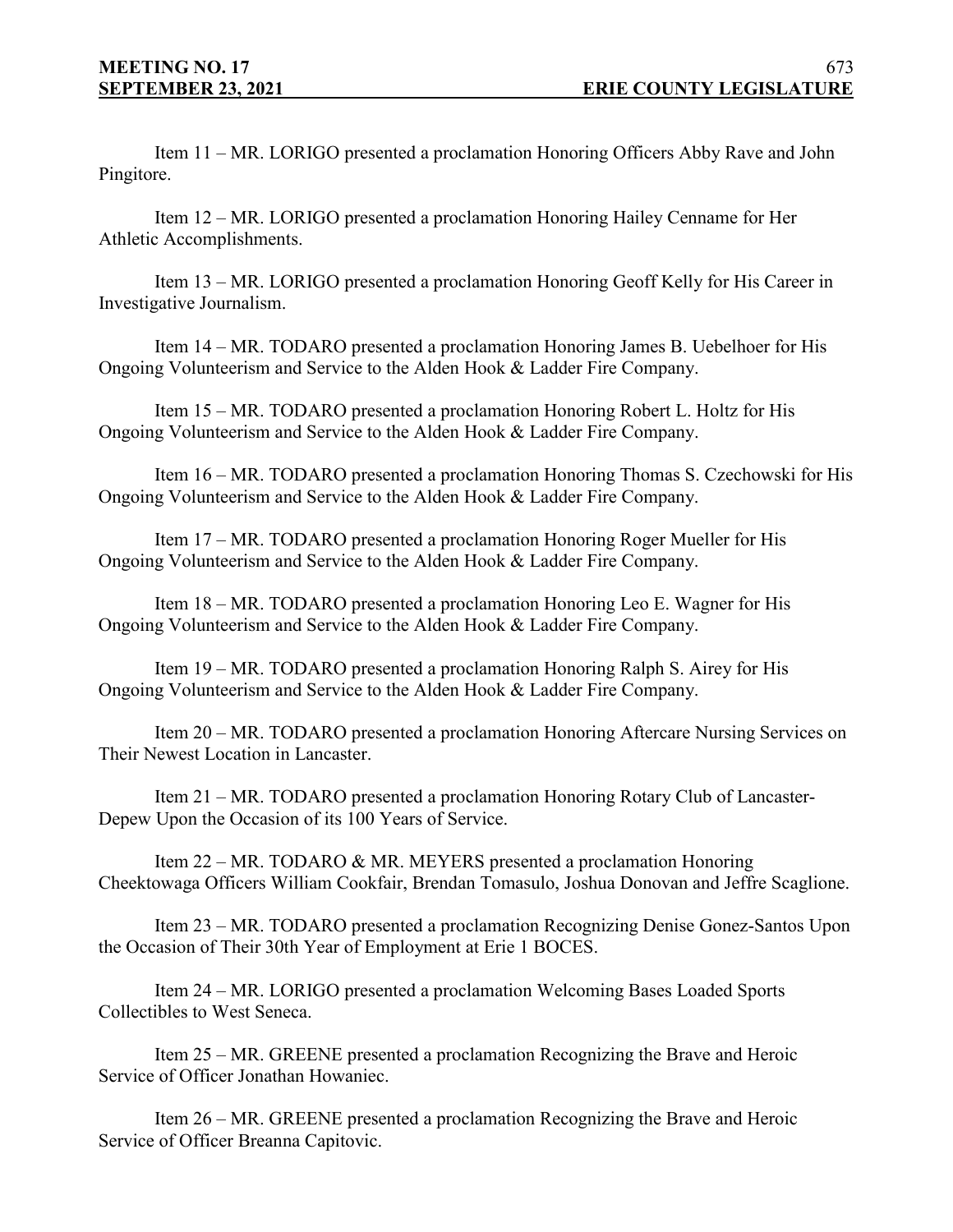Item 27 – MR. GREENE presented a proclamation Recognizing the Brave and Heroic Service of Officer Heather Caputi.

Item 28 – MR. GREENE presented a proclamation Honoring Amherst Police Department Citizen Commendation Award Recipient Timothy McMurray.

Item 29 – MR. MILLS presented a proclamation Honoring and Recognizing Mary Beth Webster Upon the Occasion of Her Retirement from St. Aloysius Regional School.

Item 30 – MR. MILLS presented a proclamation Honoring and Recognizing Kimberly Moritz Upon the Occasion of Her Retirement.

Item 31 – MR. MILLS presented a proclamation Honoring and Recognizing Annalise Casciano on the Grand Opening of The Room Theatre Company.

Item 32 – MR. MILLS presented a proclamation Honoring and Recognizing Joe M. Hartman, Jr. as a Successful Young Entrepreneur at the 2021 Eden Farmer's Market.

Item 33 – MR. MILLS presented a proclamation Honoring and Recognizing Doggo Mafia on Its Grand Opening.

Item 34 – MR. TODARO presented a proclamation Honoring Judy Bowman for Her Commitment and Dedication to Helping Senior Citizens with their Fitness Goals and Mental Well-Being.

MS. CHIMERA moved for consideration of the above thirty items. MR. JOHNSON seconded.

CARRIED UNANIMOUSLY.

MS. CHIMERA moved to amend the above thirty items by adding one for MR. GREENE, two for MR. LORIGO, one for MR. GILMOUR, and by including Et Al Sponsorship. MR. JOHNSON seconded.

CARRIED UNANIMOUSLY.

MS. CHIMERA moved for approval of the above thirty-four items as amended. MR. LORIGO seconded.

CARRIED UNANIMOUSLY.

# **LOCAL LAWS**

Item 35 – CHAIR BASKIN directed that Local Law No. 1 (Print #1) 2020 remain on the table and in the PUBLIC SAFETY COMMITTEE.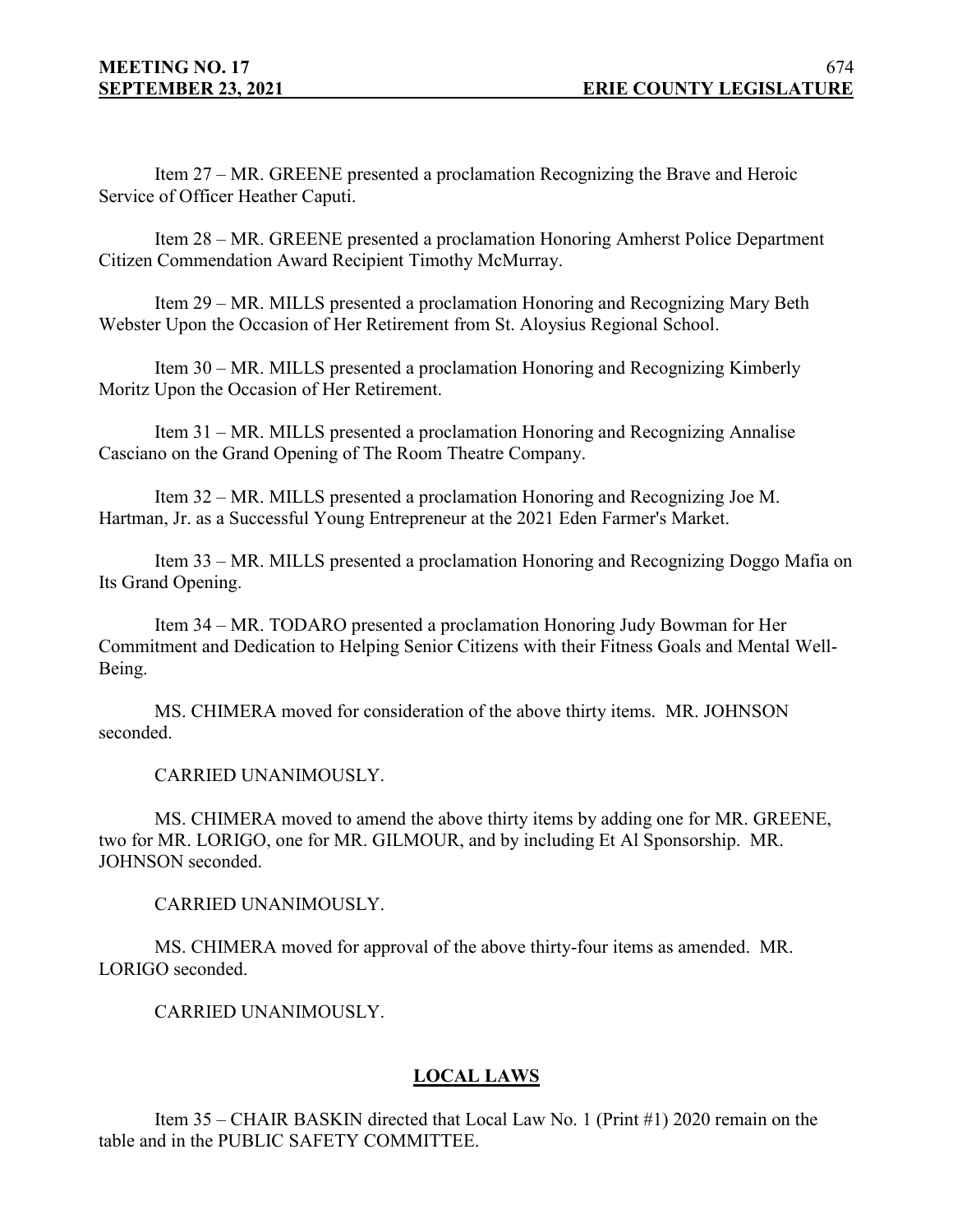## GRANTED.

Item 36 – CHAIR BASKIN directed that Local Law No. 3 (Print #1) 2020 remain on the table and in the SMALL BUSINESS COMMITTEE.

### GRANTED.

Item 37 – CHAIR BASKIN directed that Local Law No. 5 (Print #1) 2020 remain on the table and in the GOVERNMENT AFFAIRS COMMITTEE.

## GRANTED.

Item 38 – CHAIR BASKIN directed that Local Law No. 8 (Print #1) 2020 remain on the table and in the GOVERNMENT AFFAIRS COMMITTEE.

### GRANTED.

Item 39 – CHAIR BASKIN directed that Local Law No. 2 (Print #1) 2021 remain on the table and in the ECONOMIC & DEVELOPMENT and MINORITY & WOMEN OWNED BUSINESS COMMITTEES.

### GRANTED.

Item 40 – CHAIR BASKIN directed that Local Law No. 3 (Print #1) 2021 remain on the table and in the HEALTH & HUMAN SERVICES COMMITTEE.

GRANTED.

## **COMMITTEE REPORTS**

Item 41 – MS. CHIMERA presented the following report and moved for immediate consideration and approval. MR. LORIGO seconded.

### CARRIED UNANIMOUSLY.

RESOLUTION NO. 157

| September 16, 2021 | <b>ENERGY &amp; ENVIRONMENT</b> |
|--------------------|---------------------------------|
|                    | <b>COMMITTEE</b>                |
|                    | REPORT NO. 13                   |

### ALL MEMBERS PRESENT.

1. RESOLVED, the following items are hereby received and filed: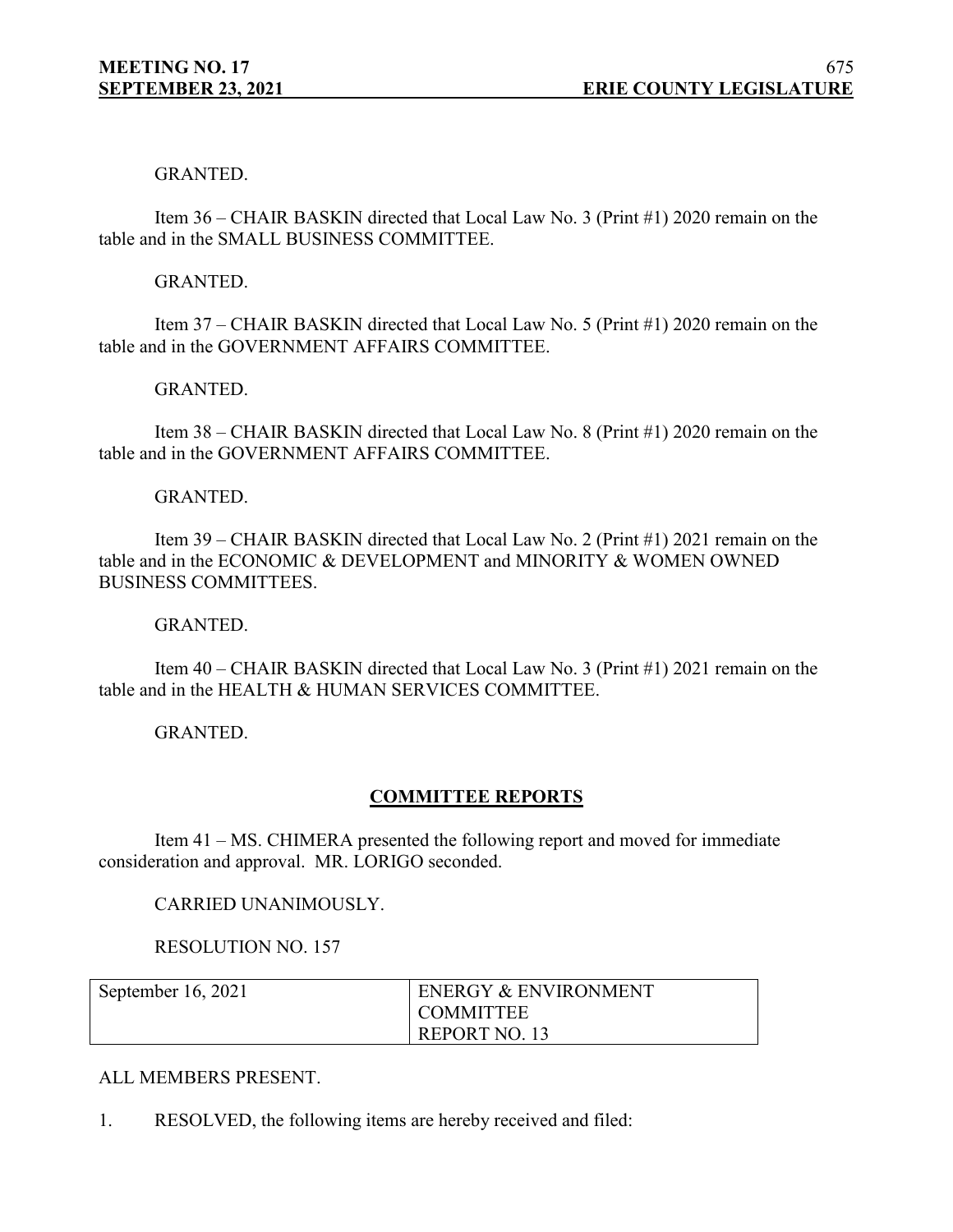- a. COMM. 11M-1 (2021) LEAGUE OF HUMANE VOTERS: "Statement Related to LL Intro. 1-1 (2021)" (Chair's Ruling)
- b. COMM. 11M-2 (2021) MAUREEN SCHIENER: "Statement Related to LL Intro. 1-1 (2021)" (Chair's Ruling)
- c. COMM. 11M-9 (2021) POLLA MILLIGAN: "Statement Related to LL Intro. 1-1 (2021)" (Chair's Ruling)
- d. COMM. 11M-10 (2021) LAUREN WESP: "Statement Related to LL Intro. 1-1 (2021)" (Chair's Ruling)
- e. COMM. 14M-2 (2021) EC AGRICULTURAL & FARMLAND PROTECTION BOARD: "2021 AFPB Report Regarding Modification & Consolidation of Marilla, Wales & Elma Agricultural Districts" (Chair's Ruling)
- f. COMM. 14M-7 (2021) GUN SENSE NEW YORK: "Letter Concerning LL Intro. 1-1 (2021)" (Chair's Ruling)
- g. COMM. 15E-11 (2021) BASKIN: "Notice of Public Hearing Concerning LL Intro. 1-1 (2021)" (Chair's Ruling)
- h. COMM. 15D-6 (2021) DEPT. OF ENVIRONMENT & PLANNING: "Public Hearing Minutes for Agricultural District Modification" (Chair's Ruling)
- i. COMM. 15D-7 (2021) CLERK OF LEGISLATURE: "Notice of Public Hearing Concerning LL Intro. 1-1 (2021)" (Chair's Ruling)
- j. COMM. 16E-8 (2021) COMPTROLLER: "Letter to Parks Commissioner Regarding Public Access to Park Amenities" (Chair's Ruling)
- k. COMM. 16E-22 (2021) COUNTY EXECUTIVE: "ECSD No. 3 - Engineering Term Contract Agreement" (Chair's Ruling)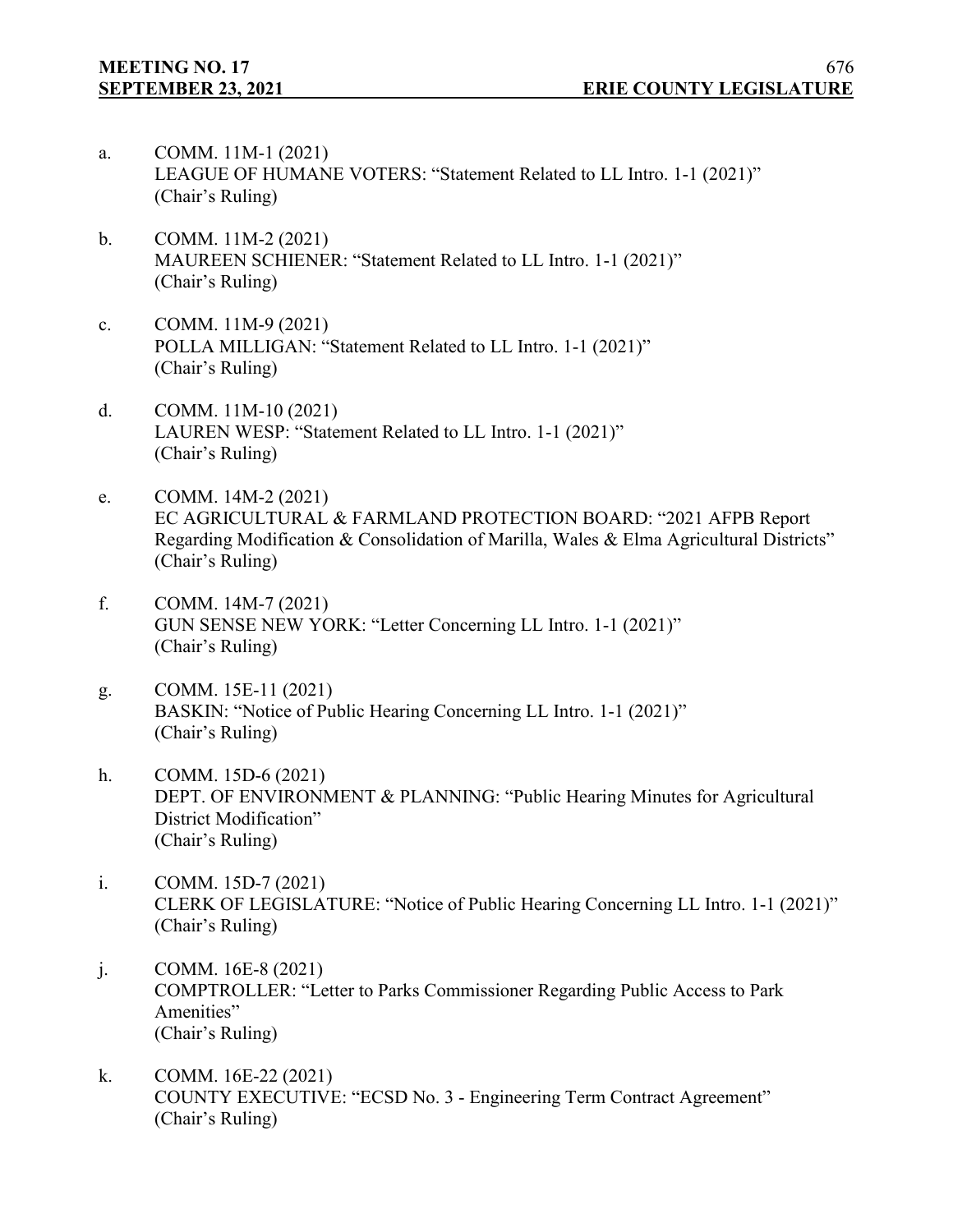- l. COMM. 16E-23 (2021) COUNTY EXECUTIVE: "ECSD No. 8 - Engineering Term Contract Agreement" (Chair's Ruling)
- m. COMM. 16E-24 (2021) COUNTY EXECUTIVE: "ECSD Nos. 1 & 4 - Engineering Agreement Dated 1/21/2021" (Chair's Ruling)
- n. COMM. 16E-25 (2021) COUNTY EXECUTIVE: "ECSD No. 4 - Engineer Term Contract Agreement" (Chair's Ruling)
- o. COMM. 16E-26 (2021) COUNTY EXECUTIVE: "ECSD No. 1 - Engineering Term Contract Agreement" (Chair's Ruling)
- p. COMM. 16D-10 (2021) DEPARTMENT OF LAW: "Opinion as to Form LL Intro. 1-1 (2021)" (Chair's Ruling)
- q. COMM. 16M-3 (2021) NYS CONSERVATION FUND ADVISORY BOARD: "Letter Concerning LL Intro. 1-1  $(2021)$ " (Chair's Ruling)
- r. COMM. 16M-5 (2021) CHRISTINE COLLINS: "Letter Concerning LL Intro. 1-1 (2021)" (Chair's Ruling)
- s. COMM. 16M-6 (2021) KATE BOROWIAK: "Letter Concerning LL Intro. 1-1 (2021)" (Chair's Ruling)
- t. COMM. 16M-7 (2021) JAMES BURNETTE: "Letter Concerning LL Intro. 1-1 (2021)" (Chair's Ruling)
- u. COMM. 16M-8 (2021) JINA GENTRY: "Letter Concerning LL Intro. 1-1 (2021)" (Chair's Ruling)
- v. COMM. 16M-9 (2021) EC FEDERATION OF SPORTSMAN'S CLUB, INC.: "Letter Concerning LL Intro. 1-1  $(2021)$ " (Chair's Ruling)
- w. COMM. 16M-10 (2021)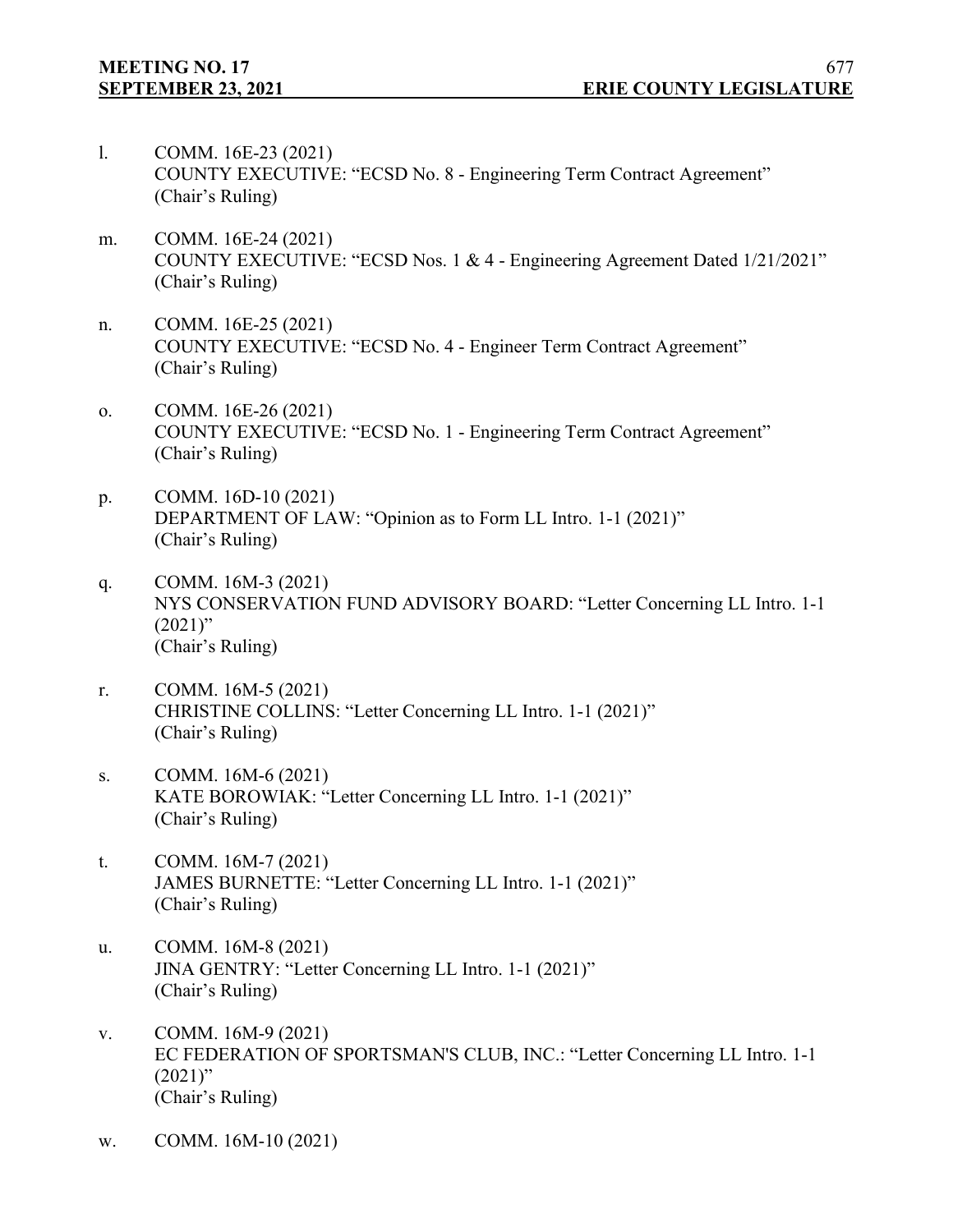RICH DAVENPORT: "Letter Concerning LL Intro. 1-1 (2021)" (Chair's Ruling)

- x. COMM. 16M-11 (2021) MAUREEN SCHIENER: "Letter Concerning LL Intro. 1-1 (2021)" (Chair's Ruling)
- y. COMM. 16M-12 (2021) LESLIE WHEELER: "Letter Concerning LL Intro. 1-1 (2021)" (Chair's Ruling)
- 2. COMM. 16E-13 (2021) COUNTY EXECUTIVE

RESOLVED, that the Erie County Legislature does hereby confirm the appointment of Daniel Castle to the position of Commissioner of Environment and Planning effective immediately.  $(5-0)$ 

3. COMM. 16E-27 (2021) COUNTY EXECUTIVE

WHEREAS, pursuant to Legislative Comm. 13E-4 (2020), Contract 54 (General) was awarded to Lupini Construction, Inc. to construct the Depew Overflow Retention Facility (ORF) Rehabilitation Project in Erie County Sewer District No. 4; and

WHEREAS, the Erie County Division of Sewerage Management has advised that all scheduled improvements are now completed; and

WHEREAS, the Erie County Department of Environment and Planning recommends closeout of Contract No. 54 (General) and requests approval to issue final payment.

NOW, THEREFORE, BE IT

RESOLVED, that Contract No. 54 (General) between the County of Erie and Lupini Construction, Inc. (6081 Trenton Road, Utica, New York 13502) is accepted in the final contract amount of \$108,972.32 which includes Change Order No. 1 (final), a decrease of (\$9,046.68) and is allocated in Erie County Sewer District No. 4 Capital Account C.17401; and be it further

RESOLVED, that the Erie County Comptroller be directed to make final payment for Contract 54 (General), to Lupini Construction, Inc. for a total contract amount of \$108,972.32; and be it further

RESOLVED, that the Clerk of the Legislature be directed to send one (1) certified copy of this resolution to the County Executive, the Erie County Comptroller, the Director of Budget and Management, Kristen Walder, Assistant County Attorney, and Joseph Fiegl, P.E., Deputy Commissioner, Department of Environment and Planning.  $(5-0)$ 

4. COMM. 16E-28 (2021)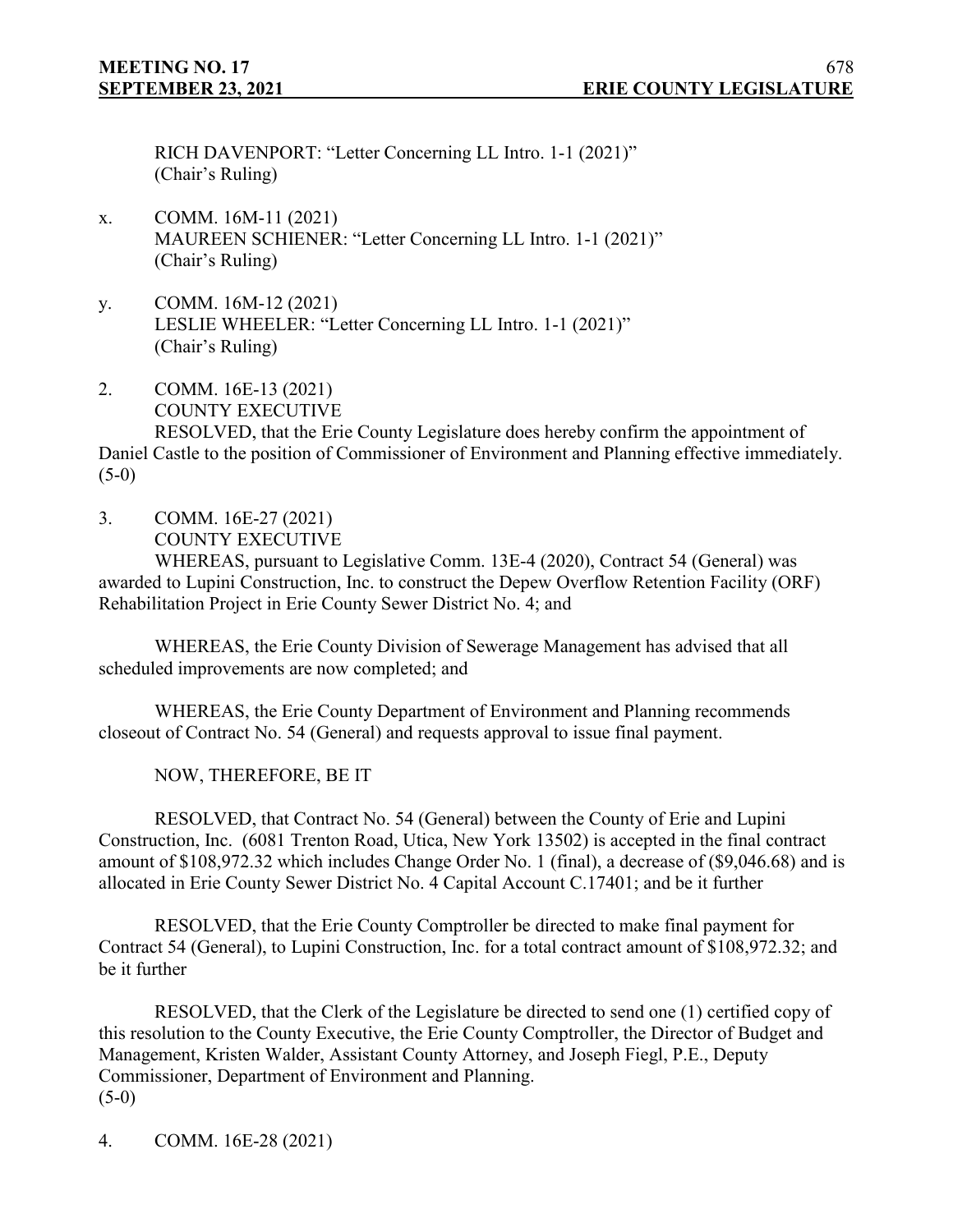## COUNTY EXECUTIVE

WHEREAS, Article 5-A, Sections 270 and 271 of County Law requires your Honorable Body to hold a Public Hearing on the Sewer District Assessment Rolls for Erie County Sewer District Nos. l, 2, 3, 4, 5, 6 and 8; and

WHEREAS, notice of said Public Hearing shall be published at least once in the official County newspapers prior to holding the Public Hearing.

# NOW, THEREFORE, BE IT

RESOLVED, that the Sewer District assessment rolls be open for public inspection after October 1, 2021 in the offices of the Division of Sewerage Management, 95 Franklin Street, Buffalo, New York 14202; and be it further

RESOLVED, that a Public Hearing be held in the Chambers of the Erie County Legislature, 92 Franklin Street, 4th Floor, Buffalo, NY, at 4:00 p.m., local time, on November 4, 2021 for the purpose of meeting to hear and consider any objections which may be made to the 2021 Sewer District Assessment Rolls (2022 Levy) for Erie County Sewer District Nos. l, 2, 3, 4, 5, 6 and 8; and be it further

RESOLVED, that the Clerk of the Legislature be directed to have published in the official County Newspapers, and the Buffalo News, a Notice of Public Hearing no later than the week of October 18, 2021; and be it further

RESOLVED, that the Clerk of the Legislature be directed to send a certified copy of this resolution to the County Executive, the County Comptroller, the Director of Budget and Management, Kristen Walder, Assistant County Attorney, and Joseph Fiegl, P.E., Deputy Commissioner, Department of Environment & Planning.  $(5-0)$ 

- 5. COMM. 16E-29 (2021)
	- COUNTY EXECUTIVE

WHEREAS, Erie County has a Household Hazardous Waste (HHW) Collection Program to provide residents with a safe, effective, and cost-free opportunity to dispose of household generated hazardous waste; and

WHEREAS, every year, Erie County hosts periodic household hazardous waste events to properly dispose of chemicals that pose a health and safety hazard and might otherwise contaminate our water, land, or air; and

WHEREAS, these events service approximately 2,000 households per year; and

WHEREAS, the Erie County Department of Environment and Planning (DEP) has completed a feasibility study to identify how it could effectively and efficiently increase the number of households it serves through this program; and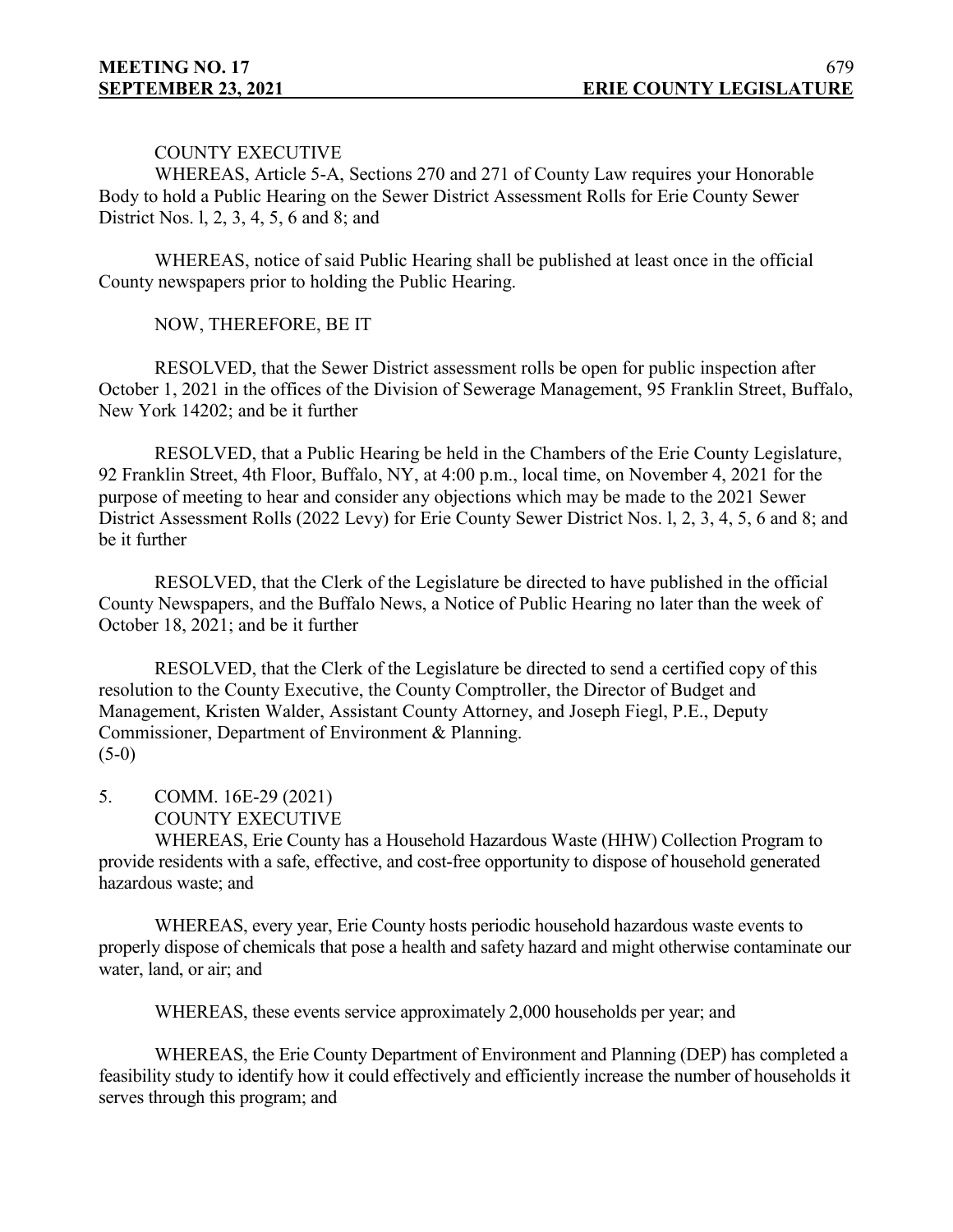WHEREAS, New York State Department of State (DOS) provides competitive funding for Local Government Efficiency Grants for local government to better consolidate and share services; and

WHEREAS, Erie County applied to DOS for a grant to support an implementation project to improve the HHW Collection Program and establish a permanent HHW site(s) for the County; and

WHEREAS, Erie County received a DOS award for \$1,000,000 in funding to conduct such a project; and

WHEREAS, to best complete the work outlined in the Household Hazardous Waste Implementation Project a revision of resolution COMM. 21E-26 (2019) to extend the grant to 2024, revise the budget, and create seven Intern Seasonal (JG-01) positions (one intern per semester for the remainder of the project) is necessary.

NOW, THEREFORE, BE IT

RESOLVED, that the grant budget and project period for the "Household Hazardous Waste Implementation Project" is hereby revised in the Department of Environment and Planning, Business Area 162, as follows:

# Household Hazardous Waste Implementation Project SAP Grant Account #162HHWIP1823 April 1, 2018 – March 31, 2023

### REVENUE:

| Account                                     | Description               | <b>Current Budget</b> | Revision     | <b>Revised Budget</b> |  |
|---------------------------------------------|---------------------------|-----------------------|--------------|-----------------------|--|
| 409000                                      | State Aid                 | \$1,000,000           | \$0          | \$1,000,000           |  |
| <b>TOTAL REVENUE</b>                        |                           |                       |              | \$1,000,000           |  |
| <b>APPROPRIATIONS:</b>                      |                           |                       |              |                       |  |
| Account                                     | Description               | <b>Current Budget</b> | Revision     | <b>Revised Budget</b> |  |
| 500000                                      | <b>Personnel Services</b> | \$127,571             | \$0          | \$127,571             |  |
| 500030                                      | <b>Seasonal Wages</b>     | \$0                   | \$75,278     | \$75,278              |  |
| 502000                                      | <b>Fringe Benefits</b>    | \$80,370              | \$0          | \$80,370              |  |
| 516020                                      | Professional Services     | \$700,000             | $(\$75,278)$ | \$624,722             |  |
| 561410                                      | Equipment                 | \$92,000              | \$0          | <u>\$92,000</u>       |  |
| <b>TOTAL APPROPRIATIONS:</b><br>\$1,000,000 |                           |                       |              |                       |  |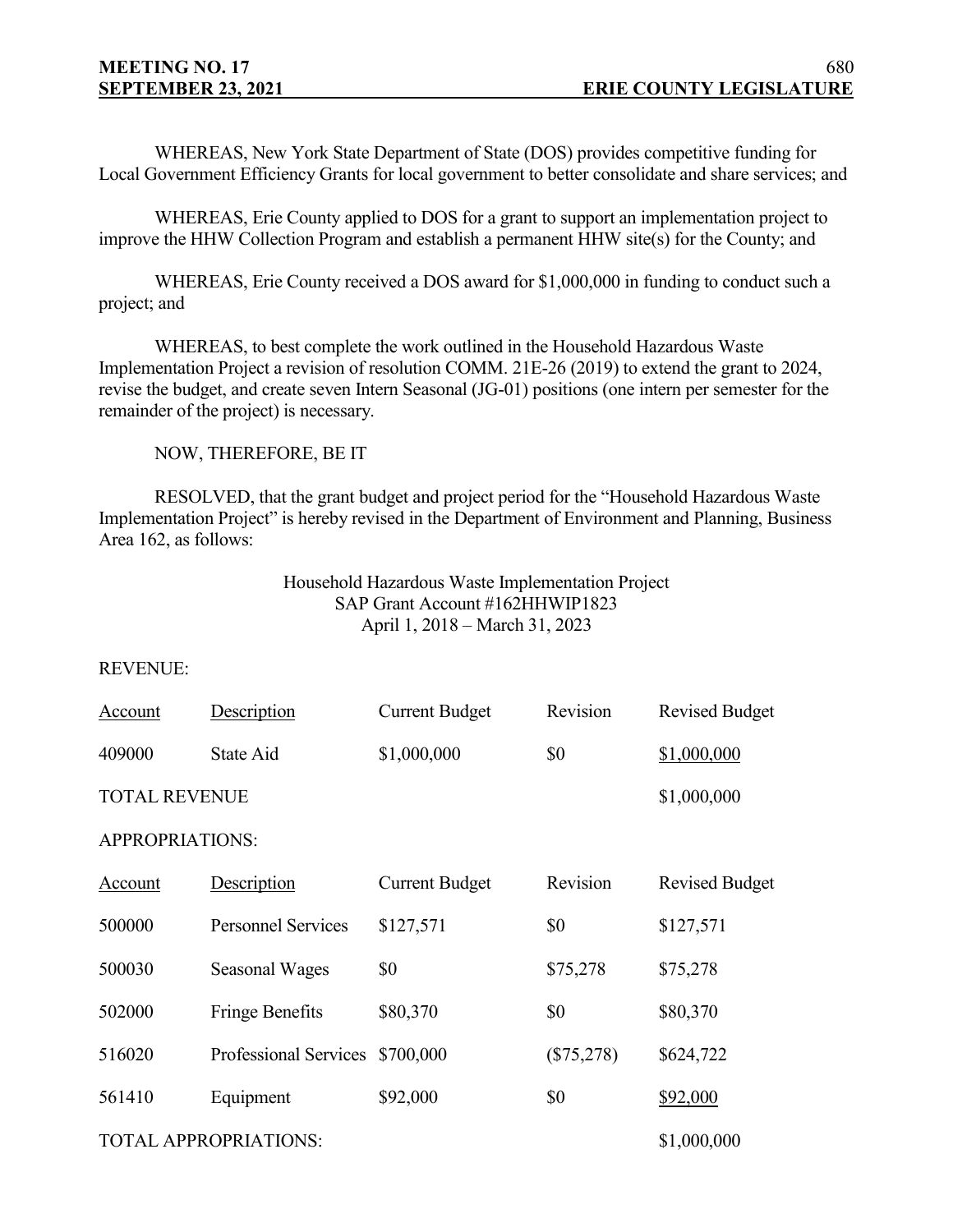and be it further

RESOLVED, that the following positions, which are 100% grant funded, will be funded under the Household Hazardous Waste Implementation Project grant #162HHWIP1823, business area 162, fund 281:

Intern Seasonal Positions (JG-01) B-100 Nos. 12370 (2021), 12451 (2022) 12452 (2023) Budgeted Annual Salary: \$32,262 (salary is sum for three interns per year)

### and be it further

RESOLVED, that County Executive or Deputy County Executive is authorized to sign an agreement to extend the contract with DOS for one year; and be it further

RESOLVED, that the Director of the Division of Budget and Management is hereby authorized to implement any budget adjustments as required to comply with the grantor funding requirements; and be it further

RESOLVED, that certified copies of this resolution shall be forwarded to the County Executive; the Director of the Division of Budget and Management; the County Attorney; the County Comptroller; and Bonnie Lawrence, Deputy Commissioner of Environment and Planning.  $(5-0)$ 

6. COMM. 16E-39 (2021) COUNTY EXECUTIVE

WHEREAS, the Department of Parks, Recreation & Forestry received Legislature approval (COMM. 5E-14) to receive funding for a Snowmobile Trail Development Grant for the 2020-2021 snowmobile season; and

WHEREAS, the original Snowmobile Trail Development Grant in the amount of \$185,532.00 has now been increased to \$186,060.00; and

WHEREAS, this additional funding of \$528.00 is the result of New York State approving additional mileage on a snowmobile trail maintained by the Pioneer Snow Surfers and a decrease to the Hamburg Snowmobile Club; and

WHEREAS, this agreement with the State shall pertain to such maintenance as performed by the individual Snowmobile Clubs of Erie County on club trails located outside County-owned lands as well as on trails located in Erie County Parks and Forestry lots.

### NOW, THEREFORE, BE IT

RESOLVED, that the County Executive is hereby authorized to enter into an amended agreement with the New York State Office of Parks, Recreation and Historic Preservation for an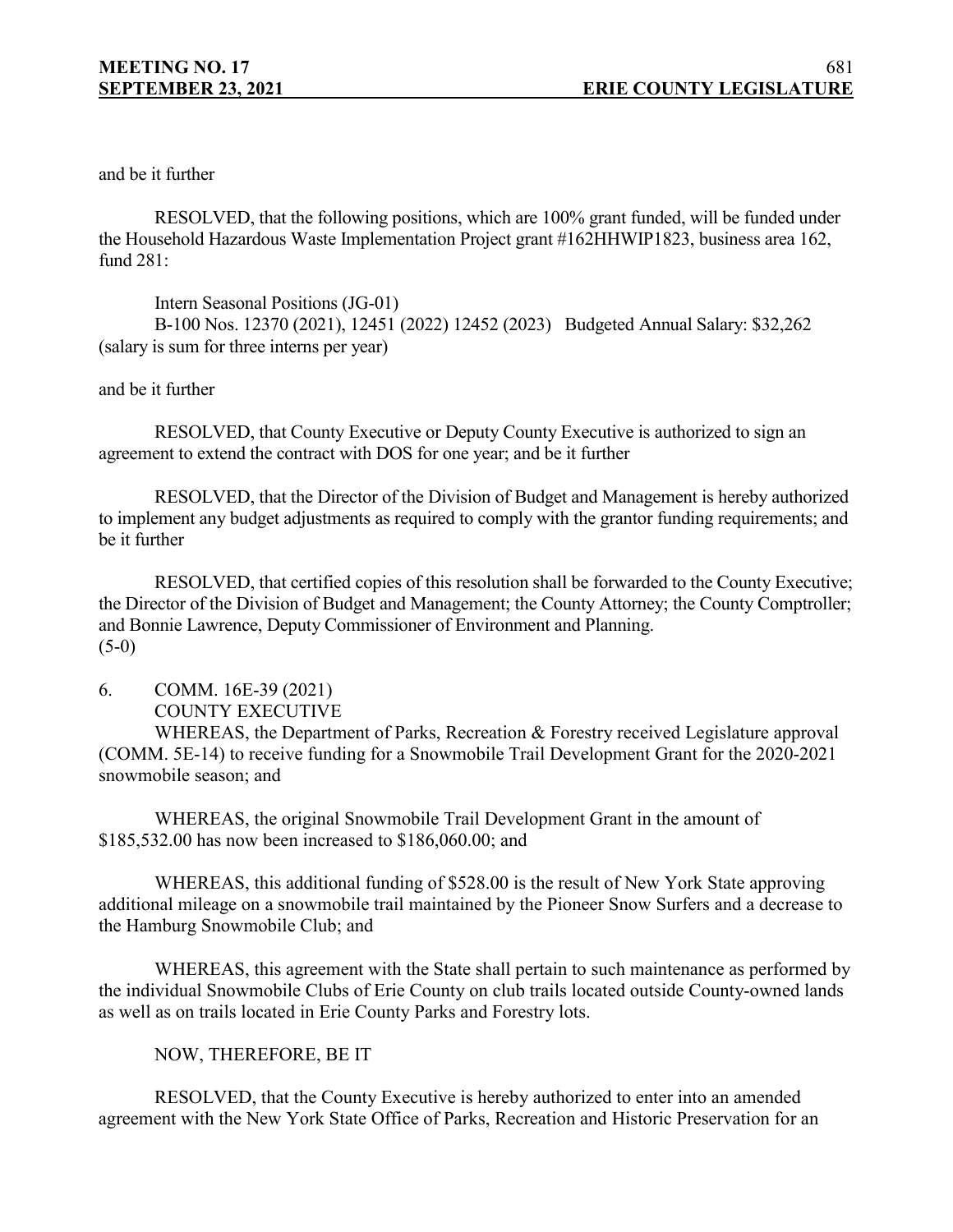additional net amount \$528.00 as pertains to snowmobile trail maintenance performed during the 2020-2021 snowmobile season; and be it further

RESOLVED, that the County Executive is authorized to enter into an amended agreement with the Pioneer Snow Surfers for an additional amount of \$1200.00; and be it further

RESOLVED, that the Erie County Legislature hereby approves the appropriation of anticipated state aid revenue in the Division of Parks, fund 110, cost center 1641010, account 409010, in the amount of \$528.00, as well as an increase in appropriations in the amount of \$528.00, in the Division of Parks, fund 110, cost center 1641010, account 516020, in order that funds may be available to make payment to the Pioneer Snow Surfers; and be it further

RESOLVED, that certified copies of this resolution be forwarded to the Office of the Erie County Executive, the Department of Parks, Recreation and Forestry, the Division of Budget, Management and Finance, the Office of the Erie County Comptroller and Assistant County Attorney, Kristen Walder, of the Law Department.  $(5-0)$ 

## **TIMOTHY J. MEYERS CHAIR**

Item 42 – MS. CHIMERA presented the following report and moved for immediate consideration and approval. MR. JOHNSON seconded.

# CARRIED UNANIMOUSLY.

## RESOLUTION NO. 158

| September 16, 2021 | <b>FINANCE &amp; MANAGEMENT</b> |
|--------------------|---------------------------------|
|                    | <b>COMMITTEE</b>                |
|                    | REPORT NO. 10                   |

## ALL MEMBERS PRESENT. CHAIR BASKIN PRESENT AS EX-OFFICIO MEMBER.

- 1. RESOLVED, the following items are hereby received and filed:
- a. COMM. 15E-1 (2021) COMPTROLLER: "EC 2020 Comprehensive Annual Financial Report" (Chair's Ruling)
- b. COMM. 15D-1 (2021) DEPUTY COMPTROLLER: "Law Department Spending for 05/2021" (Chair's Ruling)
- c. COMM. 15D-4 (2021) DEPUTY COMPTROLLER: "Sales Tax Receipts for 05/2021"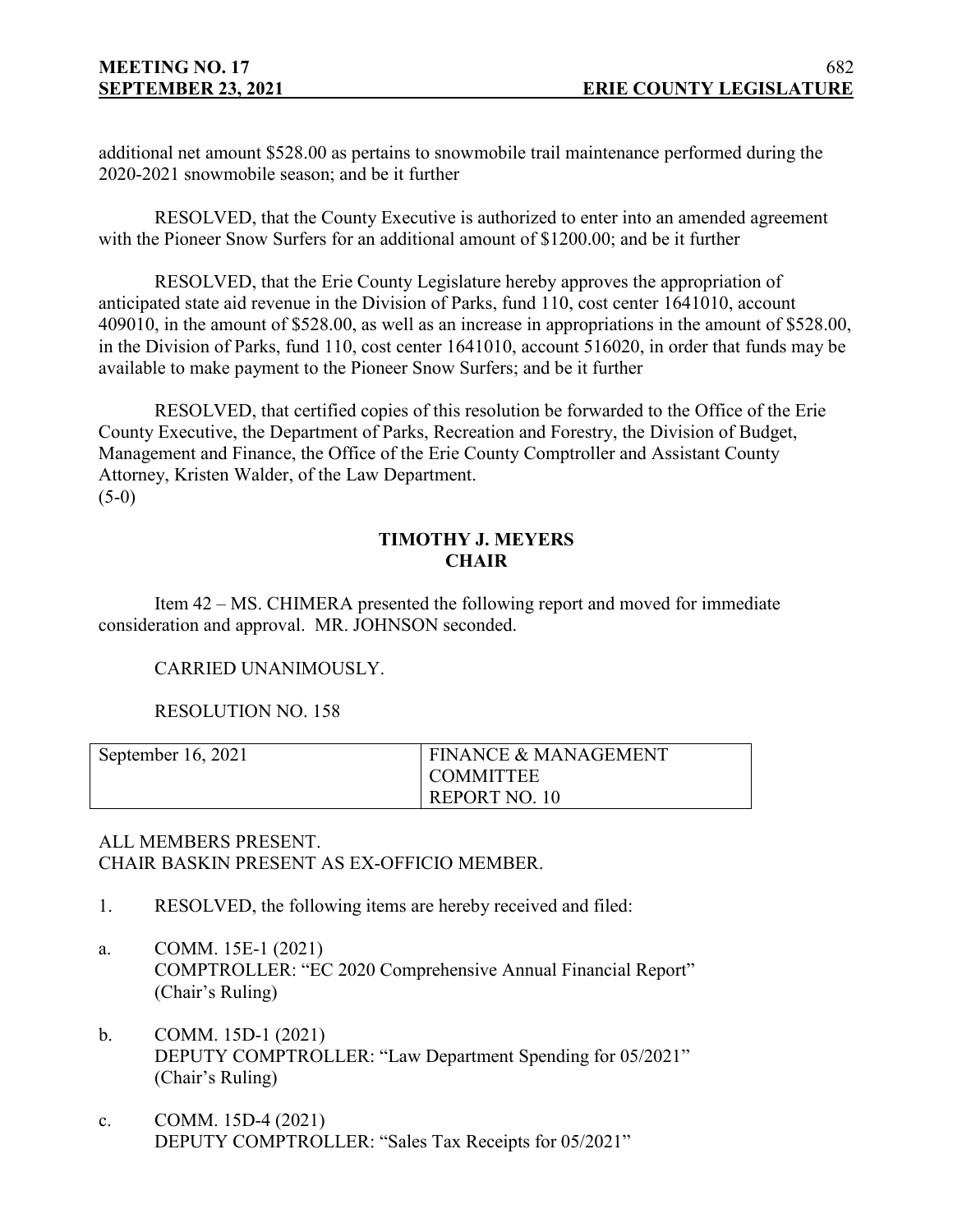(Chair's Ruling)

- d. COMM. 15M-3 (2021) ASSIGNED COUNSEL PROGRAM: "Quarterly Report for the Second Quarter of 2021" (Chair's Ruling)
- e. COMM. 15M-4 (2021) ASSIGNED COUNSEL PROGRAM: "Financial Report & Cash Basis for Period 1/1/21 - 6/30/21" (Chair's Ruling)
- f. COMM. 16E-2 (2021) COMPTROLLER: "Interim Financial Report for Second Quarter of 2021" (Chair's Ruling)
- g. COMM. 16E-7 (2021) COMPTROLLER: "Sales Tax Receipts for First Half of 2021" (Chair's Ruling)
- h. COMM. 16E-14 (2021) COMPTROLLER: "NYSDoT Single Audit Report for Year Ended 12/31/2020" (Chair's Ruling)
- i. COMM. 16E-15 (2021) COMPTROLLER: "EC Federal Financial Assistance Audit Report for Year Ended 12/31/2020" (Chair's Ruling)
- j. COMM. 16D-1 (2021) DEPUTY COMPTROLLER: "Law Dept. Spending - 06/2021" (Chair's Ruling)
- k. COMM. 16D-6 (2021) DEPUTY COMPTROLLER - AUDIT: "Commencement of Audit of Division of Purchase for Period 01/01/2020 - 06/30/2021" (Chair's Ruling)
- l. COMM. 16D-7 (2021) DIRECTOR OF BUDGET & MANAGEMENT: "Budget Monitoring Report for Period Ending 06/2021" (Chair's Ruling)
- m. COMM. 16D-11 (2021) DIRECTOR OF BUDGET & MANAGEMENT: "Budget Monitoring Report for Period Ending 07/2021" (Chair's Ruling)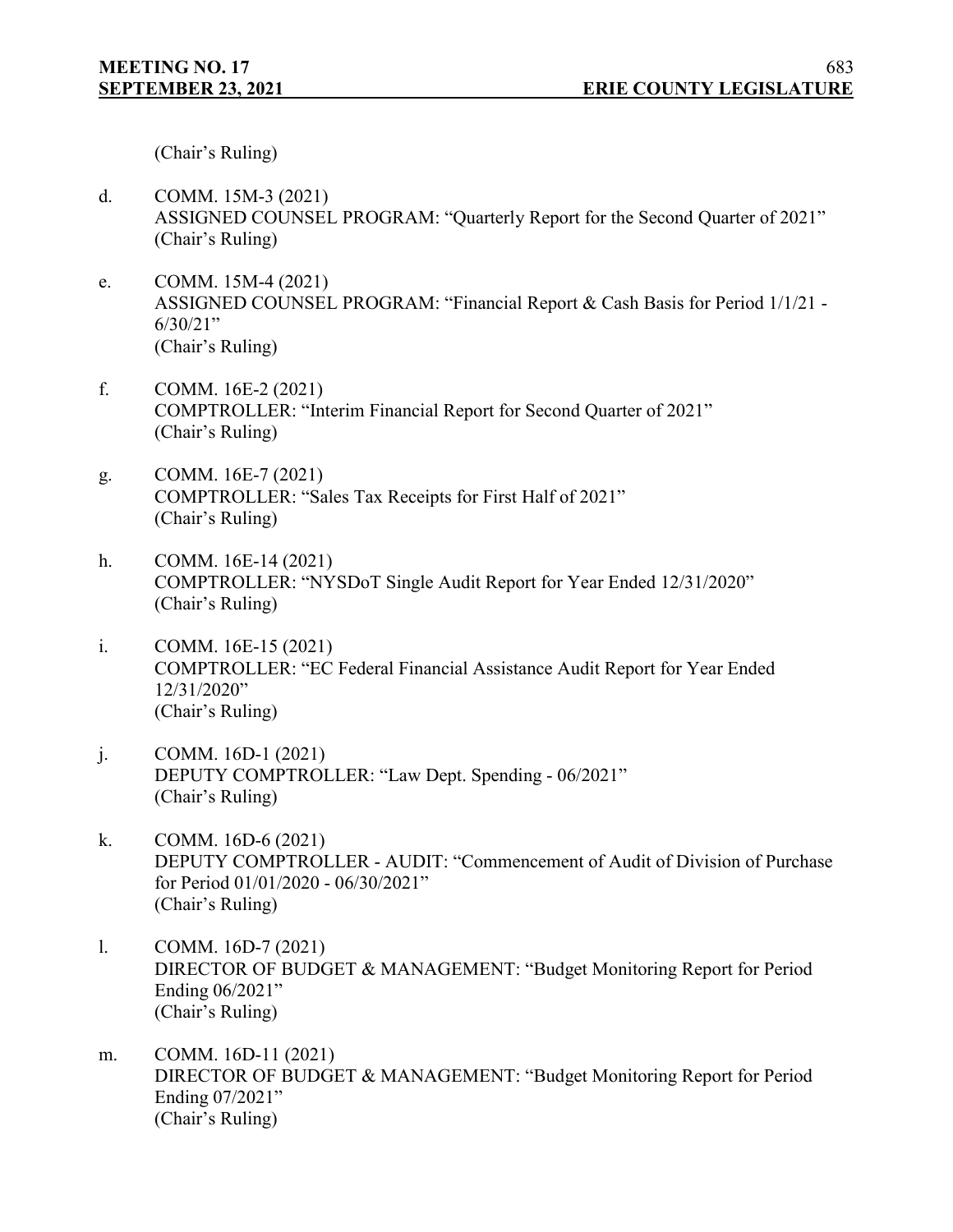- n. COMM. 16M-14 (2021) NYS DEPT. OF TAXATION & FINANCE: "Information Regarding State Equalization Rates for the 2021 Assessment Rolls" (Chair's Ruling)
- o. COMM. 16M-20 (2021) CITY OF BUFFALO DEPT. OF ASSESSMENT AND TAXATION: "Final Roll - Transit Mall 2022" (Chair's Ruling)
- p. COMM. 16M-21 (2021) EC AUDIT COMMITTEE: "Letter Regarding Annual Audit Report RFP" (Chair's Ruling)
- 2. COMM. 2D-8 (2021) DIRECTOR OF REAL PROPERTY TAX SERVICES AS AMENDED WHEREAS, the Erie County Director of Real Property Tax Services has received applications for corrected tax billings and / or refunds for taxes previously paid in accordance with New York State Real Property Tax Law sections 554 and 556; and

WHEREAS, the Director has investigated the validity of such applications (see attached listing).

NOW, THEREFORE, BE IT

RESOLVED, that petitions numbered 230132 through 230145, inclusive be hereby approved or denied based upon the recommendation of the Director of Real Property Tax Services and be charged back to the applicable towns and/or cities.

| FISCAL YEAR 2020                       |                                | Petition No.                                                 | 230,132.00                     |                                                 |
|----------------------------------------|--------------------------------|--------------------------------------------------------------|--------------------------------|-------------------------------------------------|
| $S-B-L$ 91.10-3-27.11/A<br>CHEEKTOWAGA | <b>ASSESSOR</b>                | Refund                                                       | \$1,800.00<br>100 Old Maryvale | 143089                                          |
| Charge $To:$                           | Acct. No. 112<br>Acct. No. 132 | 143089 CHEEKTOWAGA                                           | \$0.00<br>\$1,800.00           | County<br>Town/SpecialDist/School<br>\$1,800.00 |
| RPTL $550(2)$ : Sewer applied in error |                                | Refund to be issued to Cedar Grove Missionary Baptist Church |                                |                                                 |
| FISCAL YEAR 2020                       |                                | Petition No.                                                 | 230,133.00                     |                                                 |

| ASSESSOR                   | Refund | \$664.46     |
|----------------------------|--------|--------------|
| S-B-L 113.30-3-21.1 Harlem |        | 143001 SLOAN |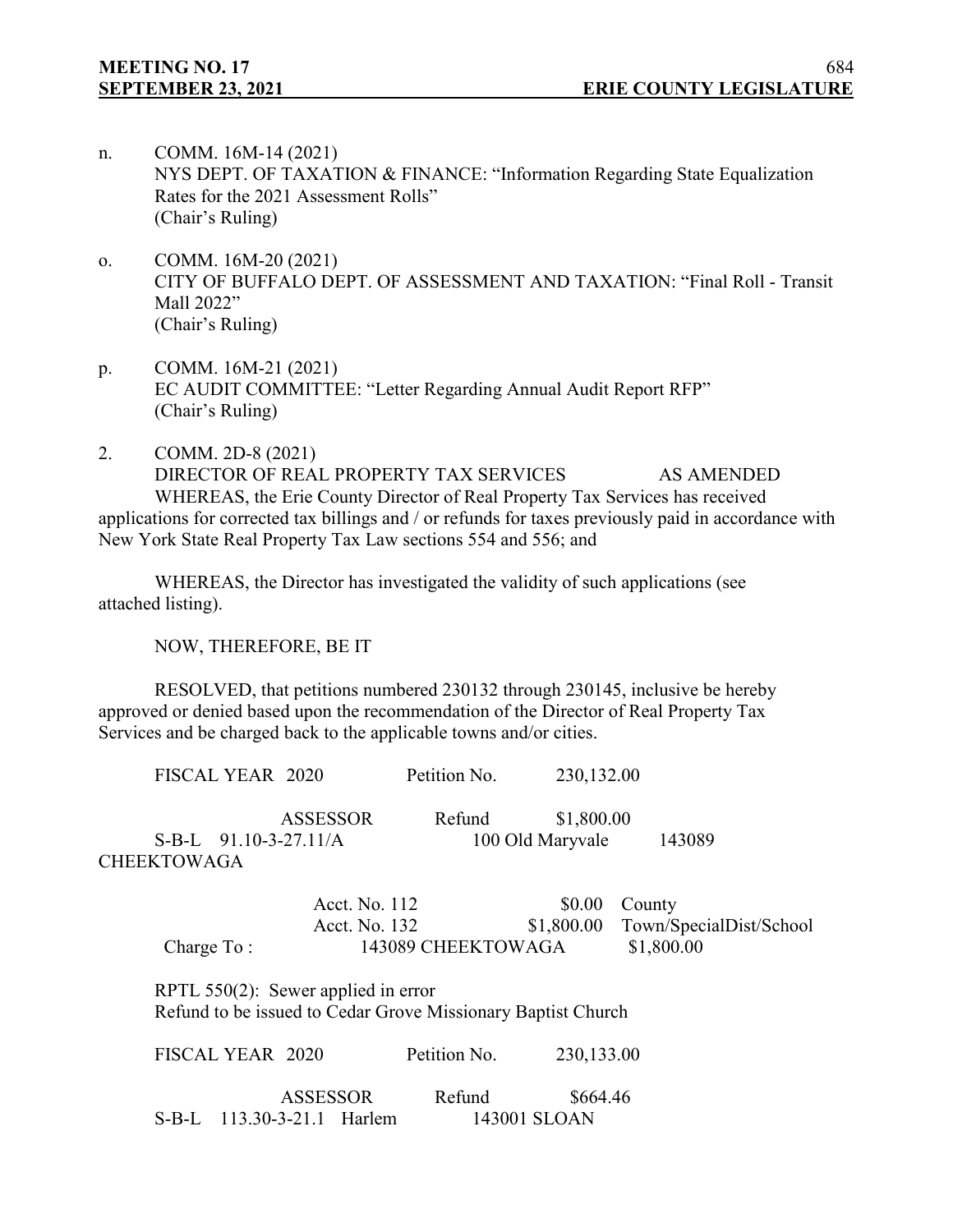| Charge To:                 | Acct. No. 112<br>Acct. No. 132<br>143001 SLOAN<br>Relevy School                           |                    | \$664.46                      | \$0.00 County<br>Town/SpecialDist/School<br>\$664.46<br>\$664.46 143009 SLOAN UNION #9 |
|----------------------------|-------------------------------------------------------------------------------------------|--------------------|-------------------------------|----------------------------------------------------------------------------------------|
|                            | RPTL 550(2): Incorrect assessed value<br>Refund to be issued to Norfolk & Western Railway |                    |                               |                                                                                        |
|                            | FISCAL YEAR 2021 Petition No.                                                             |                    | 230,134.00                    |                                                                                        |
|                            | ASSESSOR Refund<br>S-B-L 113.30-3-21.1 Harlem                                             |                    | \$294.70<br>143001 SLOAN      |                                                                                        |
| Charge To:                 | Acct. No. 112<br>Acct. No. 132<br>143001 SLOAN                                            |                    | $$112.04$ County<br>\$182.66  | Town/SpecialDist/School<br>\$182.66                                                    |
|                            | RPTL 550(2): Incorrect assessed value<br>Refund to be issued to Norfolk & Western Railway |                    |                               |                                                                                        |
|                            | FISCAL YEAR 2020 Petition No.                                                             |                    | 230,135.00                    |                                                                                        |
|                            | ASSESSOR<br>S-B-L 115.05-3-18 Freemont Ave 143089 CHEEKTOWAGA                             | Cancel             | \$16.09                       |                                                                                        |
| Charge To:                 | Acct. No. 112<br>Acct. No. 132                                                            | 143089 CHEEKTOWAGA | \$0.00<br>\$16.09             | County<br>Town/SpecialDist/School<br>\$16.09                                           |
| New tax bill to be issued. | RPTL $550(2)$ : Applied sewer in error                                                    |                    |                               |                                                                                        |
| FISCAL YEAR 2021           |                                                                                           | Petition No.       | 230,136.00                    |                                                                                        |
|                            | ASSESSOR<br>S-B-L 115.05-3-18 Freemont Ave                                                | Cancel             | \$16.09<br>143089 CHEEKTOWAGA |                                                                                        |
| Charge To:                 | Acct. No. 112<br>Acct. No. 132                                                            | 143089 CHEEKTOWAGA | \$0.00<br>\$16.09             | County<br>Town/SpecialDist/School<br>\$16.09                                           |
|                            | RPTL 550(2): Applied sewer charges in error                                               |                    |                               |                                                                                        |

New tax bill to be issued.

FISCAL YEAR 2021 Petition No. 230,137.00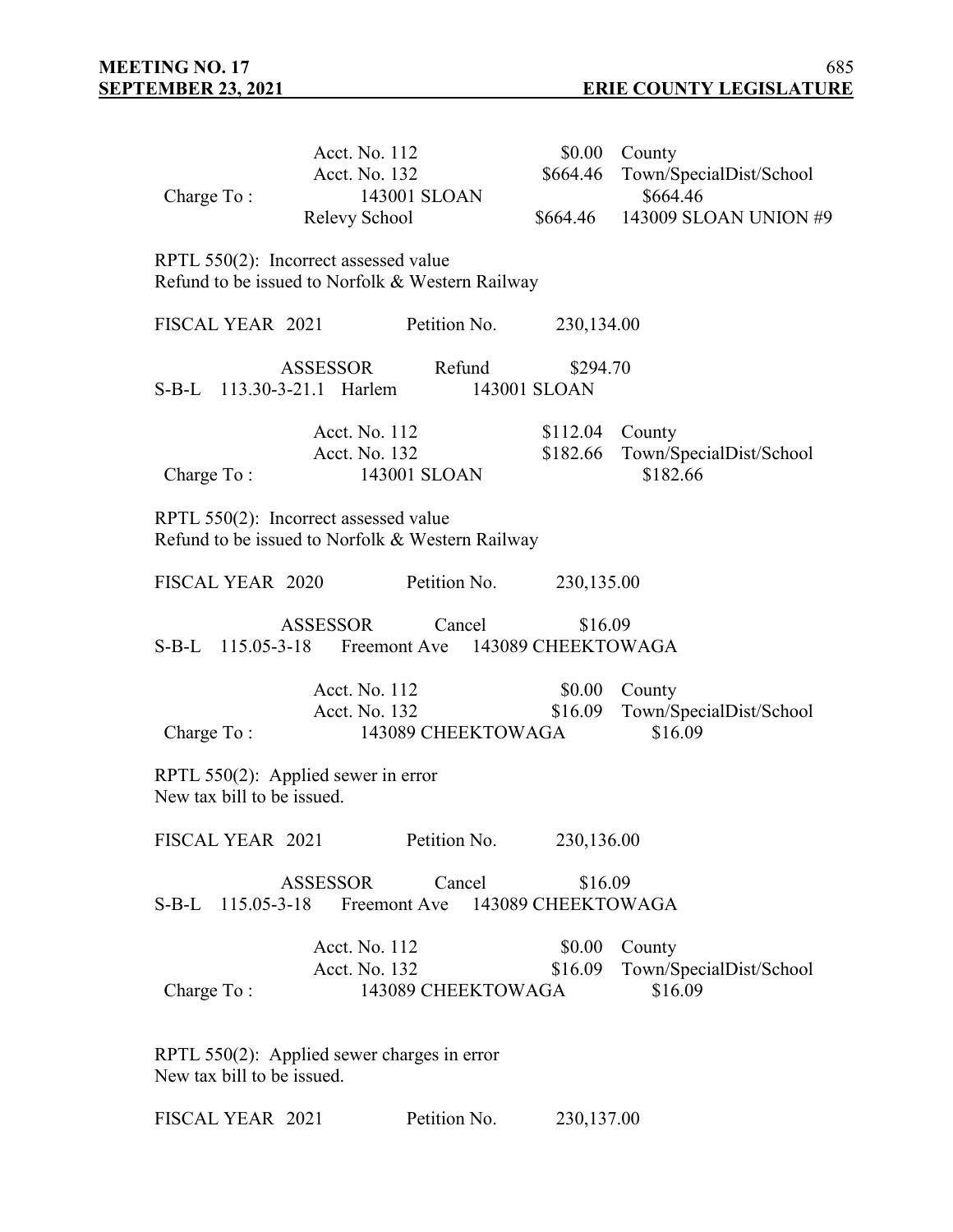|                            | ASSESSOR<br>S-B-L 57.17-1-2 5321 Transit Rd 143200 CLARENCE                                             | Refund         | \$1,579.50                              |                                                                         |
|----------------------------|---------------------------------------------------------------------------------------------------------|----------------|-----------------------------------------|-------------------------------------------------------------------------|
| Charge To:                 | Acct. No. 112<br>Acct. No. 132<br>32106 ECSD #5 USER CHARGE<br><b>143200 CLARENCE</b>                   |                | \$0.00<br>\$1,579.50<br>\$1,579.50      | County<br>Town/SpecialDist/School<br>\$0.00                             |
|                            | RPTL 550(2): EC sewers issued leak allowance<br>Refund to be issued to Transit Road Holdings of WNY LLC |                |                                         |                                                                         |
| FISCAL YEAR 2020           |                                                                                                         | Petition No.   | 230,138.00                              |                                                                         |
|                            | ASSESSOR<br>S-B-L 343.12-1-15 3758 Route 39 143689 COLLINS                                              | Refund         | \$866.56                                |                                                                         |
| Charge To:                 | Acct. No. 112<br>Acct. No. 132<br>Relevy School                                                         | 143689 COLLINS | \$0.00<br>\$866.56<br>\$866.56          | County<br>Town/SpecialDist/School<br>\$866.56<br>143801 SPRING-GRIFFITH |
|                            | RPTL 550(2): Failed to apply disability exemption<br>Refund to be issued to Betty McCarthy              |                |                                         |                                                                         |
| FISCAL YEAR 2021           |                                                                                                         | Petition No.   | 230,139.00                              |                                                                         |
| S-B-L Multiple             | ASSESSOR<br>Multiple                                                                                    | Cancel         | 144000 EDEN                             |                                                                         |
| Charge To:                 | Acct. No. 112<br>Acct. No. 132<br>40051 ERIE CO SEW DST 2<br>144000 EDEN                                |                | \$0.00<br>\$203.74                      | County<br>Town/SpecialDist/School                                       |
| New tax bill to be issued. | RPTL $550(2)$ : EC Sewers applied in error                                                              |                |                                         |                                                                         |
| FISCAL YEAR 2021           |                                                                                                         | Petition No.   | 230,140.00                              |                                                                         |
| Multiple<br>S-B-L          | <b>ASSESSOR</b><br>Multiple                                                                             | Cancel         | \$70.33<br>144000 EDEN                  |                                                                         |
|                            | Acct. No. 112<br>Acct. No. 132<br>40500 EC#3 BOSTON VALLEY<br>40501 EC#3 BOSTON VALLEY                  |                | \$0.00<br>\$70.33<br>\$11.83<br>\$58.50 | County<br>Town/SpecialDist/School                                       |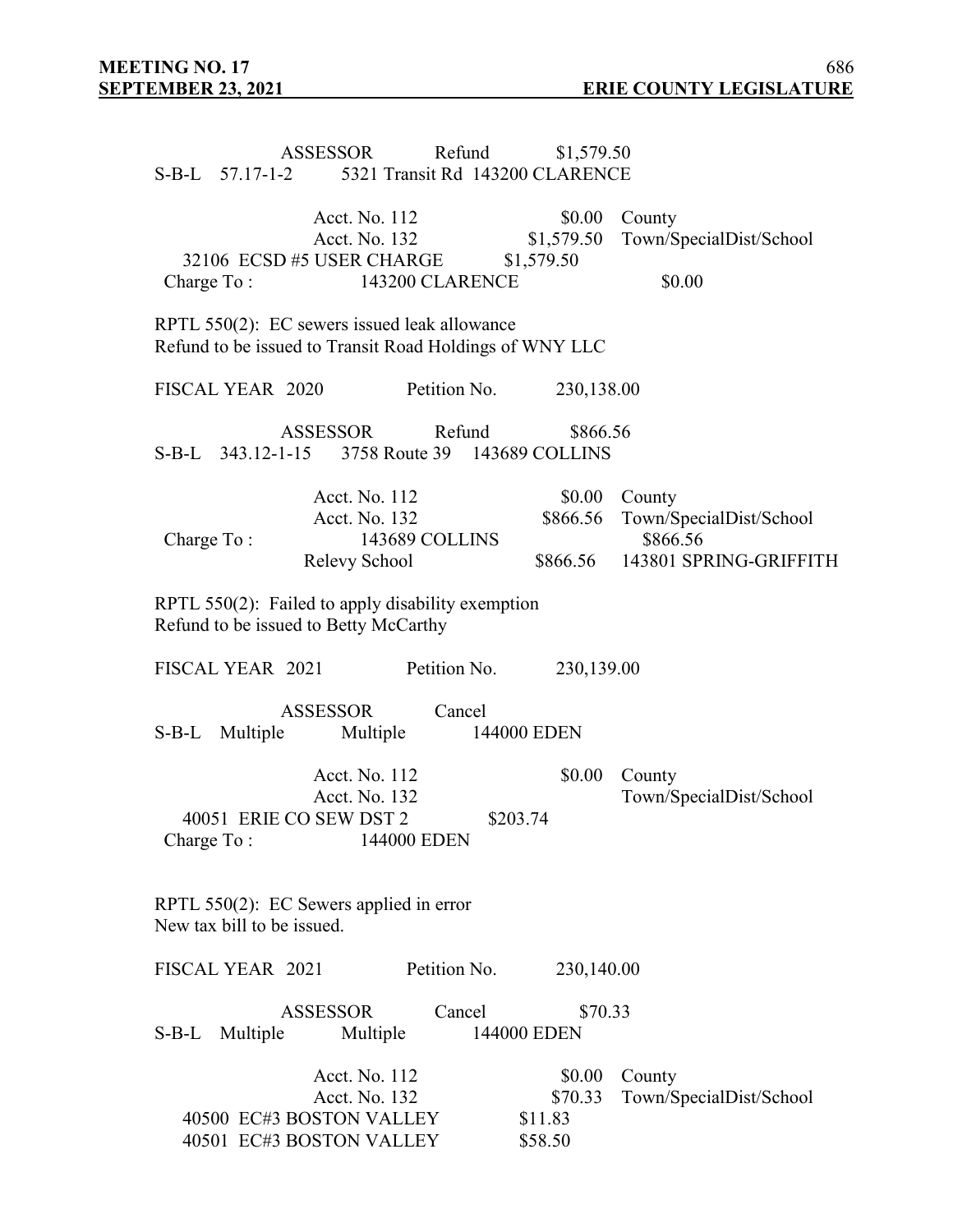| Charge To:                 | 144000 EDEN     |                                                                                                  |        |                              | \$0.00                                                        |
|----------------------------|-----------------|--------------------------------------------------------------------------------------------------|--------|------------------------------|---------------------------------------------------------------|
| New tax bill to be issued. |                 | RPTL $550(2)$ : Applied sewer in error                                                           |        |                              |                                                               |
| FISCAL YEAR 2021           |                 | Petition No.                                                                                     |        | 230,141.00                   |                                                               |
|                            | ASSESSOR        | S-B-L 238.11-3-38 8695 Elizabeth Pkw                                                             | Refund | \$139.76<br>144000 EDEN      |                                                               |
| Charge To:                 |                 | Acct. No. 112<br>Acct. No. 132<br>144000 EDEN                                                    |        | \$139.76 County<br>\$0.00    | Town/SpecialDist/School<br>\$0.00                             |
|                            |                 | RPTL 550(2): Error in calculation of senior exemption<br>Refund to be issued to Patricia Paddock |        |                              |                                                               |
| FISCAL YEAR 2021           |                 | Petition No.                                                                                     |        | 230,142.00                   |                                                               |
|                            | <b>ASSESSOR</b> | Cancel<br>S-B-L 235.19-3-32 25 Oatman Ave 144401 ANGOLA                                          |        | \$50.00                      |                                                               |
| Charge To:                 |                 | Acct. No. 112<br>Acct. No. 132<br>44006 DEL WATER SRV CHARGE<br>144401 ANGOLA                    |        | \$0.00<br>\$50.00<br>\$50.00 | County<br>Town/SpecialDist/School<br>\$0.00                   |
| New tax bill to be issued. |                 | RPTL 550(2): Applied delinquent water charge in error                                            |        |                              |                                                               |
|                            |                 | FISCAL YEAR 2021 Petition No.                                                                    |        | 230,143.00                   |                                                               |
|                            |                 | ASSESSOR<br>S-B-L 104.75-5-27.1 49 School St 145203 LANCASTER                                    | Cancel | \$770.22                     |                                                               |
| Charge To:                 |                 | Acct. No. 112<br>Acct. No. 132<br>145203 LANCASTER                                               |        |                              | \$0.00 County<br>\$770.22 Town/SpecialDist/School<br>\$770.22 |
| New tax bill to be issued. |                 | Relevy Village<br>RPTL 550(3): Failed to reduce assessment due to demolition                     |        | \$770.22                     | Village of LANCASTER                                          |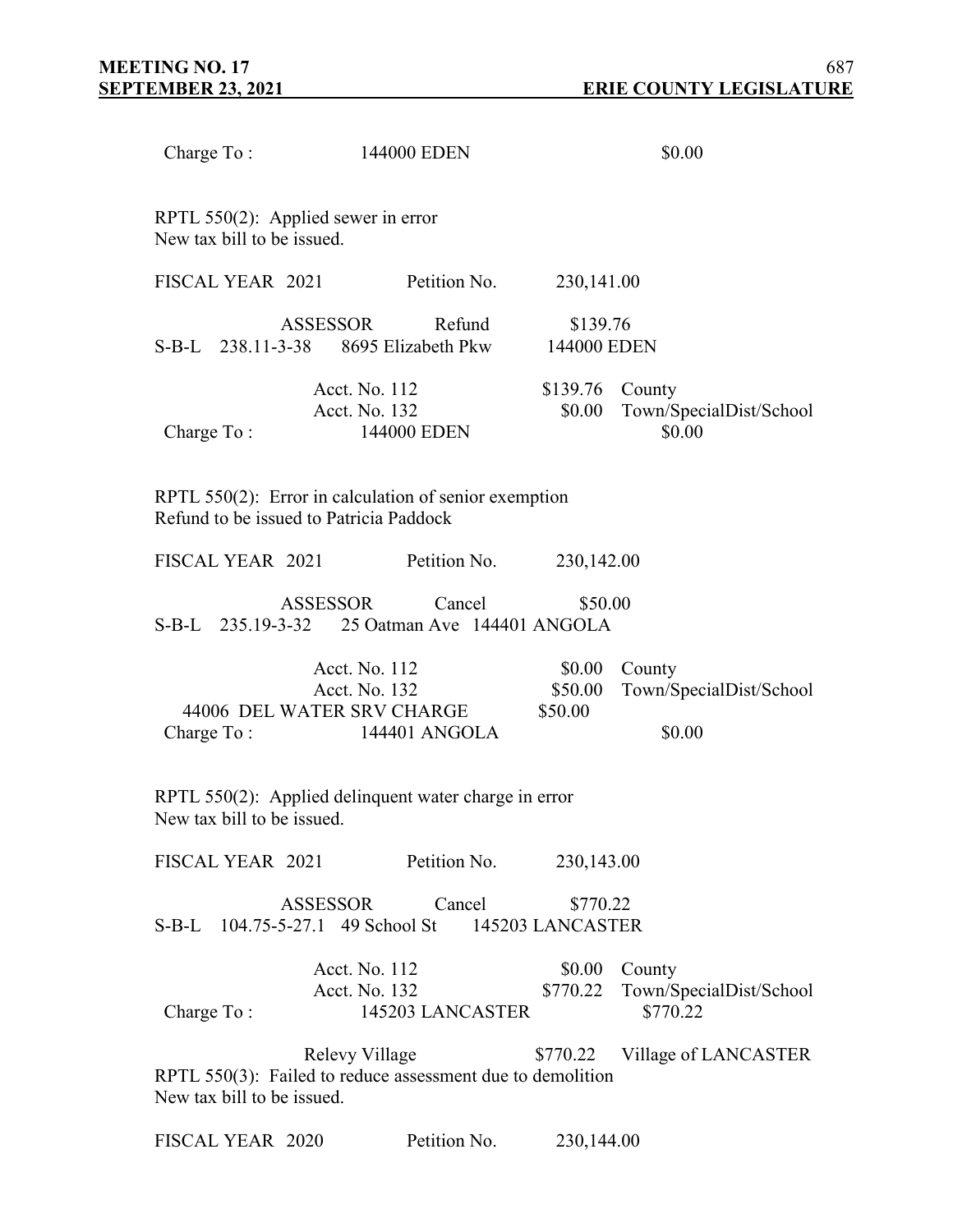|              |                               | ASSESSOR                            | Cancel                                                   | \$6.24         |                         |
|--------------|-------------------------------|-------------------------------------|----------------------------------------------------------|----------------|-------------------------|
|              |                               | S-B-L 139.14-4-28.2 East Ave        |                                                          | 145400 MARILLA |                         |
|              |                               | Acct. No. 112                       |                                                          | \$5.07         | County                  |
|              |                               | Acct. No. 132                       |                                                          | \$1.17         | Town/SpecialDist/School |
|              |                               | 54019 MARILLA FIRE PROTECT          |                                                          | \$0.91         |                         |
| Charge $To:$ |                               |                                     | 145400 MARILLA                                           |                | \$0.26                  |
|              | RPTL 550(2): Duplicate parcel | Delete entire parcel from tax roll. |                                                          |                |                         |
|              | FISCAL YEAR 2021              |                                     | Petition No.                                             | 230,145.00     |                         |
|              | S-B-L 555.00-66-2             | ASSESSOR                            | Cancel<br>Special Franchise 145601 AKRON                 | \$27.03        |                         |
|              |                               | Acct. No. 112                       |                                                          | \$0.00         | County                  |
|              |                               | Acct. No. 132                       |                                                          | \$27.03        | Town/SpecialDist/School |
| Charge To:   |                               |                                     | 145601 AKRON                                             |                | \$27.03                 |
|              |                               | Relevy Village                      |                                                          | \$27.03        | Village of AKRON        |
|              | New tax bill to be issued     |                                     | RPTL 550(3): Failed to apply special franchise exemption |                |                         |

and be it further

RESOLVED, that certified copies of this resolution be forwarded to the Director of Real Property Tax Services.  $(6-0)$ 

### **TIMOTHY J. MEYERS CHAIR**

Item 43 – MS. CHIMERA presented the following report and moved for immediate consideration and approval. MR. LORIGO seconded.

CARRIED UNANIMOUSLY.

RESOLUTION NO. 159

| September $16, 2021$ | I HEALTH & HUMAN SERVICES |
|----------------------|---------------------------|
|                      | I COMMITTEE               |
|                      | REPORT NO. 9              |

ALL MEMBERS PRESENT. CHAIR BASKIN PRESENT AS EX-OFFICIO MEMBER.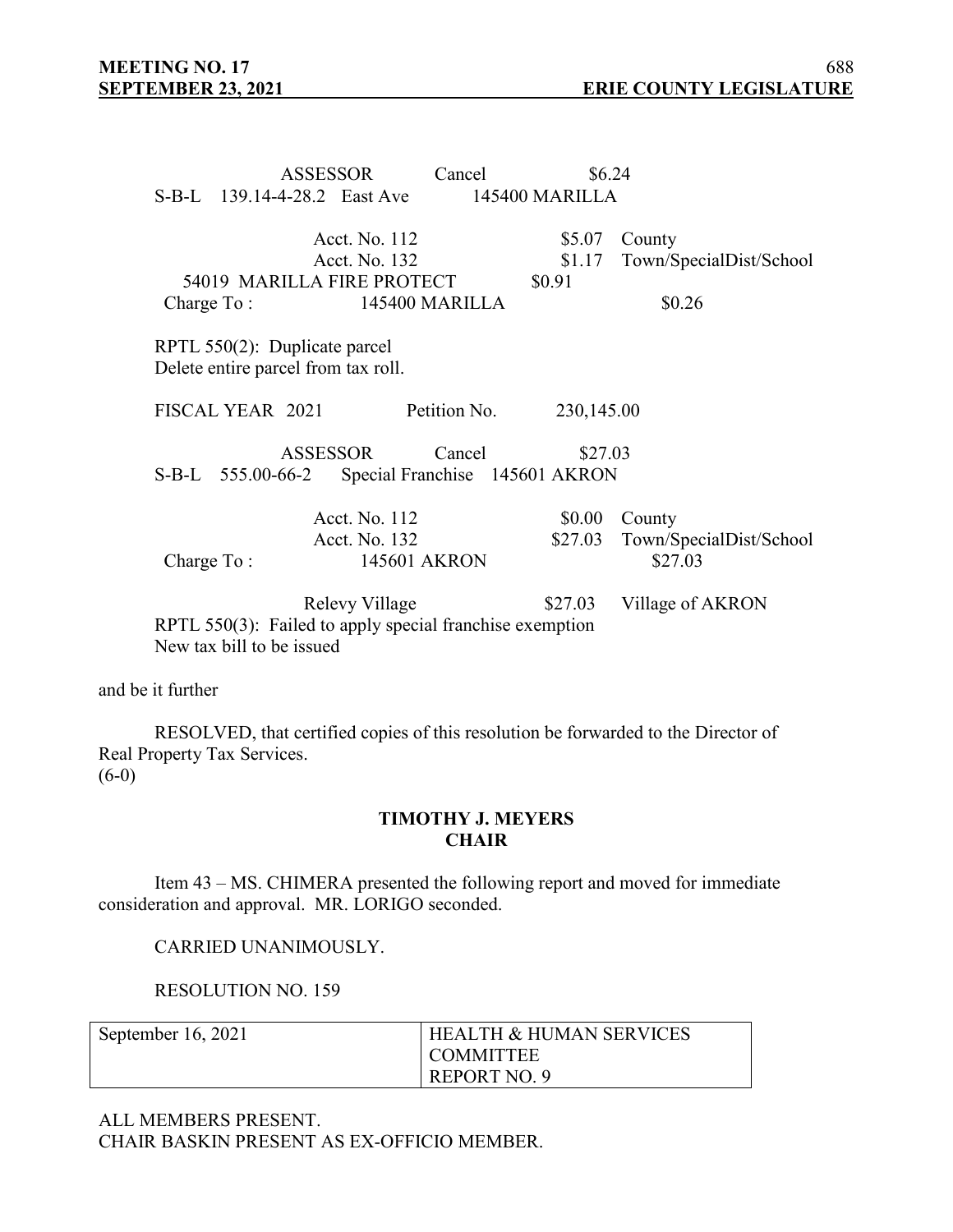- 1. RESOLVED, the following items are hereby received, filed and printed:
- a. COMM. 16E-4 (2021) COUNTY EXECUTIVE: "Re-Appointment to the Mental Hygiene Community Services Board" (Chair's Ruling)

August 2, 2021

Erie County Legislature 92 Franklin St, 4<sup>th</sup> Floor Buffalo, NY 14202

Dear Honorable Members,

Pursuant to the powers vested in me by Section 1303 of the Erie County Charter, I hereby re-appoint the following person to the Erie County Mental Hygiene Community Services Board for a term ending December 31, 2022.

Re-appointment:

Charles Syms 145 Cedar Road Buffalo, NY 14215

Should you have any questions regarding this re-appointment please feel free to contact my office at (716)858-8500.

Sincerely Yours,

Mark C. Poloncarz Erie County Executive

b. COMM. 16E-5 (2021) COUNTY EXECUTIVE: "Appointments to the Mental Hygiene Community Services Board" (Chair's Ruling)

July 27, 2021

Erie County Legislature 92 Franklin Street, 4<sup>th</sup> Floor Buffalo, NY 14202

Dear Honorable Members,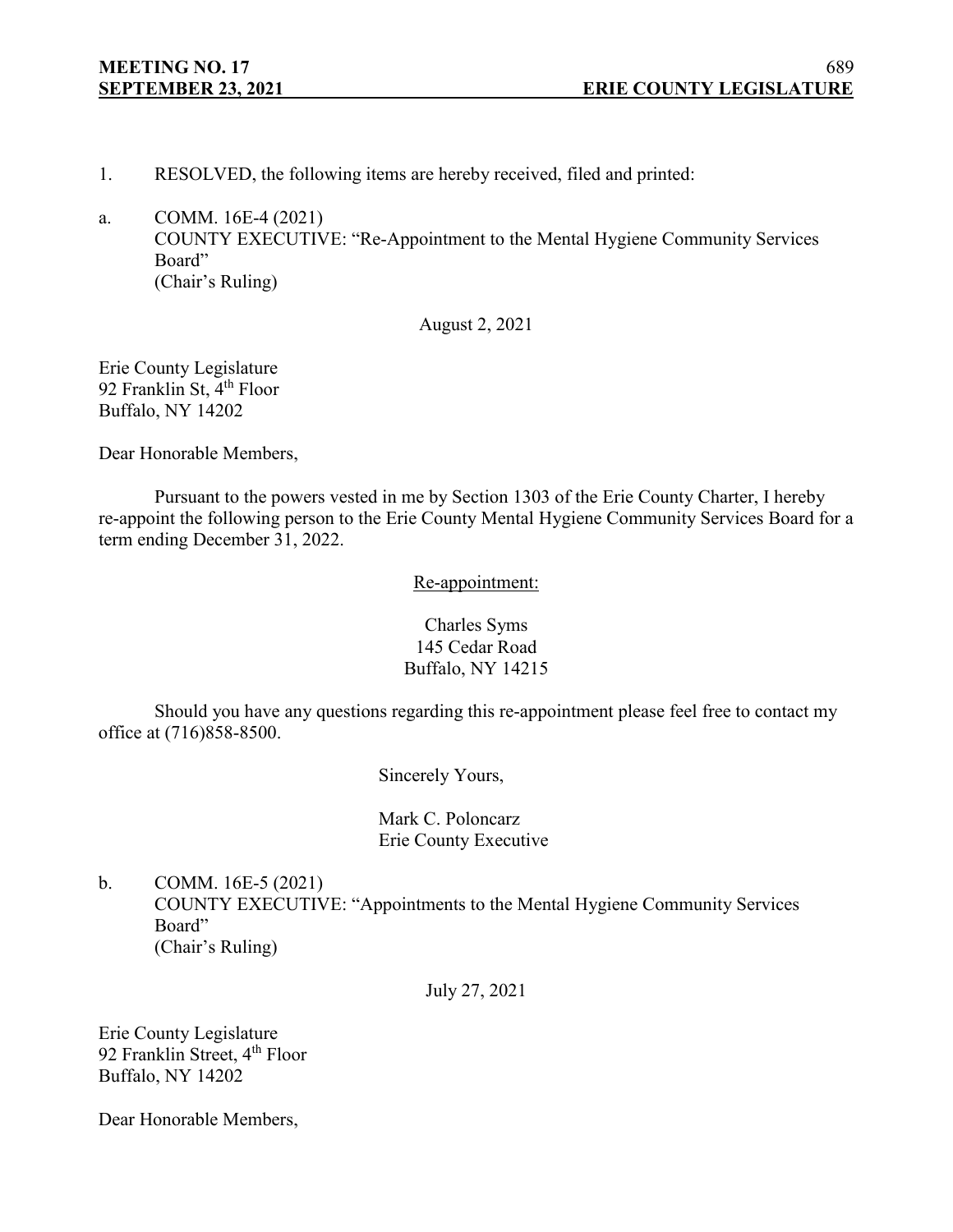Pursuant to the power vested in me by Article 14, Section 1303 of the Erie County Charter, I hereby appoint the following to the Erie County Mental Hygiene Community Services Board, for a term ending December 31, 2023.

### Appointees:

| Stephanie Orlando |
|-------------------|
| 3108 Main Street  |
| Buffalo, NY 14214 |
|                   |

If you have any questions about this or any other matter, please feel free to contact my office at 858-8500.

Sincerely yours,

# Mark C. Poloncarz, Esq. Erie County Executive

c. COMM. 16E-9 (2021) COUNTY EXECUTIVE: "Appointment to the Board of Health" (Chair's Ruling)

August 17, 2021

Erie County Legislature 92 Franklin St., 4<sup>th</sup> Floor Buffalo, New York 14202

Dear Honorable Members:

I, Mark C. Poloncarz, Erie County Executive, pursuant to Erie County Charter Section 503, do hereby appoint the following individual to the Board of Health, for a term expiring December 31, 2027.

Appointment:

Michael D. Merrill, MD, MS, MS, MBA 97 Chateau Terrace Amherst, NY 14226

Should you have any questions regarding this appointment or any other matter, please feel free to contact my office at (716)858-8500.

Sincerely yours,

Mark C. Poloncarz, Esq. Erie County Executive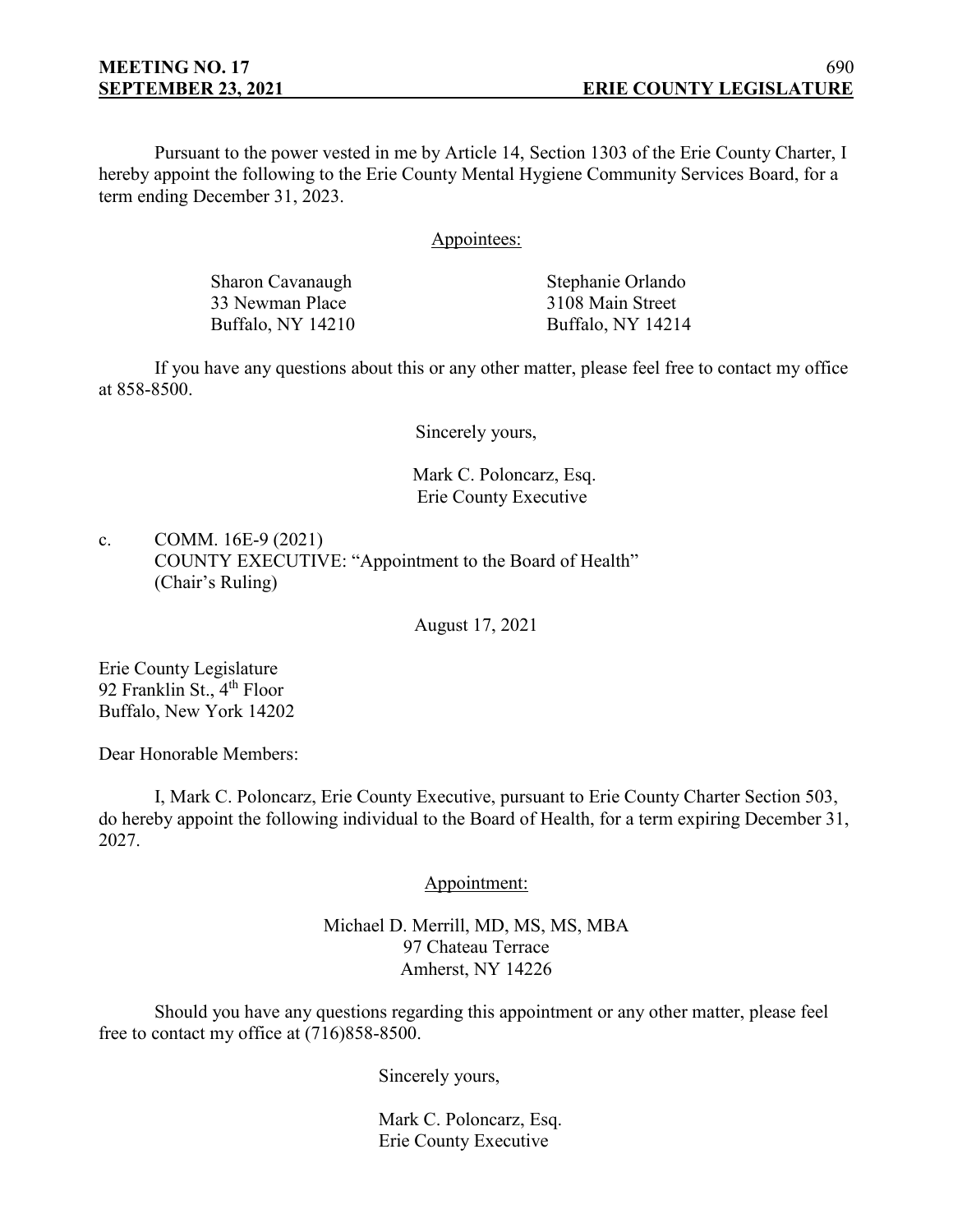# d. COMM. 16E-41 (2021) COUNTY EXECUTIVE: "Appointment to the Youth Services Board" (Chair's Ruling)

September 1, 2021

Erie County Legislature 92 Franklin St.  $-4$ <sup>th</sup> Floor Buffalo, NY 14202

Dear Honorable Members:

Please be advised that, pursuant to Section 1204 of the Erie County Charter, I do hereby appoint the following individual to the Erie County Youth Services Board to a term ending July 1, 2023.

# Appointee:

# Josh Daniels 184 Northington Drive East Amherst, NY 14051

Should you have any questions, please contact my office at (716) 858-8500.

Sincerely yours,

Mark C. Poloncarz, Esq. Erie County Executive

- 2. RESOLVED, the following items are hereby received and filed:
- a. COMM. 9E-21 (2021) COUNTY EXECUTIVE: "Authorization to Contract for COVID-19 Community Outreach Services" (Chair's Ruling)
- b. COMM. 15E-3 (2021) COMPTROLLER: "Letter to Personnel Commissioner Regarding Health Information Disclosure" (Chair's Ruling)
- c. COMM. 15D-3 (2021) COMMISSIONER OF HEALTH: "Updated Nursing Home Outbreak Information - 06/2021" (Chair's Ruling)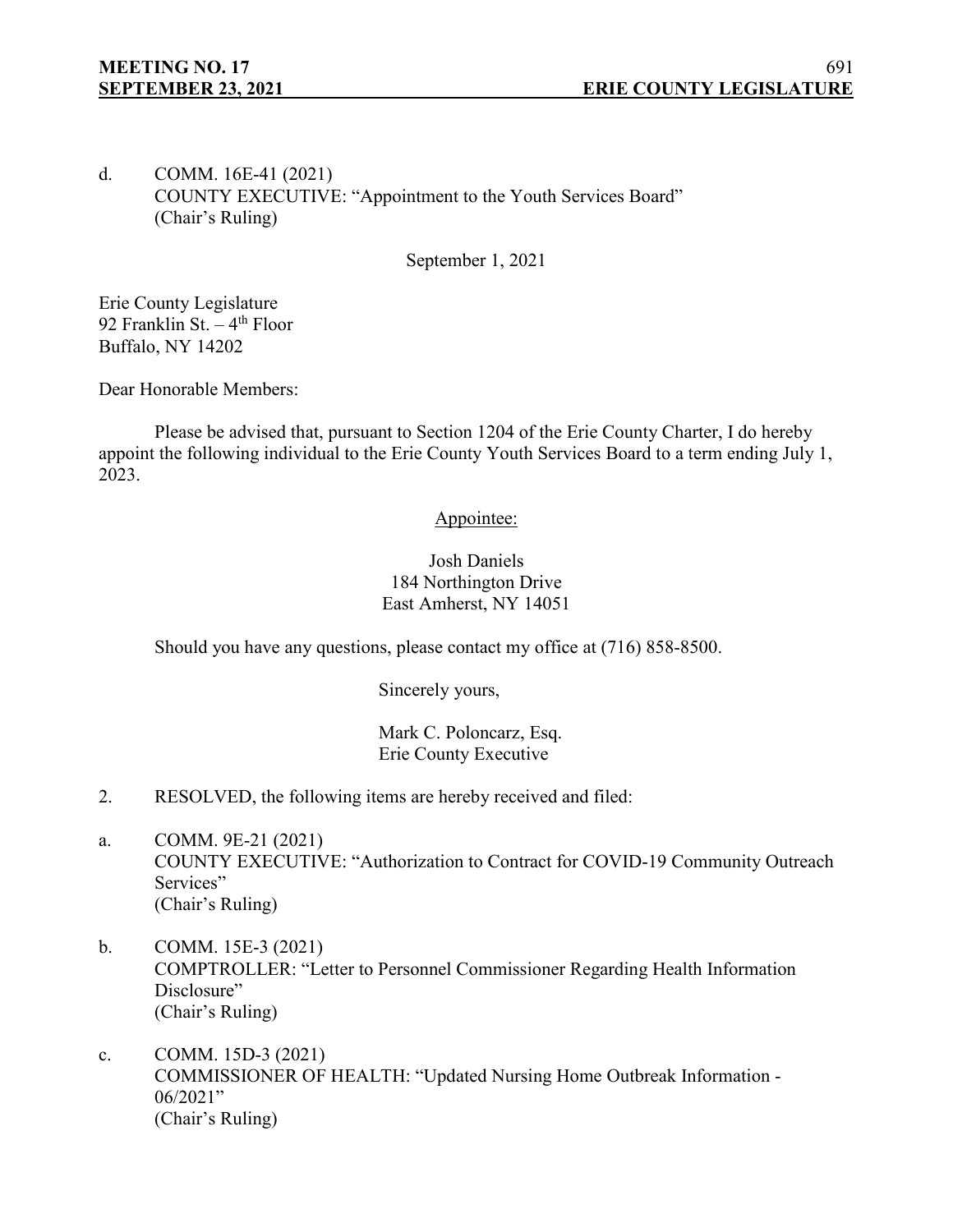- d. COMM. 15D-5 (2021) DEPARTMENT OF LAW: "Local Emergency Order Extensions" (Chair's Ruling)
- e. COMM. 16D-2 (2021) COMMISSIONER OF HEALTH: "Updated Nursing Home Outbreak Information - 07/2021" (Chair's Ruling)
- f. COMM. 16D-4 (2021) DEPUTY COMPTROLLER - AUDIT: "Commencement of Audit of Social Services for Period 01/01/2020 - 06/30/2021" (Chair's Ruling)
- g. COMM. 16D-5 (2021) DEPUTY COMPTROLLER - AUDIT: "Commencement of Audit of Senior Services for Period 04/01/2020 - 06/30/2021" (Chair's Ruling)
- h. COMM. 16D-8 (2021) COMMISSIONER OF SOCIAL SERVICES: "Child Protective Caseloads for 06/2021" (Chair's Ruling)
- i. COMM. 16D-9 (2021) COMMISSIONER OF SOCIAL SERVICES: "Child Protective Caseloads for 07/2021" (Chair's Ruling)
- j. COMM. 16D-13 (2021) DEPARTMENT OF LAW: "Local Emergency Order Extensions" (Chair's Ruling)
- 3. COMM. 16E-40 (2021) COUNTY EXECUTIVE

WHEREAS, the Erie County Department of Mental Health is responsible for the delivery of a comprehensive range of mental and behavioral health services for the residents of Erie County; and

WHEREAS, the New York State Office of Mental Health (OMH) has informed the Erie County Department of Mental Health of an annual increase to its State Aid beginning in fiscal year 2021 to help the agency offer Personalized Recovery Oriented Services (PROS); and

WHEREAS, in order to quickly implement these behavioral health services, the Erie County Department of Mental Health requests authorization to enter into a contract with Envision Wellness WNY for the provision of the targeted behavioral health services; and

WHEREAS, approximately \$95,000 (annualized) in NYS OMH funding is being appropriated to Envision Wellness WNY beginning in September 2021.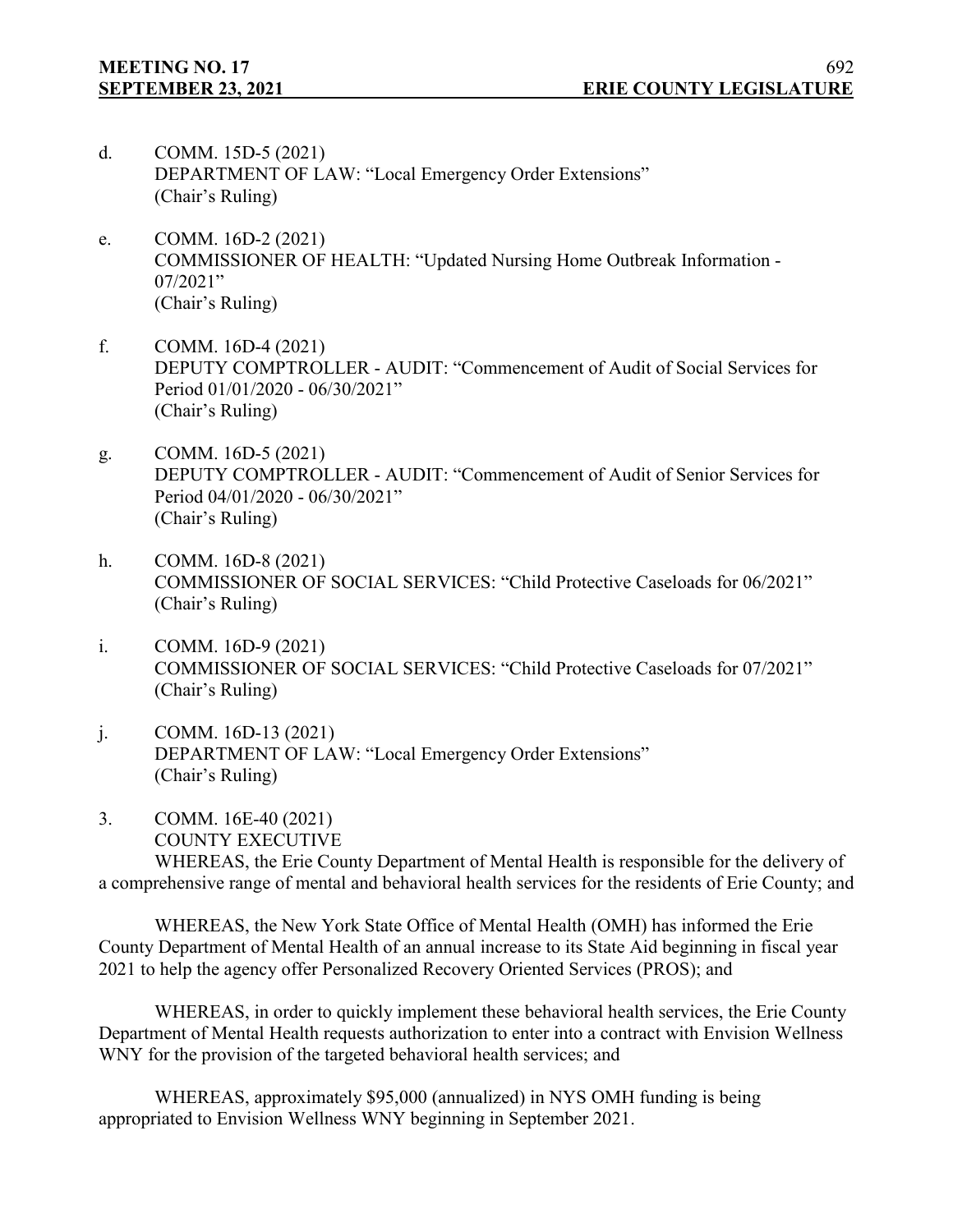NOW, THEREFORE, BE IT

RESOLVED, that in order to implement behavioral health services to help families struggling with severe and persistent mental illness connect to assistance, the Department of Mental Health is authorized to enter into an agency contract with Envision Wellness WNY effective on or around September 7, 2021; and be it further

RESOLVED, that the County Executive is hereby authorized to accept the NYS OMH funding and enter into a contract with Envision Wellness WNY for a period commencing September 7, 2021; and be it further

RESOLVED, that the Director of Budget and Management is hereby authorized to process the following budgetary adjustment:

> 2021 BUDGET – Mental Health, Business Area 124 Cost Center 1241020, Fund 110

| Revenue<br>406830 | State Aid - OMH              | Increase<br>\$107,745 |
|-------------------|------------------------------|-----------------------|
| Expense<br>517605 | <b>Envision Wellness OMH</b> | Increase<br>\$107,745 |

and be it further

RESOLVED, that certified copies of this resolution be furnished to the Office of the County Executive, the Department of Mental Health, the Office of the Comptroller, and the Division of Budget and Management.

 $(6-0)$ 

4. COMM. 16E-43 (2021)

COUNTY EXECUTIVE

WHEREAS, in March 2020 County Executive Poloncarz empaneled his first COVID related task force entitled "Erie County Emergency Childcare Task Force"; and

WHEREAS, the Erie County Emergency Childcare Task Force has a diverse membership which includes center based and in-home providers for all age groups of children, as well as representatives from the NYS Office of Children and Family Services (OCFS) and childcare advocacy organizations like the Childcare Resource Network, the WNY Women's Foundation, and others; and

WHEREAS, the task force has met nearly every week since the onset of the pandemic, exploring the top issues currently facing the childcare ecosystem, including COVID-19 safety protocols, mental health issues among children and staff, increased support for school-aged children during virtual learning, and more; and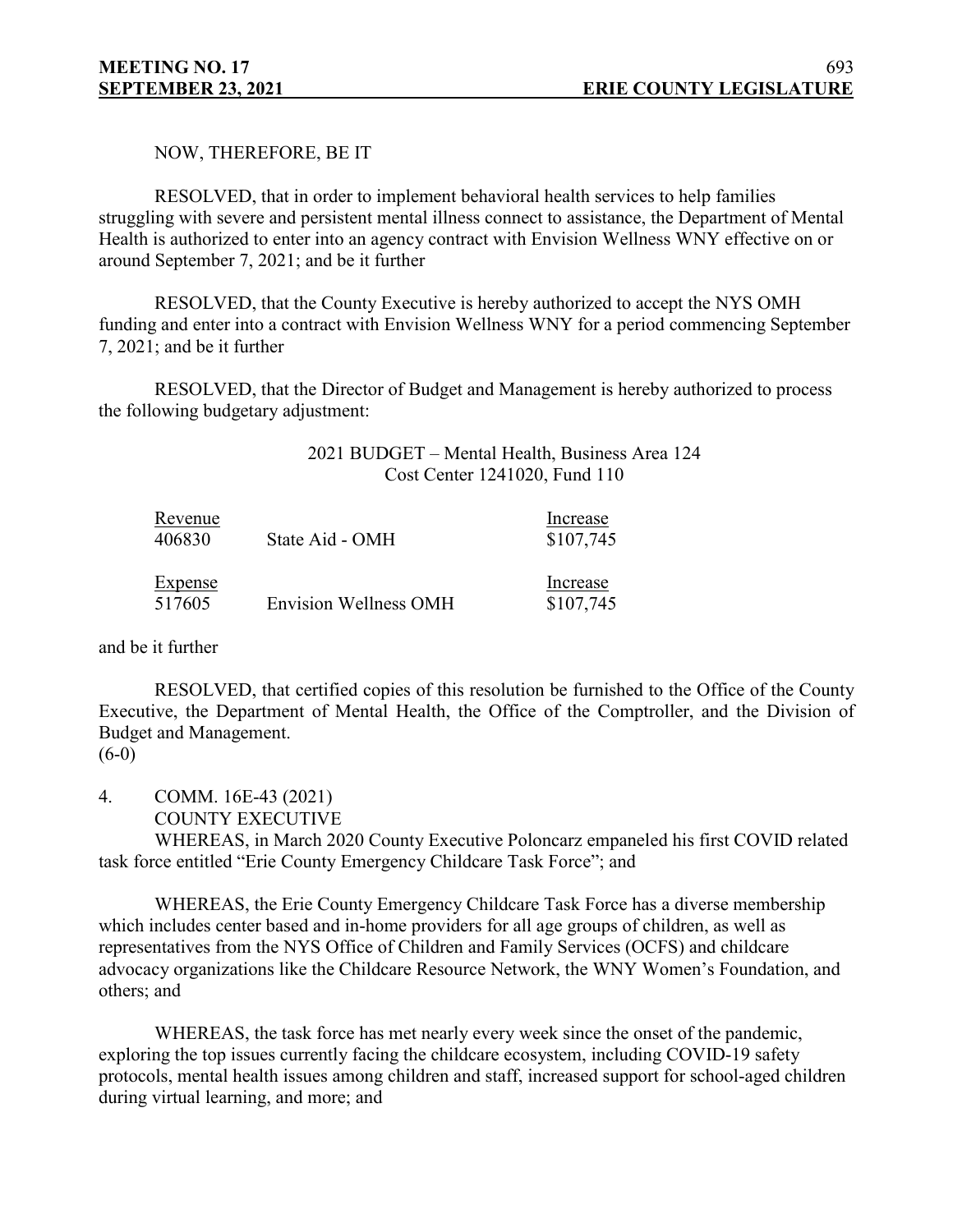WHEREAS, the historically low wages of childcare workers, 95% of whom are women and 50% of whom are minority, and the unprecedented difficultly childcare providers are facing in their efforts to recruit a qualified and dedicated workforce in the midst of the pandemic, thereby negatively effecting the quality of childcare they are able to provide, remain among the top issues raised by the dozens of providers and advocates who participate on the Emergency Childcare Task Force; and

WHEREAS, the market rate for childcare subsidies paid by Department of Social Service Districts across NYS is set by OCFS; and

WHEREAS, the market rate set by OCFS typically represents just 69% of the cost of care as determined by OCFS every three years in a given region of NYS; and

WHEREAS, the typical cost of care determined by OCFS includes many inaccuracies because it is based on a flawed model of data collection and cost estimates from childcare providers; and

WHEREAS, the misalignment between the actual cost of care for local childcare providers and the market rate paid by OCFS in a specific region of NYS contributes to the woefully low wages paid in the childcare industry; and

WHEREAS, the misalignment between the actual cost of care for local childcare providers and the market rate paid by OCFS was among the top issues raised by hundreds of providers and advocates during the public hearing OCFS convened on May 20,2021 when they sought public comment on the NYS Childcare Development Fund; and

WHEREAS, increasing the market rate to more closely align with the cost of care was among the top recommendations made by then Lt. Governor Kathy Hochul, OCFS Commissioner Sheila Poole, and NYS Department of Labor Commissioner Roberta Reardon when they issued the final report of the Child Care Availability Task Force in June, 2021; and

WHEREAS, because of the visible nature of these issues, they have garnered the attention of local members of the NYS Delegation in both the Assembly and Senate, as well as the Cornell University School of Industrial Labor Relations Buffalo Co-Lab, who released a childcare study in 2006 entitled, "Buffalo Child Care Means Business," which documented the benefits to children, families, and employers when quality childcare is broadly available; and

WHEREAS, Cornell University has pledged \$25,000 to revisit their research from 2006 and conduct a new study analyzing the true cost of care for childcare providers in Erie County in both center-based and in-home modalities for all different ages of children; and

WHEREAS, Cornell University has requested a matching grant of \$25,000 from Erie County to cover the remaining costs of the study; and

WHEREAS, it is in Erie County's interest to learn the delta between the market rate paid by Erie County DSS (as set by OCFS) and the actual cost of care in our region in order ensure childcare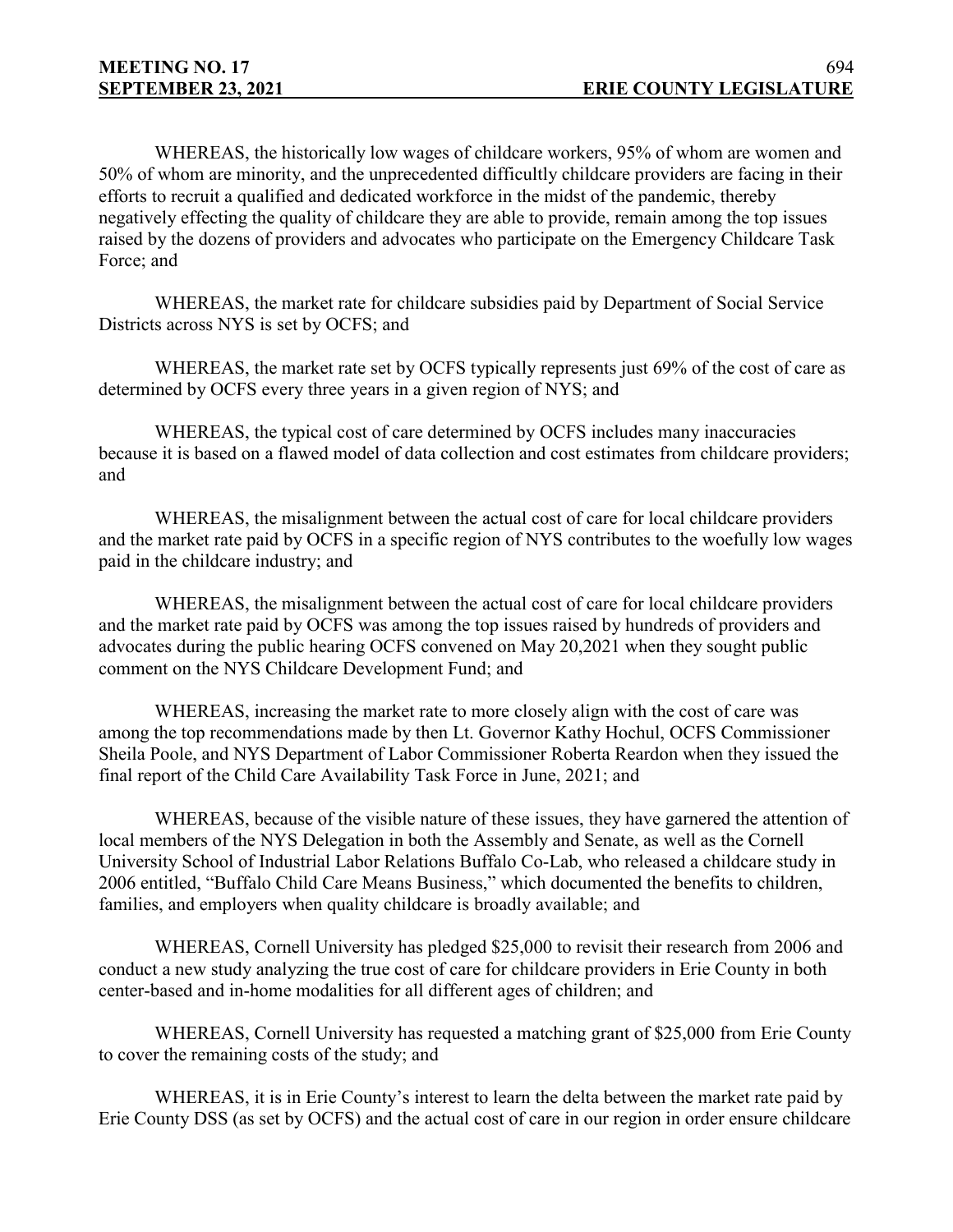facilities can remain open, attract qualified workers, and maintain the adequate number of slots needed to support the WNY workforce; and

WHEREAS, the results of such a study are necessary to implement several goals and strategies for both Children and Working Families as established by Live Well Erie.

NOW, THEREFORE, BE IT

RESOLVED, that the Erie County Legislature authorizes use of \$25,000 from fund center 120, account number 516020 for the purpose of partially funding the Cornell University Buffalo Co-Lab Cost of Child Care study; and be it further

RESOLVED, that Erie County DSS is authorized to enter into a contract with Cornell University Buffalo Co-Lab in an amount not to exceed \$25,000; and be it further

RESOLVED, that certified copies of this resolution go to Governor Kathy Hochul, NYS OCFS Commissioner Sheila Poole, NYS DOL Commissioner Roberta Reardon, all members of the WNY State Delegation, the Cornell University Buffalo Co-Lab, the Childcare Resource Network, the WNY Child Care Action Team, and the WNY Women's Foundation.  $(6-0)$ 

# **LISA M. CHIMERA CHAIR**

Item 44 – MR. JOHNSON presented the following report and moved for immediate consideration and approval. MR. LORIGO seconded.

CARRIED UNANIMOUSLY.

RESOLUTION NO. 160

| September 16, 2021 | PUBLIC SAFETY COMMITTEE |
|--------------------|-------------------------|
|                    | REPORT NO. 9            |

# ALL MEMBERS PRESENT. CHAIR BASKIN PRESENT AS EX-OFFICIO MEMBER.

- 1. RESOLVED, the following items are hereby received, filed and printed:
- a. COMM. 16E-3 (2021) COUNTY EXECUTIVE: "Appointments to the Disaster Preparedness Advisory Board" (Chair's Ruling)

July 27, 2021

Erie County Legislature 92 Franklin Street, 4<sup>th</sup> Floor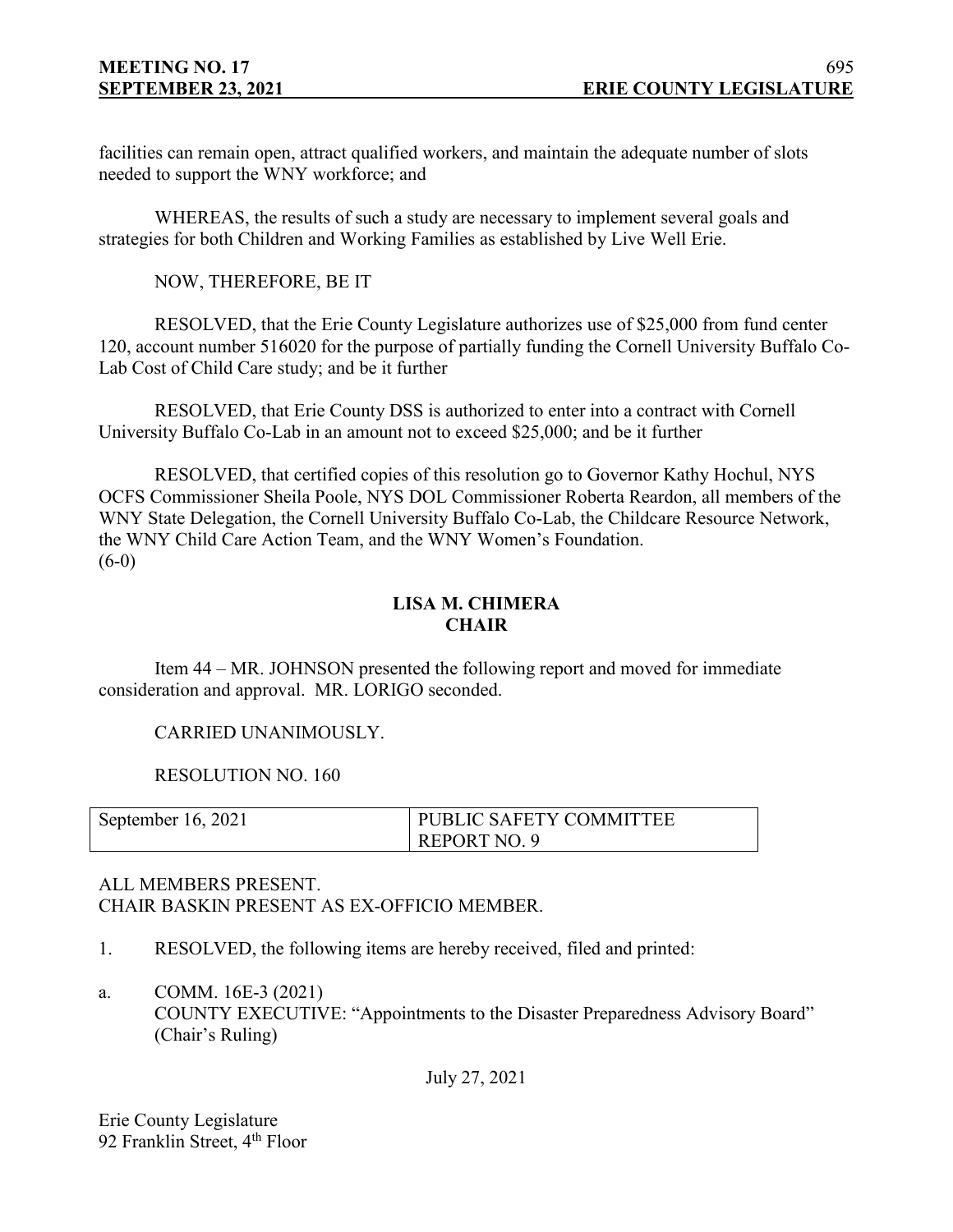Buffalo, NY 14202

Dear Honorable Members,

Pursuant to the power vested in me by Article 14, Section 1403 of the Erie County Charter, I hereby appoint the following to the Disaster Preparedness Advisory Board, for a term ending December 31, 2023.

### Appointees:

| Richard Jones       | Thomas Ess                 |
|---------------------|----------------------------|
| 2203 Fox Chase Road | 360 Center Street, Bldg. 2 |
| Lakeview, NY 14085  | East Aurora, NY 14052      |
| Michael Mazurowski  | James J. Zymanek           |
| 50 Joanne Lane      | 48 Melrose Road            |

If you have any questions about this or any other matter, please feel free to contact my office at 858-8500.

Cheektowaga, NY 14227 Williamsville, NY 14221

Sincerely yours,

Mark C. Poloncarz, Esq. Erie County Executive

b. COMM. 16E-12 (2021) COUNTY EXECUTIVE: "Re-Appointments to the Disaster Preparedness Advisory Board" (Chair's Ruling)

August 25, 2021

Erie County Legislature 92 Franklin Street, 4<sup>th</sup> Floor Buffalo, NY 14202

Dear Honorable Members,

Pursuant to the power vested in me by Article 14, Section 1403 of the Erie County Charter, I hereby re-appoint the following to the Disaster Preparedness Advisory Board, for a term ending December 31, 2023.

### Appointees:

Joseph Casper, III Sean Crotty Kelly Dodd 3074 Milford Terrace 5805 Cloverfield Drive 94 Greenwood Place Hamburg, NY 14075 Hamburg, NY 14075 Buffalo, NY 14213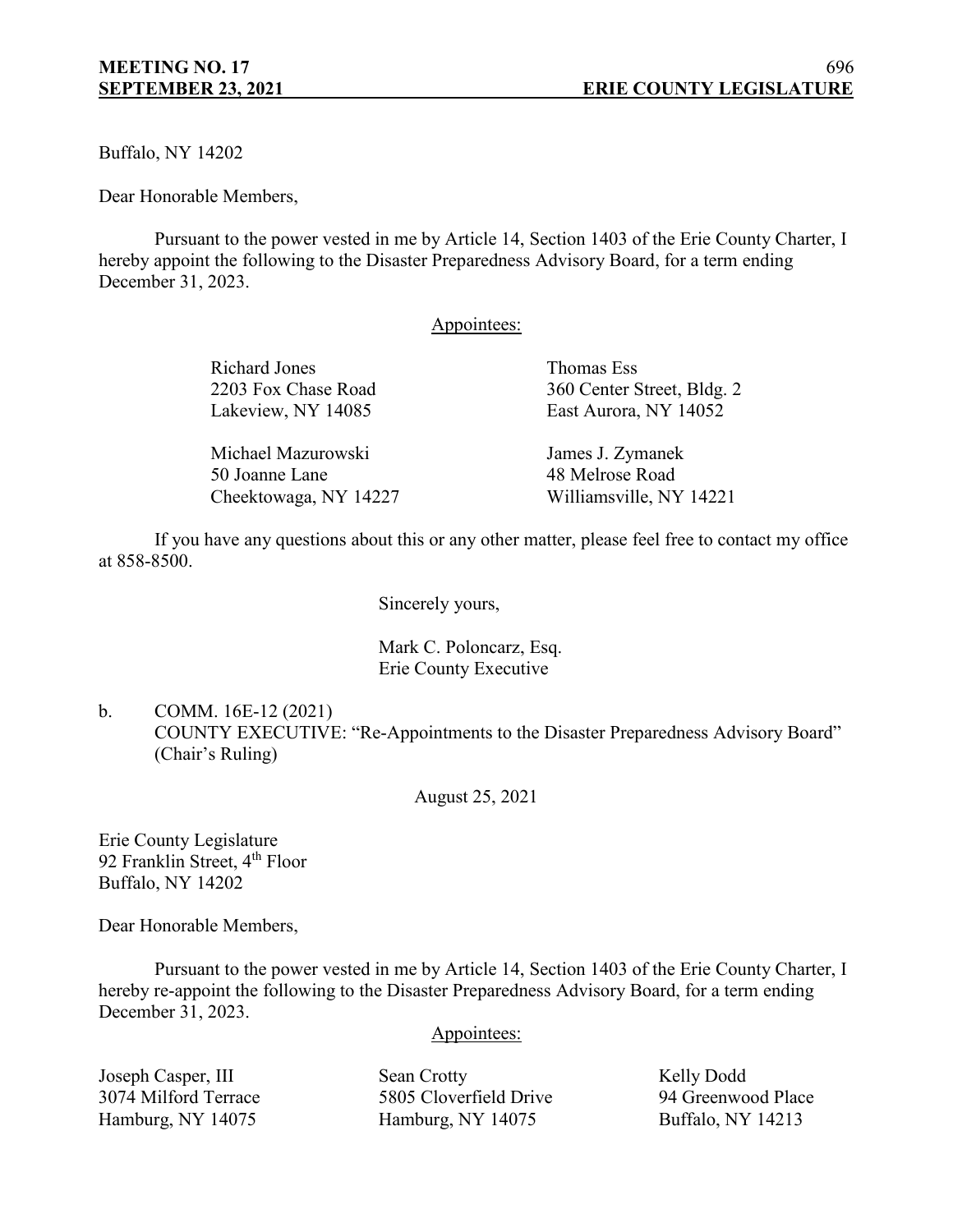Michael Fries Nicole Gerber Michael Moskal 27 Horton Place 2489 Whitehaven Road 38 Rumford Street Buffalo, NY 14209 Grand Island, NY 14072 Depew, NY 14043

Russell Stoll 271 Ruskin Road Amherst, NY 14226

If you have any questions about this or any other matter, please feel free to contact my office at 858-8500.

Sincerely yours,

Mark C. Poloncarz, Esq. Erie County Executive

- 2. RESOLVED, the following items are hereby received and filed:
- a. COMM. 15E-7 (2021) COUNTY EXECUTIVE: "Letter to Comptroller Concerning Security Measures & Safety in Rath Building" (Chair's Ruling)
- b. COMM. 16D-3 (2021) DEPUTY COMPTROLLER – AUDIT: "Commencement of Audit of ECSO's Commissary Fund for Period 01/01/2019 - 12/31/2020" (Chair's Ruling)
- c. COMM. 16M-1 (2021) YSAIAS FELIZ: "Resignation from ECCSAB" (Chair's Ruling)
- 3. COMM. 15E-2 (2021) SHERIFF

WHEREAS, the Erie County Sheriff's Office (ECSO) has been awarded a grant from the New York State Governor's Traffic Safety Committee; and

WHEREAS, the grant funding is to reimburse the County \$17,278.00 for seal belt and traffic safety enforcement details throughout the county; and

WHEREAS, the goal of the grant is to reduce serious injuries and deaths from traffic crashes; and

WHEREAS, the grant will have a neutral to positive fiscal impact on the 2021 and 2022 county budgets because the grant will reimburse the County \$17,278.00 for traffic safety enforcement details.

NOW, THEREFORE, BE IT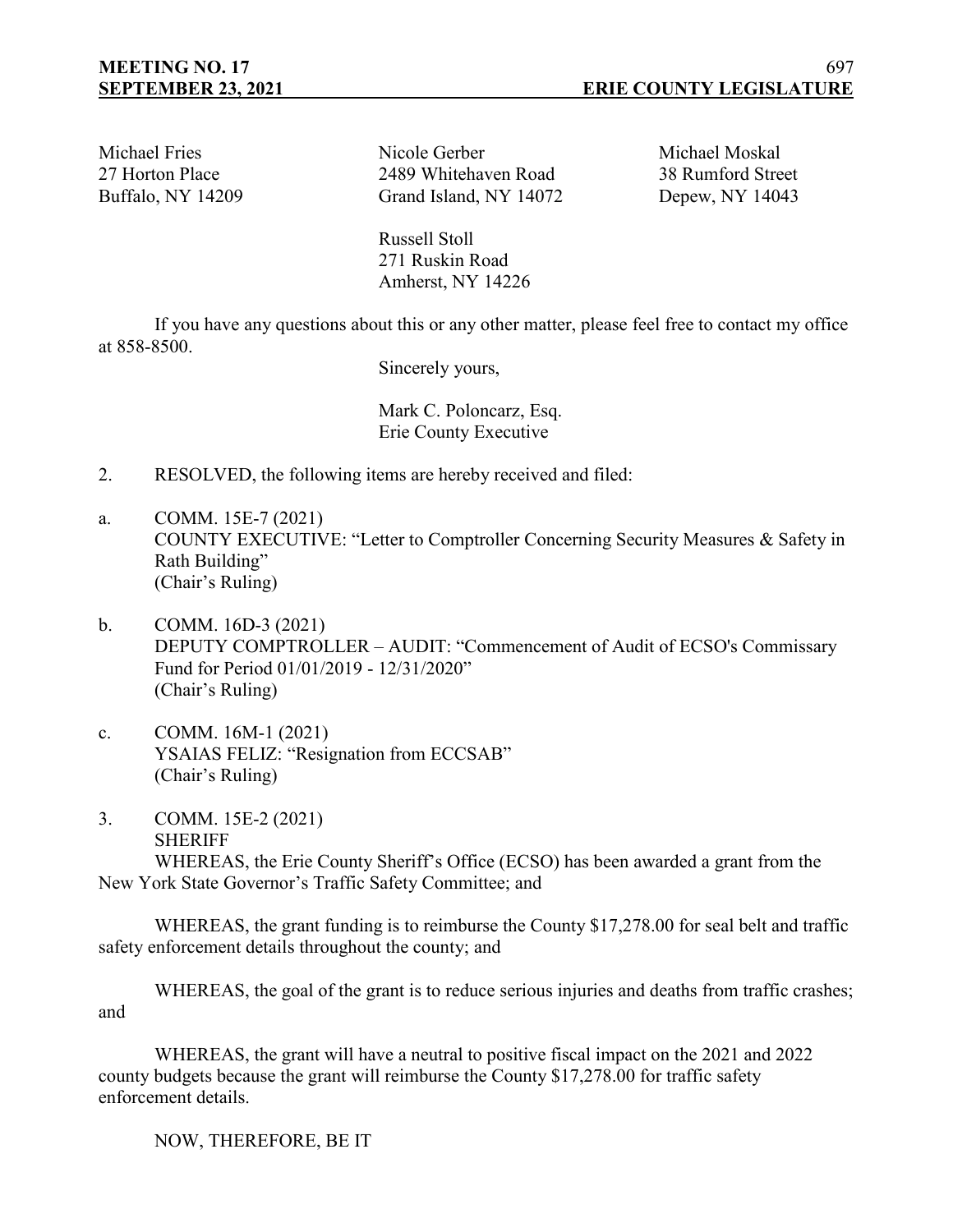RESOLVED, that the Erie County Legislature does hereby authorize the County Executive and the Erie County Sheriff's Office to enter into an agreement with the New York State Governor's Traffic Safety Committee to accept \$17,278.00 in grant funding for ECSO traffic safety enforcement activities; and be it further

RESOLVED, the Erie County Legislature authorizes the Erie County Sheriff's Office and Division of Budget and Management to adjust accounts:

## ERIE COUNTY SHERIFF'S OFFICE Sheriff – SAFS Funded Program

| REVENUE<br>409020    | NYS Miscellaneous | <b>INCREASE</b><br>\$17,278.00 |
|----------------------|-------------------|--------------------------------|
| <b>APPROPRIATION</b> |                   | <b>INCREASE</b>                |
| 501000               | Overtime          | \$17,278.00                    |
| <b>Total Revenue</b> |                   |                                |

and be it further

RESOLVED, the Division of Budget and Management is authorized to make any technical adjustments necessary to effectuate this transfer should there be any unforeseen issues; and be it further

RESOLVED, the Erie County Comptroller's Office is hereby authorized to release the designated funds and make payments as necessary; and be it further

RESOLVED, Certified copies of this resolution shall be forwarded to the County Executive, County Attorney, County Comptroller, Division of Budget and Finance, and the Sheriff's Office for implementation.

(5-0) Chair Baskin not present for vote.

4. COMM. 16E-10 (2021) SHERIFF

WHEREAS, the New York State Canal Corporation has selected the Erie County Sheriff's Office Marine Unit to received \$80,000.00 in funding; and

WHEREAS, this grant requires review and approval by the Canal Corporation, Office of the Attorney General, and Office of the State Comptroller for all submitted requisitions; and

WHEREAS, the Erie County Sheriff's Marine Unit is responsible for patrolling parts of Lake Erie, Niagara River, the Erie Barge Canal, and other waterways along the over 90 miles of Erie County shoreline; and

WHEREAS, the marine unit is instrumental in maintaining safe waterways by enforcing navigation laws and educating the boating public; and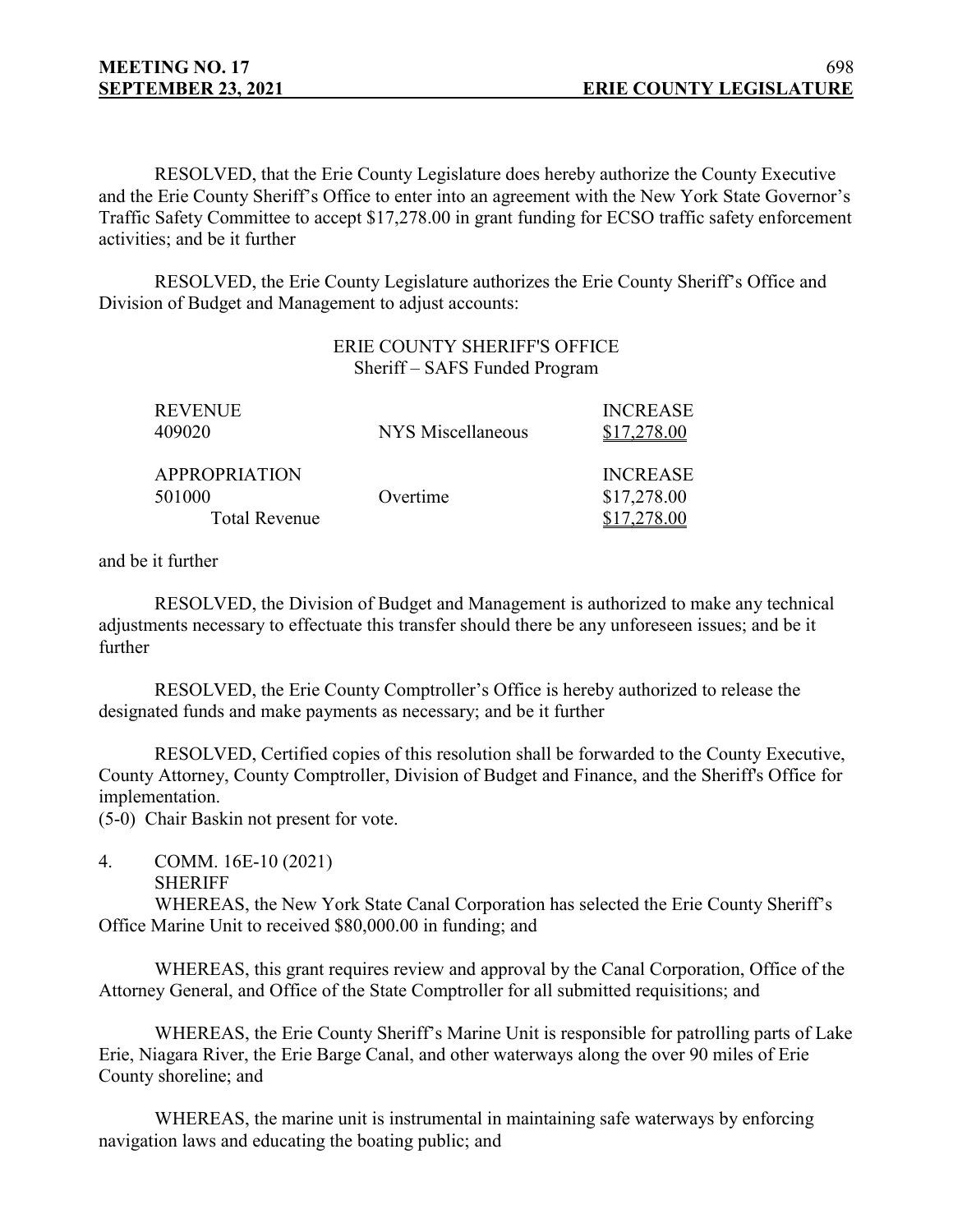WHEREAS, this grant will provide the Erie County Sheriff's Office with additional resources to increase patrols along the Erie Barge Canal.

NOW, THEREFORE, BE IT

RESOLVED, that the Erie County Legislature does hereby authorize the County Executive and the Sheriff to enter into a contract with the New York State Canal Corporation to accept \$80,000.00 for increased marine patrols on and around the waterways of the Erie Barge Canal; and be it further

RESOLVED, the Fund Center is 11510, and the grant will be allocated to the following accounts:

## ERIE COUNTY SHERIFF'S OFFICE FY 20-21 & 21-22 NYS Canal Corp. Grant

| <b>REVENUE</b><br>409020 | NYS - Miscellaneous | <b>DECREASE</b><br>\$80,000.00 |
|--------------------------|---------------------|--------------------------------|
| <b>APPROPRIATION</b>     |                     | <b>INCREASE</b>                |
| 501000                   | Overtime            | \$80,000.00                    |
| <b>Total Revenue</b>     |                     |                                |

and be it further

RESOLVED, that the Director of Budget and Management is hereby authorized to make the necessary transfers and to make any technical adjustments necessary to effectuate these transfers should there be any unforeseen issues; and be it further

RESOLVED, that certified copies be forwarded to the County Executive's Office, the County Attorney, the Division of Budget and Management, the Office of the Comptroller, and the Office of the Sheriff.

(5-0) Chair Baskin not present for vote.

- 5. COMM. 16E-11 (2021)
	- SHERIFF

WHEREAS, the State of New York Division of Criminal Justice Services (DCJS) has awarded \$70,875.00 to the Erie County Sheriff's Office for new Livescan equipment; and

WHEREAS, Erie County Sheriff's Office will purchase seven (7) new machines and install the equipment in the district substations, the correctional facilities, and install a machine at the Chestnut Ridge Substation; and

WHEREAS, the new machines provide better imagery which produces more accurate scans; and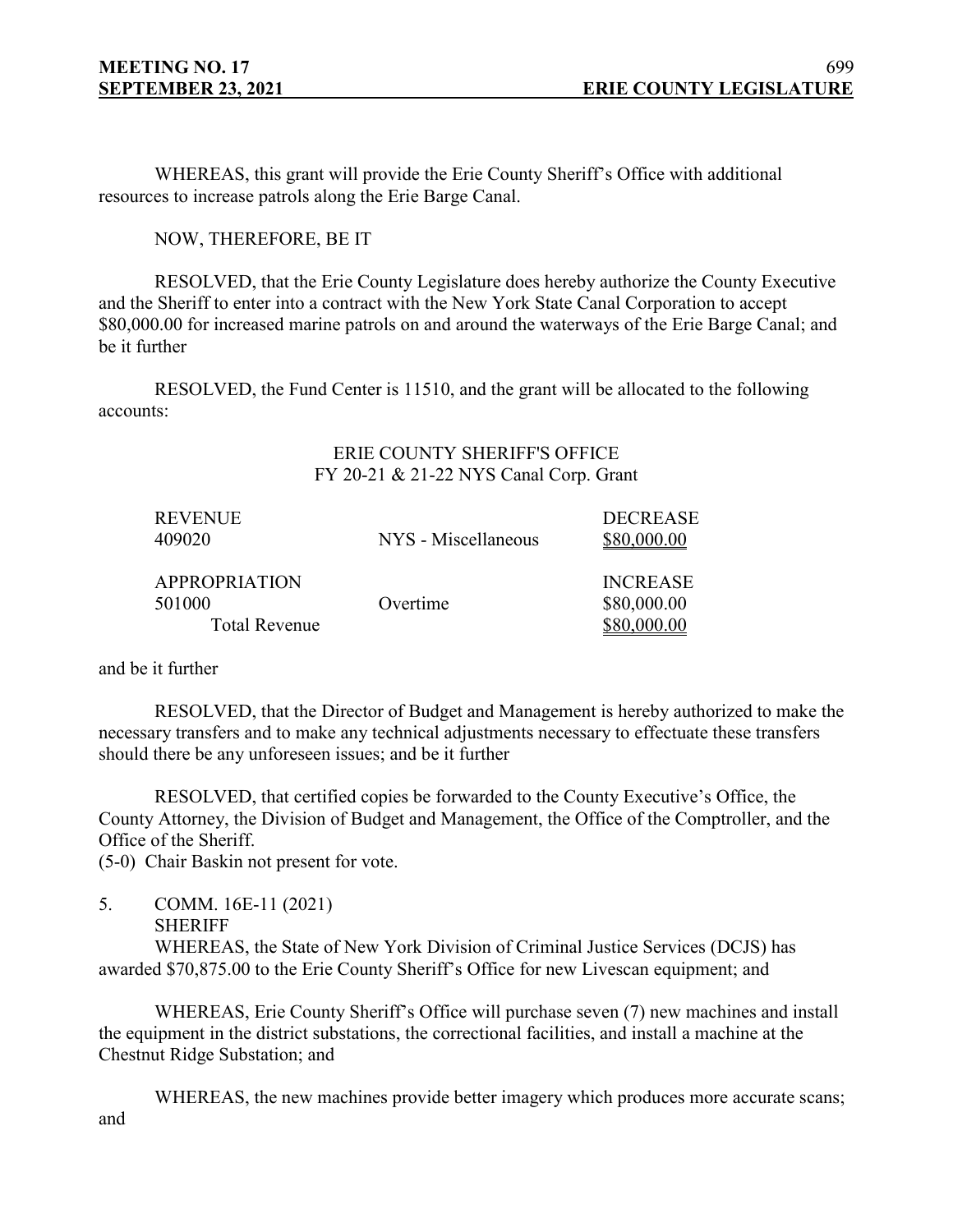WHEREAS, with a scheduled update to the CHARMS program, new machines will be needed to integrate with the latest software; and

WHEREAS, the awarded funds, combined with funds in the Erie County Sheriff's Office 2021 lab and tech budget account, will be utilized to purchase Livescan equipment for Police Services Division.

NOW, THEREFORE, BE IT

RESOLVED, that the Erie County Legislature does hereby authorize the County Executive to enter into contract with the New York State Division of Criminal Justice Services to accept \$70,875.00; and be it further

RESOLVED, that authorization is hereby provided to the Division of Budget and Management to establish funding in the Grant Fund 281and budget those funds as follows:

## ERIE COUNTY SHERIFF'S OFFICE Livescan Grant

| <b>REVENUE</b><br>409000 | State Aid            | <b>DECREASE</b><br>\$78,875.00 |
|--------------------------|----------------------|--------------------------------|
| <b>APPROPRIATION</b>     |                      | <b>INCREASE</b>                |
| 561410                   | Lab & Tech           | \$78,875.00                    |
|                          | <b>Total Revenue</b> | \$78,875.00                    |

and be it further

RESOLVED, that the Director of Budget and Management is hereby authorized to adjust grant appropriations and revenues in accordance with the final grantor funding levels or grantor authorized changes to award amounts, provided there are no changes to authorized personnel levels and county share amounts; and be it further

RESOLVED, the Division of Budget and Management is authorized to make any technical adjustments necessary to effectuate this transfer should there be any unforeseen issues; and be it further

RESOLVED, the Erie County Comptroller's Office is hereby authorized to release the designated funds and make payments as necessary; and be it further

RESOLVED, that certified copies be forwarded to the County Executive's Office, the County Attorney, the Division of Budget and Management, Division of Purchasing, the Office of the Comptroller, and the Office of the Sheriff for implementation. (5-0) Chair Baskin not present for vote.

6. COMM. 16E-16 (2021) **SHERIFF**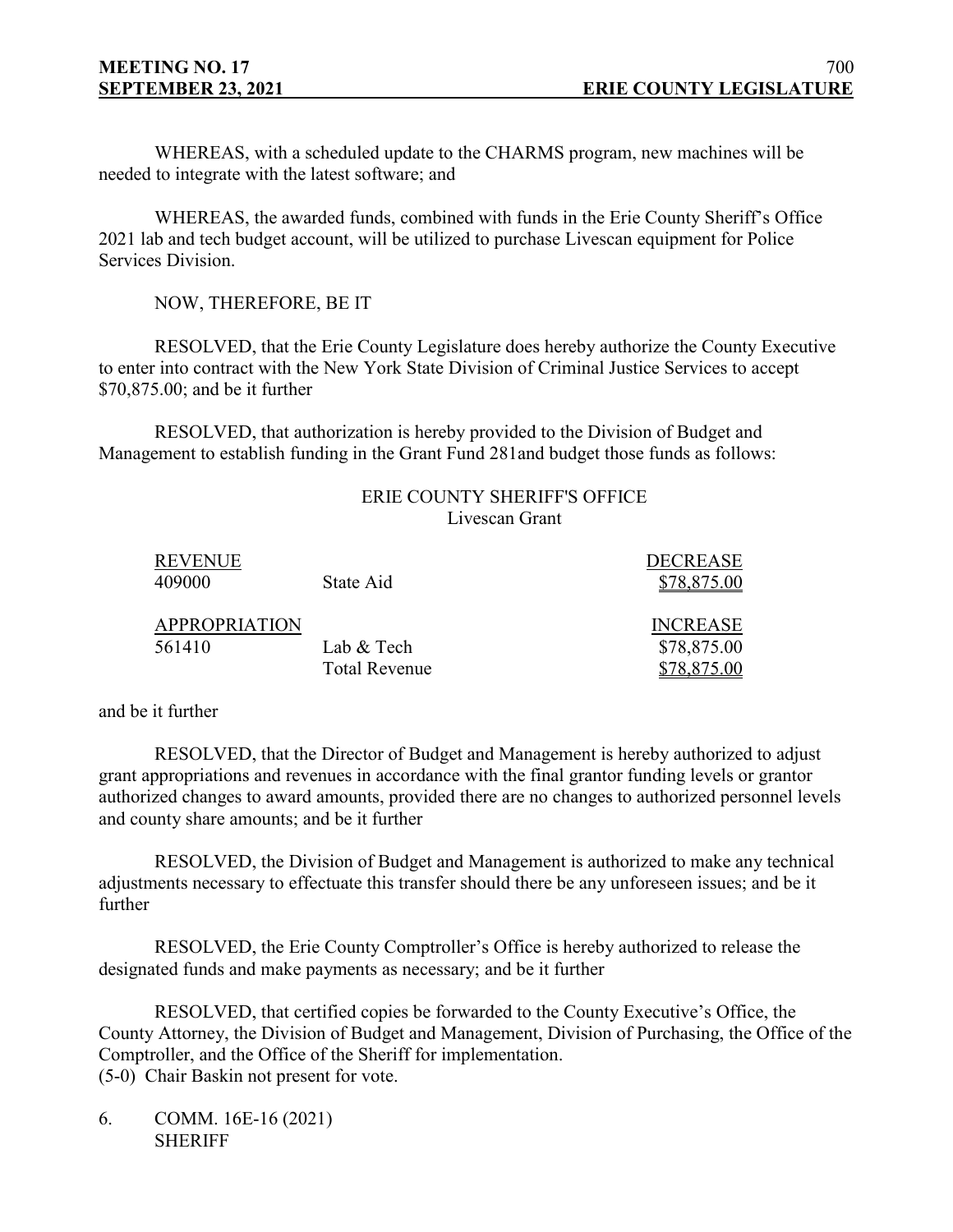WHEREAS, the Buffalo and Erie County Public Library (Library) and Springville-Griffith Institute School District (SGI) approached the Erie County Sheriff's Office (ECSO) to assign a fulltime Deputy to each entity; and

WHEREAS, the Library is requesting a full-time Deputy on duty during agreed-upon hours of operation at the Central Library in downtown Buffalo; and

WHEREAS, the Library seeks to enhance security to ensure the safety of patrons and employees; and

WHEREAS, in the agreement, the Library reimburses ECSO for the wage and benefits of the assigned Deputy; and

WHEREAS, ECSO will create a Deputy Sheriff – Criminal position, Job Group 8, Step 0; and

WHEREAS, ECSO and SGI have had an agreement the past several years for Deputy to be a School Resource Officer; and

WHEREAS, SGI has requested ECSO permanently assign a Deputy to the school district in an attempt to deter criminal behavior through positive interactions with students, staff, and the public during school hours; and

WHEREAS, SGI is requesting the Deputy be assigned to the district all year; and

WHEREAS, SGI will reimburse the ECSO for the wage and benefits of the SRO position;

and

WHEREAS, ECSO will create a Deputy Sheriff – Criminal position, Job Group 8, Step 0.

NOW, THEREFORE, BE IT

RESOLVED, that the Erie County Legislature does hereby authorize the County Executive and the Erie County Sheriff's Office to enter into an agreement with the Buffalo and Erie County Library to provide a Deputy Sheriff and the central library location; and be it further

RESOLVED, that the Erie County Legislature does hereby authorize the County Executive and the Erie County Sheriff's Office to enter into an agreement with the Springville-Griffith Institute Central School District to provide a Deputy Sheriff for a School Resource Officer; and be it further

RESOLVED, the Erie County Sheriff's Office and the Personnel Department are authorized to create two (2) Deputy Sheriff – Criminal positions, Job Group 8, Step 0 position for the Police Services Division; and be it further

RESOLVED, Certified copies of this resolution shall be forwarded to the County Executive, County Attorney, County Comptroller, Division of Budget and Finance, the Personnel Department, and the Sheriff's Office for implementation.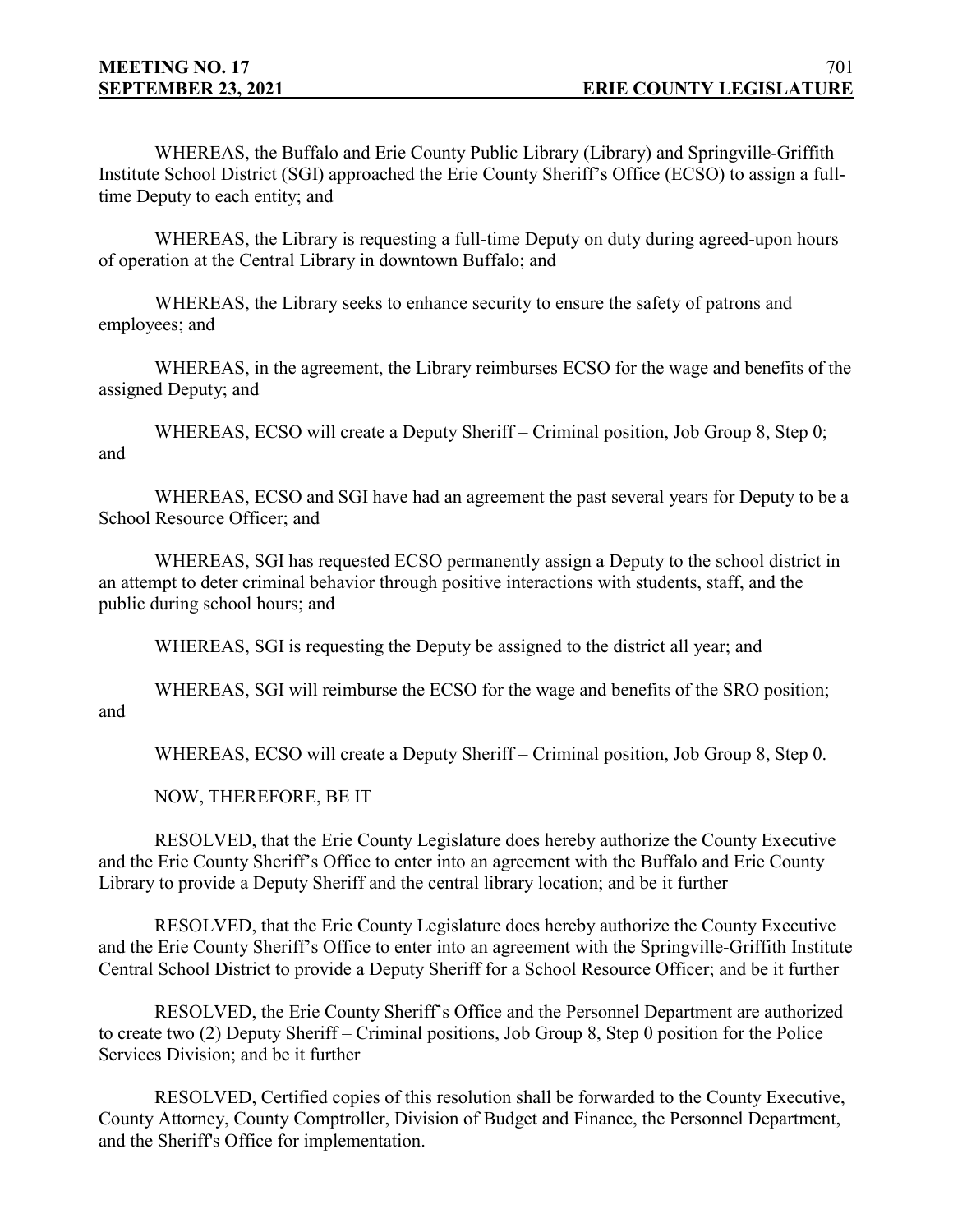(5-0) Chair Baskin not present for vote.

7. COMM. 16E-34 (2021)

COUNTY EXECUTIVE

WHEREAS, the City of Buffalo has been awarded funding under the Justice Assistance Grant program through the U.S. Department of Justice; and

WHEREAS, the Buffalo Police Department seeks the assistance of Central Police Services to provide law enforcement software enhancements for its projects.

NOW, THEREFORE, BE IT

RESOLVED, that the authorization is hereby provided for the County of Erie to accept grant funding from the City of Buffalo in the amount of \$5,000.00; and be it further

RESOLVED, that the authorization is hereby provided to establish the grants in the budget of the Department of Central Police Services as follows:

> Grant Fund – SAP #165CPSJAG2024 Central Police Services 10/1/2020 – 9/30/2024

| Revenue                                | Increase   |
|----------------------------------------|------------|
| 414000 Federal Aid                     | \$5,000.00 |
| Appropriation                          | Increase   |
| 516020 Professional Services Contracts | \$5,000.00 |
| <b>Total Appropriation</b>             | \$5,000.00 |

NOW, THEREFORE, BE IT

RESOLVED, that the authorization is hereby provided for the Division of Purchasing to issue purchase orders with Globalquest Solutions Inc., a local WBE/New York State contract vendor in the amount of \$5,000.00 to provide the professional technical staff for this project; and be it further

RESOLVED, that the Director of Budget and Management is hereby authorized to establish and adjust budgets as required to comply with federal approved funding levels; and be it further

RESOLVED, that certified copies of this resolution be forwarded to the Erie County Executive, the Division of Budget and Management, the Office of the Comptroller and the Department of Central Police Services, attention: Brian Speers. (6-0)

8. COMM. 16E-35 (2021) COUNTY EXECUTIVE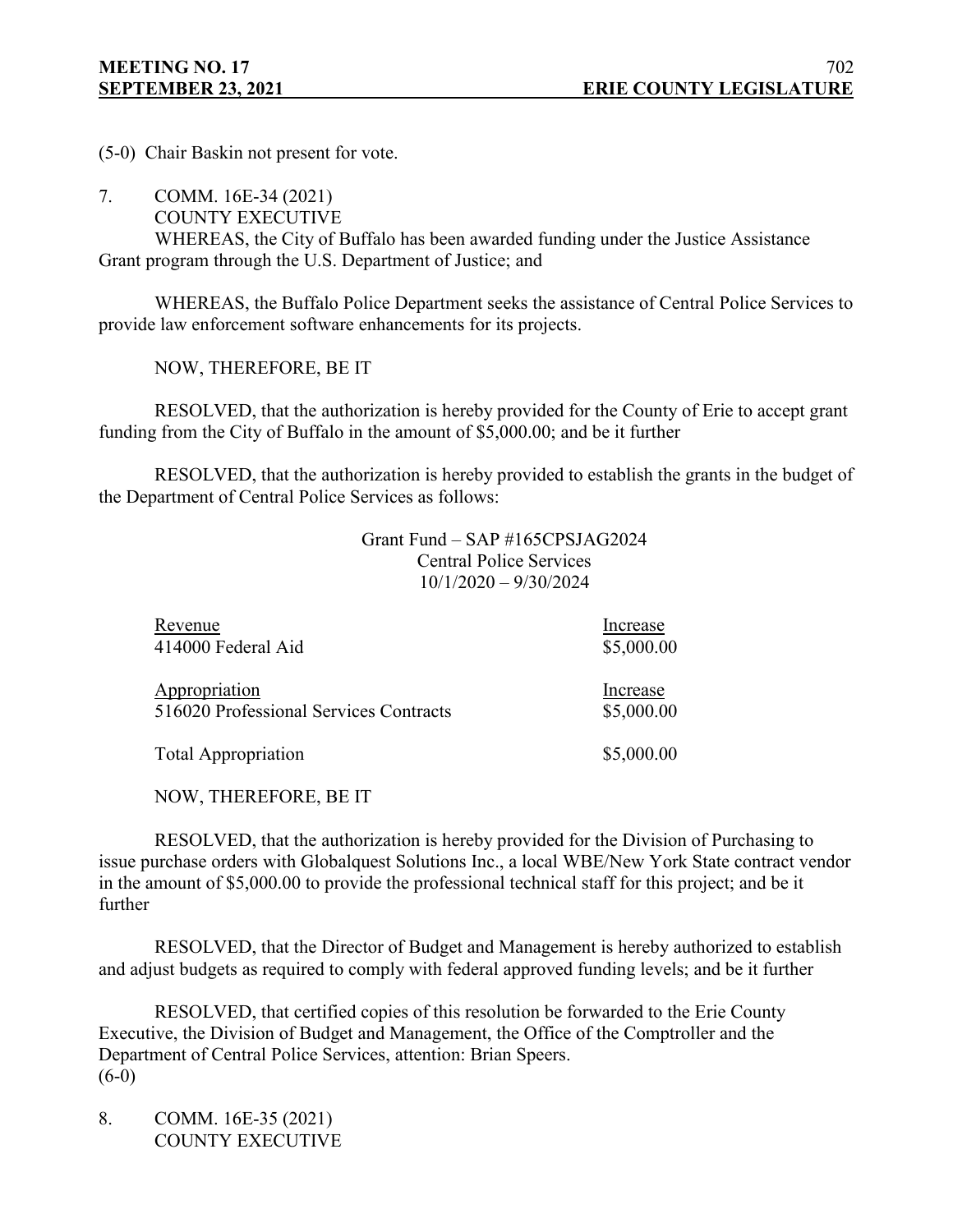WHEREAS, the Erie County Department of Central Police Services purchased a Mobile Command Vehicle (FY 09/12 UASI); and

WHEREAS, this vehicle is no longer needed and in no way will the transfer negatively impact the operations of the Central Police Services Forensic Laboratory; and

WHEREAS, the Erie County Department of Central Police Services requests the laboratory vehicle be transferred to the Erie County Law Enforcement Training Academy; and

WHEREAS, the Erie County Department of Central Police Services has the opportunity to assist partners within Erie County who do not currently have this type of equipment; and

WHEREAS, SUNY/Erie County Law Enforcement Training Academy agree to take over the registration, insurance, maintenance and liability of the equipment.

NOW, THEREFORE, BE IT

RESOLVED, that the Erie County Legislature does hereby authorize the transfer of: MOC – Ford F-450 – Command Vehicle – 2012 – VIN # 1FDAF5HT2CEA22325 – Plate #R21696 to SUNY/Erie-Law Enforcement Training Academy; and be it further

RESOLVED, that certified copies of this resolution be forwarded to the Erie County Executive, the Division of Budget and Management, the Office of the Comptroller, the County Attorney, and the Department of Central Police Services, attention: Brian Speers.  $(6-0)$ 

9. COMM. 16E-36 (2021) COUNTY EXECUTIVE

WHEREAS, NYS Department of Homeland Security & Emergency Services has agreed to provide funding in the amount of \$196,268.00 in assistance to continue the implementation of a program to enhance the ability of Erie County to manage emergency and disaster situations; and

WHEREAS, authorization is required for the Erie County Legislature for the County Executive to enter into contract and accept \$196,268.00 in resources to provide funding to purchase necessary equipment and maintenance to enhance the ability of Erie County to manage emergency and disaster situations.

NOW, THEREFORE, BE IT

RESOLVED, that the Erie County Legislature does hereby authorize the County Executive to enter into contract with the NYS Department of Homeland Security & Emergency Services to receive \$196,268.00 in grant funding for the Erie County Department of Homeland Security & Emergency Services; and be it further

RESOLVED, that this grant, under the Erie County Department of Homeland Security & Emergency Services, will meet the goals and objectives; and be it further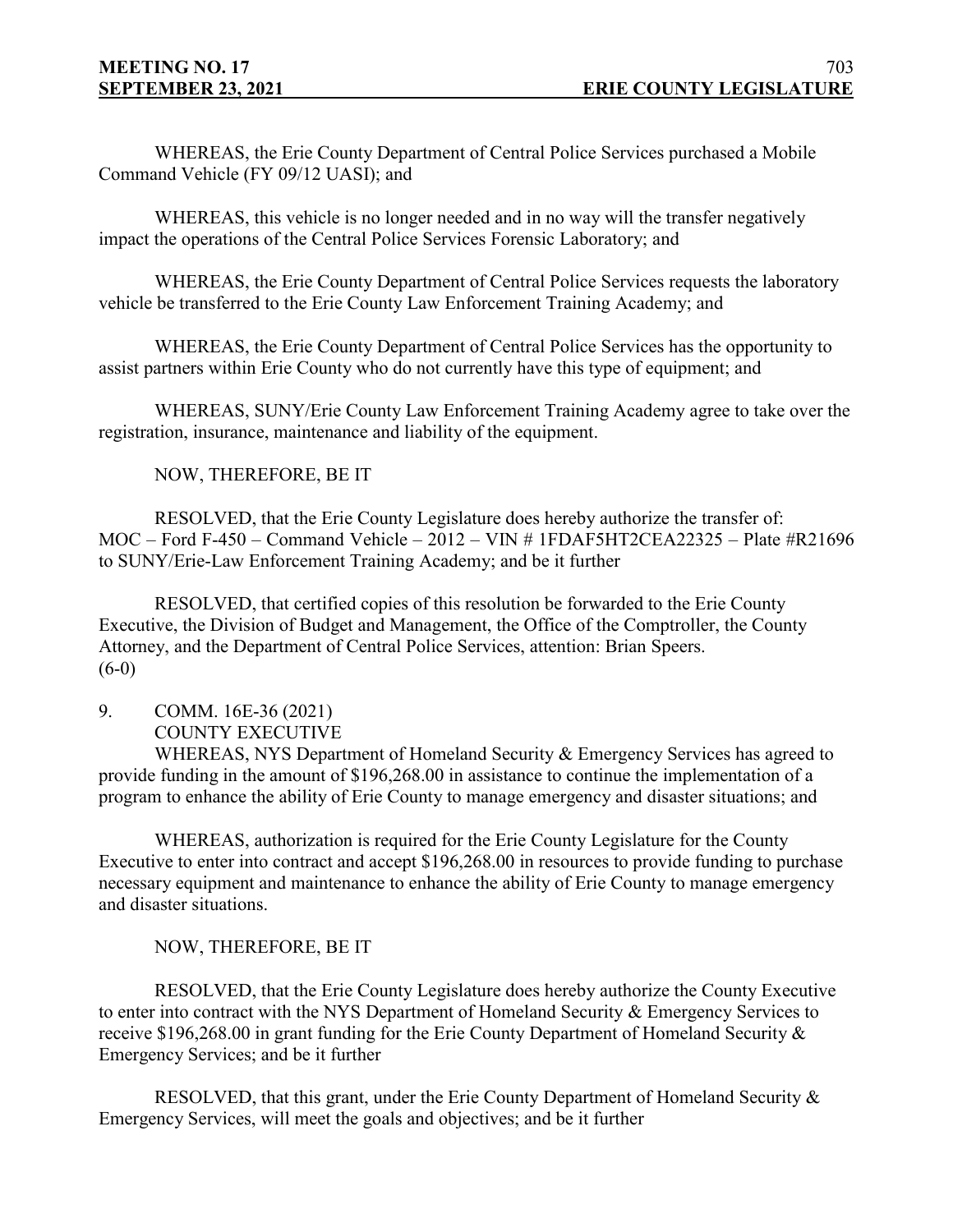RESOLVED, these funds will be utilized to enhance the ability of Erie County to manage emergency and disaster situations; and be it further

RESOLVED, that the authorization is hereby provided to the Division of Budget  $\&$ Management to establish funding in the Grant Fund 281, as follows:

> Erie County Department of Homeland Security & Emergency Services FY 19 Public Safety Answering Point (PSAP) Operations Grant

| Revenue                                            | Increase     |
|----------------------------------------------------|--------------|
| Account 414000 Federal Aid                         | \$196,268.00 |
| Appropriations                                     | Increase     |
| Account 9165000, ID Central Police Services – E911 | \$196,268.00 |

and be it further

RESOLVED, that the Director of Budget & Management is hereby authorized to establish and adjust budgets as required to comply with State approved funding levels; and be it further

RESOLVED, that certified copies of this resolution be sent to the County Executive's Office, the Division of Budget and Management, the Department of Homeland Security & Emergency Services c/o Melissa Calhoun, the Department of Central Police Services, Anita Ingram, the County Comptroller, and the County Attorney.  $(6-0)$ 

10. COMM. 16E-45 (2021)

COUNTY EXECUTIVE

WHEREAS, the attached resolution requests authorization to purchase electronic monitoring equipment and replacement desk chairs for the Erie County Department of Probation; and

WHEREAS, the Erie County Probation Department is mandated to monitor the compliance of both adult and juvenile probationers with court-ordered home confinement/curfew conditions; and

WHEREAS, the Erie County Probation Department uses electronic monitoring units to comply with that mandate; and

WHEREAS, the currently owned HomeGuard 206 units provided by sole source vendor, BI Incorporated, are being phased out due to cellular network upgrades; and

WHEREAS, the Erie County Probation Department needs to replace desk chairs for members of its staff; and

WHEREAS, these purchases will not facilitate an increase in County funding for the existing 2021 Erie County Adopted Budget.

NOW, THEREFORE, BE IT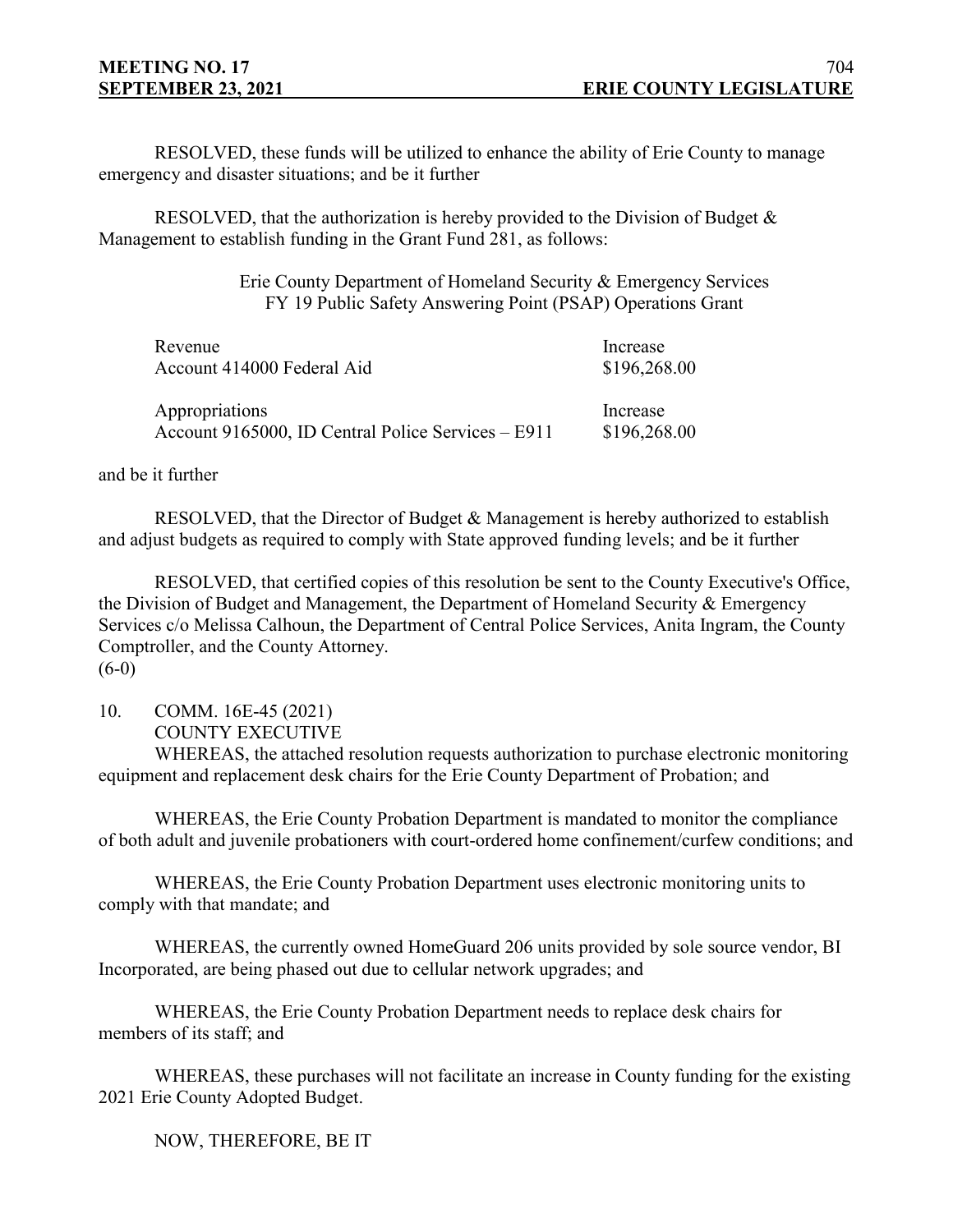RESOLVED, that the Erie County Legislature approves the appropriation of State Aid Other funds and authorizes the following budgetary transfers in the 2021 Budget of the Probation Department, fund center 12610 fund 110:

| <b>REVENUE</b>       |                                    |           |
|----------------------|------------------------------------|-----------|
| 409010               | State Aid Other                    | \$110,750 |
|                      | <b>REVENUE TOTAL:</b>              | \$110,750 |
| <b>APPROPRIATION</b> |                                    |           |
|                      | 561410 Lab and Technical Equipment | \$94,500  |
|                      | 561420 Office Furniture            | \$16,250  |
|                      | <b>APPROPRIATION TOTAL:</b>        | \$110,750 |

and be it further

RESOLVED, that the Director of Budget and Management is hereby authorized to establish and adjust budgets as required to comply with State approved funding levels, provided there are no changes to county share amounts; and be it further

RESOLVED, that certified copies of this resolution be sent to the: County Executive's Office, Division of Budget and Management, County Comptroller, County Attorney and the Probation Department c/o Dolla Khoury-Sobon, Room 112, 1 Niagara Plaza.  $(6-0)$ 

# **HOWARD J. JOHNSON, JR. CHAIR**

Item 45 – MR. JOHNSON presented the following report and moved for immediate consideration and approval. MR. LORIGO seconded.

## CARRIED UNANIMOUSLY.

## RESOLUTION NO. 161

| September 16, 2021 | <b>ECONOMIC DEVELOPMENT</b> |
|--------------------|-----------------------------|
|                    | I COMMITTEE                 |
|                    | REPORT NO. 14               |

# ALL MEMBERS PRESENT. CHAIR BASKIN PRESENT AS EX-OFFICIO MEMBER.

- 1. RESOLVED, the following items are hereby received and filed:
- a. COMM. 15D-2 (2021)

DPW COMMISSIONER: "Letter to Comptroller Concerning SUNY Erie Roofing Funding" (Chair's Ruling)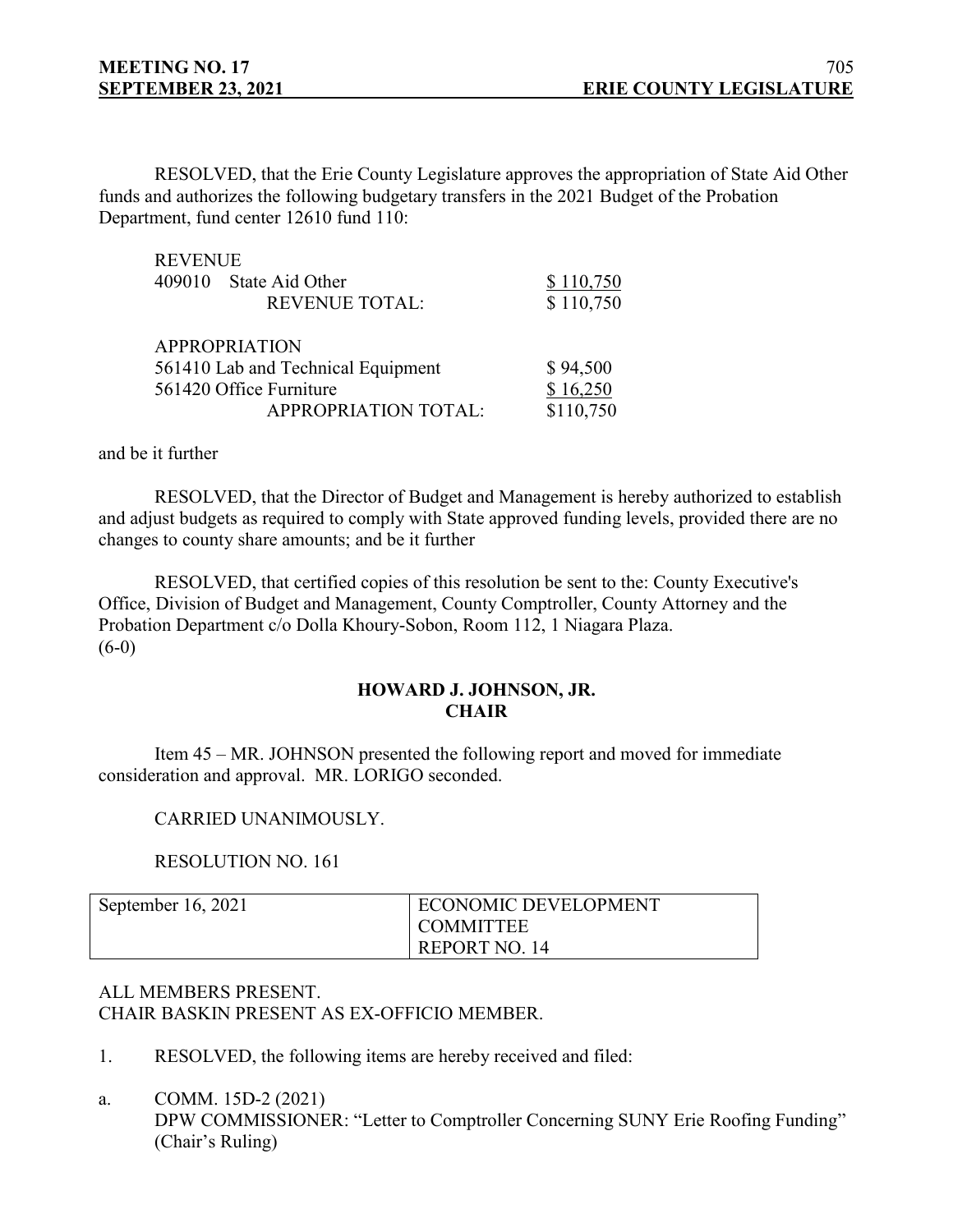- b. COMM. 15M-2 (2021) NFTA: "Board Meeting Minutes for Meeting Held on 3/25/2021" (Chair's Ruling)
- c. COMM. 16M-4 (2021) NFTA: "Board Minutes for Meeting Held on 06/24/2021" (Chair's Ruling)
- d. COMM. 16M-13 (2021) NFTA: "Notice of Proposed Rulemaking" (Chair's Ruling)
- e. COMM. 16M-17 (2021) BUFFALO NIAGARA CONVENTION CENTER: "2021 Second Quarter Report & Financial Statements" (Chair's Ruling)
- f. COMM. 16M-18 (2021) VISIT BUFFALO NIAGARA: "2021 Second Quarter Report & Financial Statements" (Chair's Ruling)
- 2. COMM. 15E-9 (2021) COUNTY EXECUTIVE

WHEREAS, Folwell Apartments Project consists of the rehab and redevelopment of a vacant hospital building located on the former Women and Children's Hospital Campus in the City of Buffalo into forty-four (44) affordable rental units for multi-family senior housing located at 219 Bryant Street, Buffalo, NY 14222; and

WHEREAS, the Erie County Legislature adopted a policy on Payment in Lieu of Taxes (PILOT) on December 16, 1999, and the PILOT is consistent with said policy; and

WHEREAS, in order to make the Project economically feasible for Folwell Apartments LLC and/or Folwell Apartments Housing Development Fund Corporation to operate the housing project it is necessary to extend tax relief from the County of Erie and the City of Buffalo.

NOW, THEREFORE, BE IT

RESOLVED, that the County Executive is hereby authorized to execute a Payment in Lieu of Taxes (PILOT) Agreement with Folwell Apartments LLC, Folwell Apartments Housing Development Fund Corporation, and the City of Buffalo, and any other organizations necessary to conclude this PILOT Agreement; and be it further

RESOLVED, that said Agreement shall include an annual PILOT in the amount of taxes due as set forth on Schedule A attached hereto; and be it further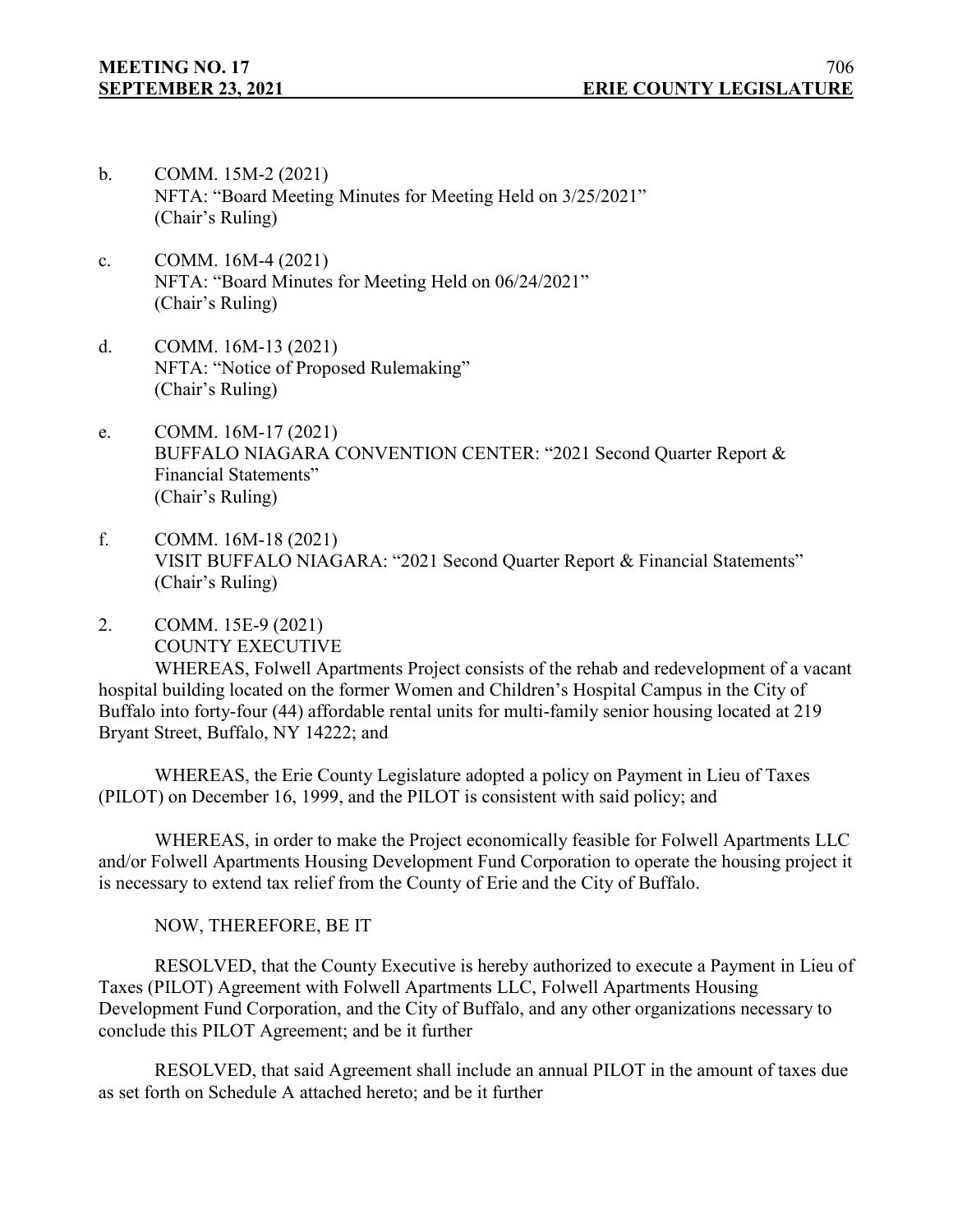RESOLVED, that certified copies of this resolution shall be forwarded to the County Executive; the Director of the Division of Budget and Management; the Director of Real Property Tax Services; the Commissioner of the Department of Environment and Planning; the County Comptroller; and the County Attorney.

| Year | <b>Total</b> | City      | County   |
|------|--------------|-----------|----------|
|      |              |           |          |
| 1    | 9,609.00     | 7,206.75  | 2,402.25 |
| 2    | 9,897.27     | 7,422.95  | 2,474.32 |
| 3    | 10,194.19    | 7,645.64  | 2,548.55 |
| 4    | 10,500.01    | 7,875.01  | 2,625.00 |
| 5    | 10,815.01    | 8,111.26  | 2,703.75 |
| 6    | 11,139.46    | 8,354.60  | 2,784.87 |
| 7    | 11,473.65    | 8,605.24  | 2,868.41 |
| 8    | 11,817.86    | 8,863.39  | 2,954.46 |
| 9    | 12,172.39    | 9,129.30  | 3,043.10 |
| 10   | 12,537.57    | 9,403.17  | 3,134.39 |
| 11   | 12,913.69    | 9,685.27  | 3,228.42 |
| 12   | 13,301.10    | 9,975.83  | 3,325.28 |
| 13   | 13,700.14    | 10,275.10 | 3,425.03 |
| 14   | 14,111.14    | 10,583.36 | 3,527.79 |
| 15   | 14,534.47    | 10,900.86 | 3,633.62 |

## SCHEDULE A PILOT Payments

 $(6-0)$ 

3. COMM. 16E-30 (2021) COUNTY EXECUTIVE

WHEREAS, Princeton Court Project consists of the renovation of residential buildings in the Town of Amherst into three hundred and four (304) affordable rental units for multi-family housing located at 125 Princeton Road, Amherst, NY 14226; and

WHEREAS, the Erie County Legislature adopted a policy on Payment in Lieu of Taxes (PILOT) on December 16, 1999, and the PILOT is consistent with said policy; and

WHEREAS, in order to make the Project economically feasible for Princeton Amherst Preservation L.P., Princeton Amherst Housing Development Fund Company Inc. to operate the housing project it is necessary to extend tax relief from the County of Erie, the Town of Amherst, and the Amherst Central School District.

NOW, THEREFORE, BE IT

RESOLVED, that the County Executive is hereby authorized to execute a Payment in Lieu of Taxes (PILOT) Agreement with Princeton Amherst Preservation L.P., Princeton Amherst Housing Development Fund Company Inc., and the Town of Amherst, and any other organizations necessary to conclude this PILOT Agreement; and be it further

RESOLVED, that said Agreement shall include an annual PILOT in the amount of taxes due as set forth on Schedule A attached hereto; and be it further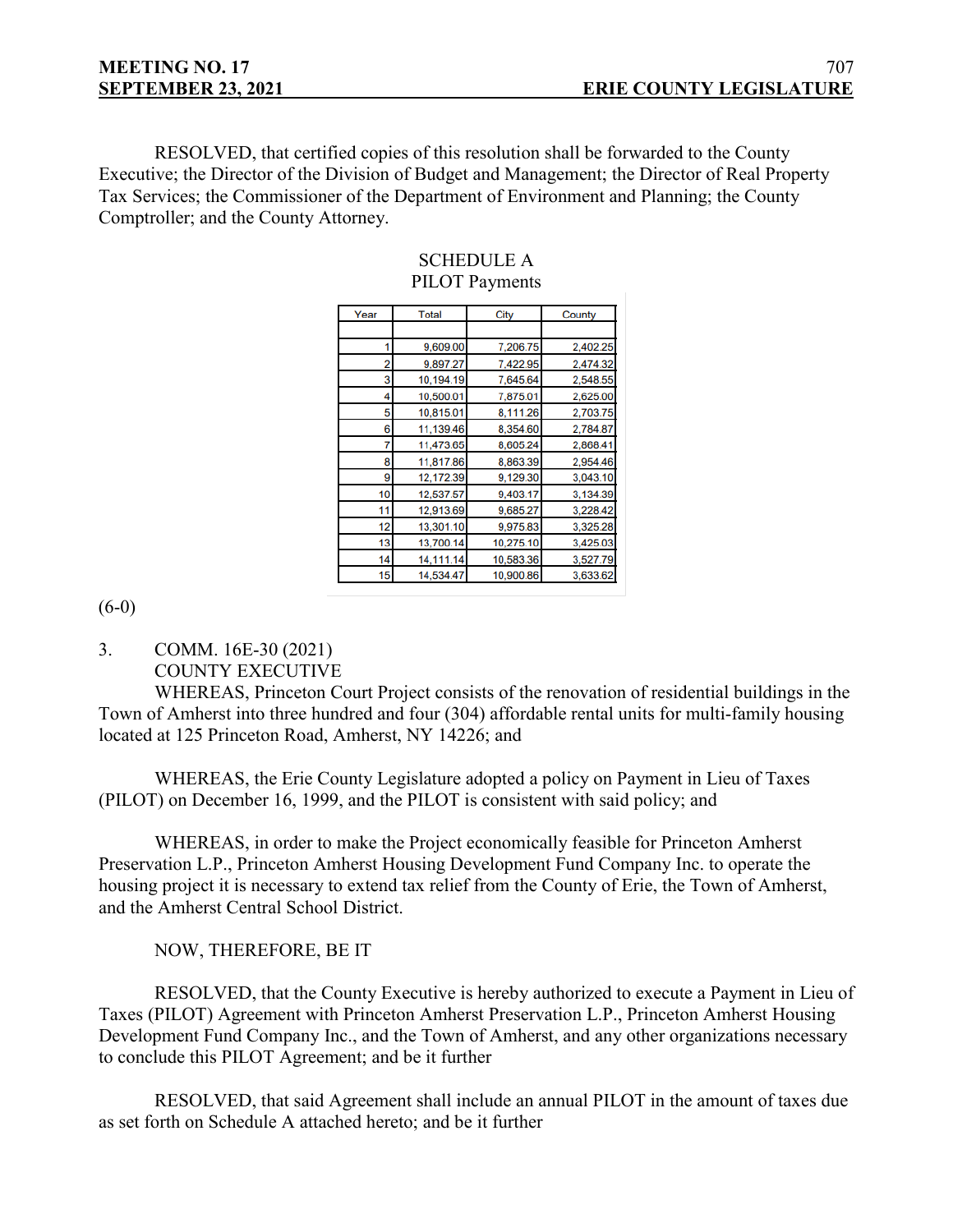RESOLVED, that certified copies of this resolution shall be forwarded to the County Executive; the Director of the Division of Budget and Management; the Director of Real Property Tax Services; the Commissioner of the Department of Environment and Planning; the County Comptroller; and the County Attorney.

| Tax Yearl      | <b>Total PILOT</b> | Town    | School    | County  |
|----------------|--------------------|---------|-----------|---------|
|                | 159,400            | 7,970   | 111,580   | 39,850  |
| $\overline{2}$ | 163,385            | 8,169   | 114,370   | 40.846  |
| 3              | 167,470            | 8,373   | 117,229   | 41,867  |
| 4              | 171,656            | 8,583   | 120.159   | 42.914  |
| 5              | 175.948            | 8,797   | 123,163   | 43,987  |
| 6              | 180,346            | 9,017   | 126,243   | 45,087  |
| 7              | 184,855            | 9.243   | 129,399   | 46.214  |
| 8              | 189,477            | 9,474   | 132,634   | 47,369  |
| Э              | 194,213            | 9.711   | 135,949   | 48,553  |
| 10             | 199,069            | 9,953   | 139.348   | 49,767  |
| 11             | 204,045            | 10,202  | 142,832   | 51,011  |
| 12             | 209.147            | 10,457  | 146.403   | 52,287  |
| 13             | 214,375            | 10,719  | 150,063   | 53,594  |
| 14             | 219,735            | 10,987  | 153,814   | 54,934  |
| 15             | 225,228            | 11,261  | 157,660   | 56,307  |
| Total          | 2,858,349          | 142,917 | 2,000,844 | 714,587 |

### SCHEDULE A PILOT Payments

(6-0)

4. COMM. 16E-31 (2021) COUNTY EXECUTIVE

WHEREAS, Brewster Mews Project consists of the renovation of residential buildings in the Town of Amherst into two hundred and sixteen (216) affordable rental units for multi-family housing located at 925 Robin Road, Amherst, NY 14228; and

WHEREAS, the Erie County Legislature adopted a policy on Payment in Lieu of Taxes (PILOT) on December 16, 1999, and the PILOT is consistent with said policy; and

WHEREAS, in order to make the Project economically feasible for Brewster Amherst Preservation L.P., Brewster Amherst Housing Development Fund Company Inc. to operate the housing project it is necessary to extend tax relief from the County of Erie, the Town of Amherst, and the Williamsville Central School District.

NOW, THEREFORE, BE IT

RESOLVED, that the County Executive is hereby authorized to execute a Payment in Lieu of Taxes (PILOT) Agreement with Brewster Amherst Preservation L.P., Brewster Amherst Housing Development Fund Company Inc., and the Town of Amherst, and any other organizations necessary to conclude this PILOT Agreement; and be it further

RESOLVED, that said Agreement shall include an annual PILOT in the amount of taxes due as set forth on Schedule A attached hereto; and be it further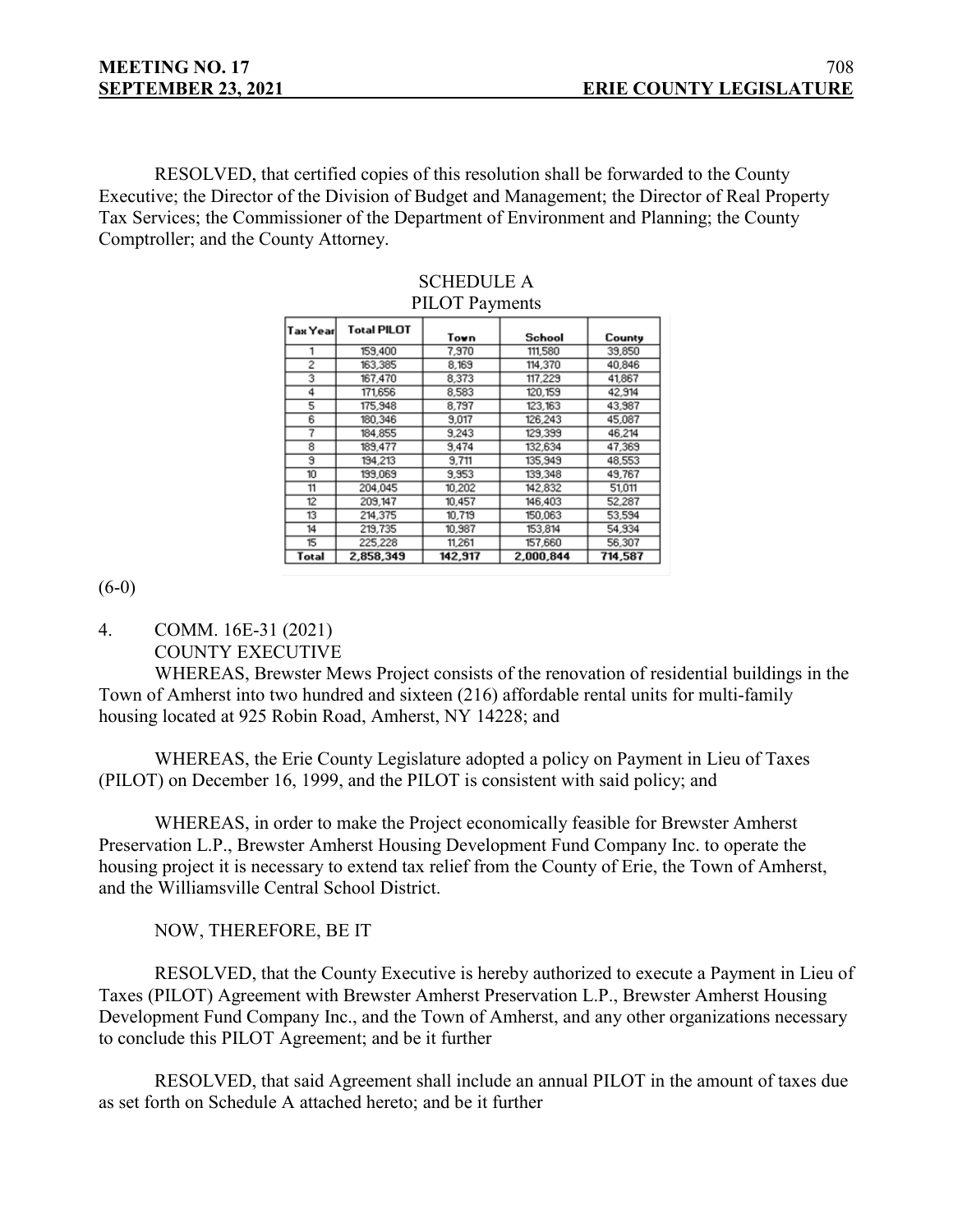RESOLVED, that certified copies of this resolution shall be forwarded to the County Executive; the Director of the Division of Budget and Management; the Director of Real Property Tax Services; the Commissioner of the Department of Environment and Planning; the County Comptroller; and the County Attorney.

| $1.123$ $1.141$ |                    |           |         |         |
|-----------------|--------------------|-----------|---------|---------|
| Tax Yearl       | <b>Total PILOT</b> | Town      | School  | County  |
|                 | 183,600            | 91,800    | 45,900  | 45,900  |
| $\overline{c}$  | 188,190            | 94.095    | 47,048  | 47,048  |
| 3               | 192,895            | 96,447    | 48.224  | 48.224  |
| 4               | 197,717            | 98,859    | 49,429  | 49,429  |
| 5               | 202,660            | 101,330   | 50,665  | 50,665  |
| 6               | 207,727            | 103,863   | 51,932  | 51,932  |
| 7               | 212,920            | 106.460   | 53,230  | 53,230  |
| 8               | 218,243            | 109,121   | 54,561  | 54,561  |
| 9               | 223.699            | 111.849   | 55.925  | 55.925  |
| 10              | 229,291            | 114,646   | 57,323  | 57,323  |
| 11              | 235.024            | 117,512   | 58,756  | 58,756  |
| 12              | 240,899            | 120,450   | 60,225  | 60,225  |
| 13              | 246,922            | 123,461   | 61,730  | 61,730  |
| 14              | 253.095            | 126.547   | 63.274  | 63.274  |
| 15              | 259,422            | 129,711   | 64.855  | 64.855  |
| Total           | 3.292.302          | 1.646.151 | 823.075 | 823.075 |

#### SCHEDULE A PILOT Payments

 $(6-0)$ 

5. COMM. 16E-32 (2021) COUNTY EXECUTIVE

WHEREAS, Parkside Homes Project consists of the renovation of residential buildings in the Town of Amherst into one hundred and eighty (180) affordable rental units for multi-family housing located at 925 Robin Road, Amherst, NY 14228; and

WHEREAS, the Erie County Legislature adopted a policy on Payment in Lieu of Taxes (PILOT) on December 16, 1999, and the PILOT is consistent with said policy; and

WHEREAS, in order to make the Project economically feasible for Parkside Amherst Preservation L.P., Parkside Amherst Housing Development Fund Company Inc. to operate the housing project it is necessary to extend tax relief from the County of Erie, the Town of Amherst, and the Williamsville Central School District.

NOW, THEREFORE, BE IT

RESOLVED, that the County Executive is hereby authorized to execute a Payment in Lieu of Taxes (PILOT) Agreement with Parkside Amherst Preservation L.P., Parkside Amherst Housing Development Fund Company Inc., and the Town of Amherst, and any other organizations necessary to conclude this PILOT Agreement; and be it further

RESOLVED, that said Agreement shall include an annual PILOT in the amount of taxes due as set forth on Schedule A attached hereto; and be it further

RESOLVED, that certified copies of this resolution shall be forwarded to the County Executive; the Director of the Division of Budget and Management; the Director of Real Property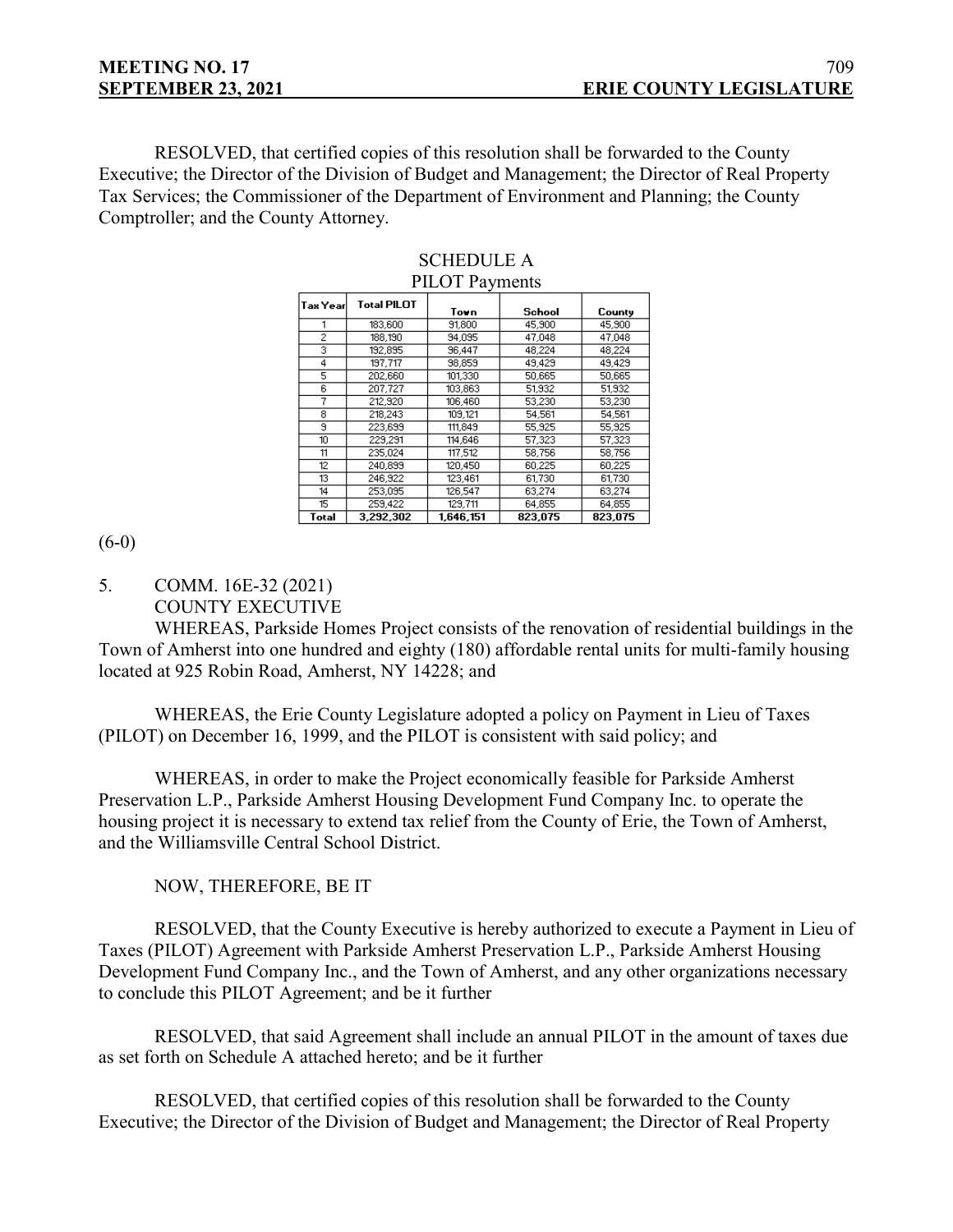Tax Services; the Commissioner of the Department of Environment and Planning; the County Comptroller; and the County Attorney.

| $1 \pm 0.1$ $\pm 0.01$ |                    |         |         |         |
|------------------------|--------------------|---------|---------|---------|
| Tax Year               | <b>Total PILOT</b> | Town    | School  | County  |
|                        | 105,100            | 52,550  | 26.275  | 26,275  |
| ž                      | 107.728            | 53.864  | 26.932  | 26.932  |
| 3                      | 110,421            | 55,210  | 27,605  | 27,605  |
| 4                      | 113,181            | 56,591  | 28,295  | 28,295  |
| 5                      | 116,011            | 58,005  | 29,003  | 29,003  |
| 6                      | 118,911            | 59.456  | 29,728  | 29,728  |
| 7                      | 121.884            | 60.942  | 30.471  | 30.471  |
| 8                      | 124.931            | 62.465  | 31,233  | 31,233  |
| 9                      | 128.054            | 64.027  | 32.014  | 32,014  |
| 10                     | 131,255            | 65,628  | 32,814  | 32,814  |
| 11                     | 134.537            | 67,268  | 33,634  | 33,634  |
| 12                     | 137,900            | 68,950  | 34,475  | 34,475  |
| 13                     | 141,348            | 70,674  | 35,337  | 35,337  |
| 14                     | 144.882            | 72.441  | 36.220  | 36.220  |
| 15                     | 148,504            | 74,252  | 37,126  | 37,126  |
| Total                  | 1.884.645          | 942,323 | 471,161 | 471,161 |

#### SCHEDULE A PILOT Payments

(6-0)

6. COMM. 16E-33 (2021)

```
COUNTY EXECUTIVE
```
WHEREAS, Oxford Village Project consists of the renovation of residential buildings in the Town of Amherst into three hundred and sixteen (316) affordable rental units for multi-family housing located at 42 Oxford Avenue, Amherst, NY 14226; and

WHEREAS, the Erie County Legislature adopted a policy on Payment in Lieu of Taxes (PILOT) on December 16, 1999, and the PILOT is consistent with said policy; and

WHEREAS, in order to make the Project economically feasible for Oxford Amherst Preservation L.P., Oxford Amherst Housing Development Fund Company Inc. to operate the housing project it is necessary to extend tax relief from the County of Erie, the Town of Amherst, and the Amherst Central School District.

NOW, THEREFORE, BE IT

RESOLVED, that the County Executive is hereby authorized to execute a Payment in Lieu of Taxes (PILOT) Agreement with Oxford Amherst Preservation L.P., Oxford Amherst Housing Development Fund Company Inc., and the Town of Amherst, and any other organizations necessary to conclude this PILOT Agreement; and be it further

RESOLVED, that said Agreement shall include an annual PILOT in the amount of taxes due as set forth on Schedule A attached hereto; and be it further

RESOLVED, that certified copies of this resolution shall be forwarded to the County Executive; the Director of the Division of Budget and Management; the Director of Real Property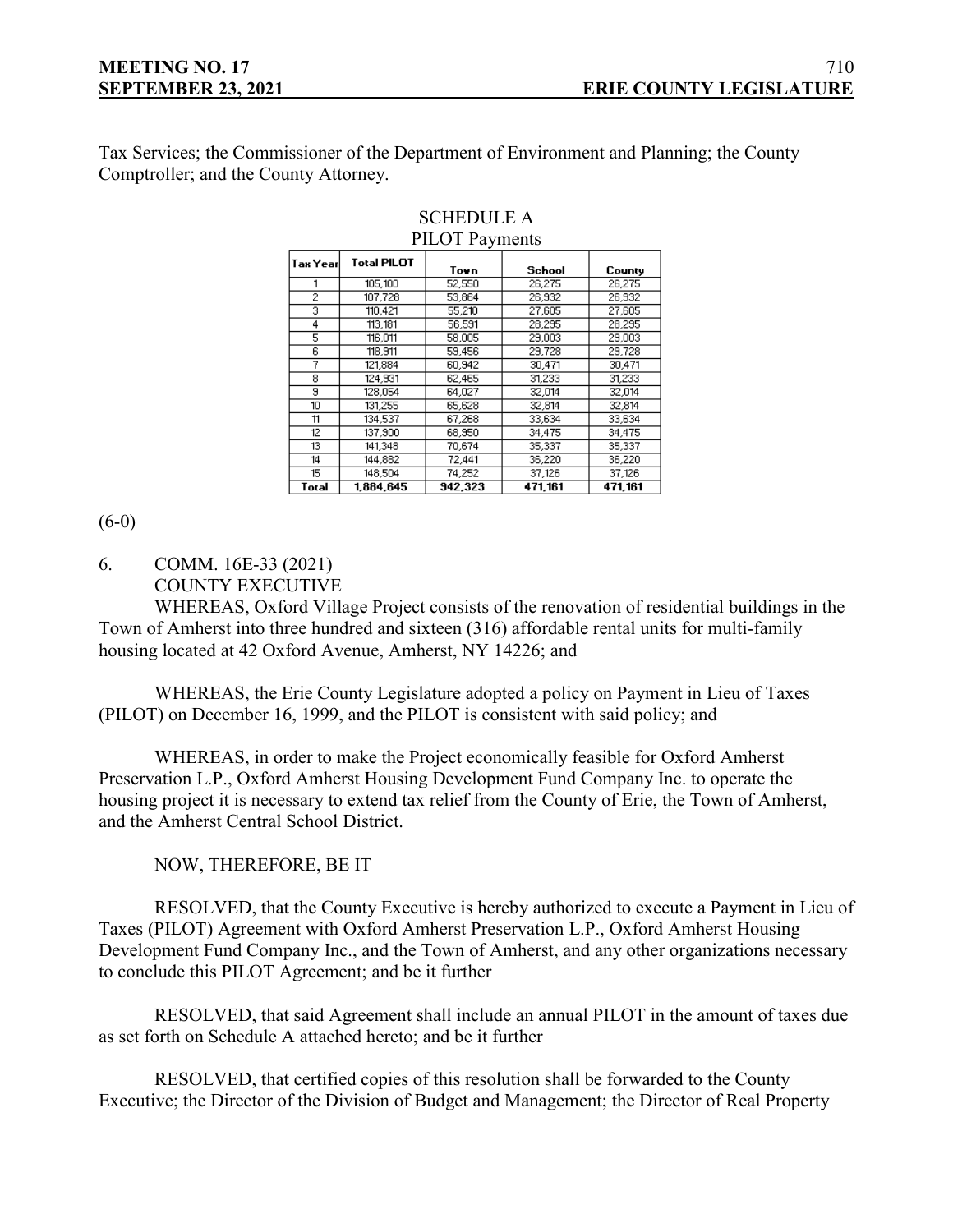Tax Services; the Commissioner of the Department of Environment and Planning; the County Comptroller; and the County Attorney.

| $\sim$ 12 $\sim$ 1 $\sim$ 7 $\sim$ 7 $\sim$ 7 $\sim$ 7 $\sim$ 7 $\sim$ 7 $\sim$ 7 $\sim$ 7 $\sim$ 7 $\sim$ 7 $\sim$ 7 $\sim$ 7 $\sim$ 7 $\sim$ 7 $\sim$ 7 $\sim$ 7 $\sim$ 7 $\sim$ 7 $\sim$ 7 $\sim$ 7 $\sim$ 7 $\sim$ 7 $\sim$ 7 $\sim$ 7 $\sim$ 7 $\sim$ 7 $\sim$ 7 $\sim$ 7 $\sim$ 7 $\sim$ |                    |         |           |         |
|------------------------------------------------------------------------------------------------------------------------------------------------------------------------------------------------------------------------------------------------------------------------------------------------|--------------------|---------|-----------|---------|
| Tax Yearl                                                                                                                                                                                                                                                                                      | <b>Total PILOT</b> | Town    | School    | County  |
|                                                                                                                                                                                                                                                                                                | 237.000            | 23.700  | 165,900   | 47.400  |
| ž                                                                                                                                                                                                                                                                                              | 242,925            | 24.293  | 170.048   | 48.585  |
| 3                                                                                                                                                                                                                                                                                              | 248.998            | 24.900  | 174.299   | 49.800  |
| 4                                                                                                                                                                                                                                                                                              | 255.223            | 25.522  | 178,656   | 51.045  |
| 5                                                                                                                                                                                                                                                                                              | 261.604            | 26.160  | 183.123   | 52.321  |
| 6                                                                                                                                                                                                                                                                                              | 268.144            | 26.814  | 187,701   | 53.629  |
| 7                                                                                                                                                                                                                                                                                              | 274.847            | 27.485  | 192.393   | 54,969  |
| 8                                                                                                                                                                                                                                                                                              | 281.719            | 28.172  | 197,203   | 56,344  |
| э                                                                                                                                                                                                                                                                                              | 288,761            | 28,876  | 202.133   | 57,752  |
| 10                                                                                                                                                                                                                                                                                             | 295,981            | 29,598  | 207,186   | 59,196  |
| 11                                                                                                                                                                                                                                                                                             | 303,380            | 30,338  | 212,366   | 60,676  |
| 12                                                                                                                                                                                                                                                                                             | 310,965            | 31,096  | 217,675   | 62,193  |
| 13                                                                                                                                                                                                                                                                                             | 318,739            | 31.874  | 223,117   | 63.748  |
| 14                                                                                                                                                                                                                                                                                             | 326,707            | 32,671  | 228,695   | 65,341  |
| 15.                                                                                                                                                                                                                                                                                            | 334.875            | 33,487  | 234.412   | 66.975  |
| Total                                                                                                                                                                                                                                                                                          | 4.249.867          | 424.987 | 2.974.907 | 849.973 |

#### SCHEDULE A PILOT Payments

(6-0)

# **HOWARD J. JOHNSON, JR. CHAIR**

Item 46 – MR. HARDWICK presented the following report and moved for immediate consideration and approval. MR. JOHNSON seconded.

# CARRIED UNANIMOUSLY.

RESOLUTION NO. 162

| September $16, 2021$ | <b>COMMUNITY ENRICHMENT</b> |
|----------------------|-----------------------------|
|                      | <b>COMMITTEE</b>            |
|                      | REPORT NO. 6                |

# ALL MEMBERS PRESENT. CHAIR BASKIN PRESENT AS EX-OFFICIO MEMBER.

- 1. RESOLVED, the following item is hereby received and filed:
- a. COMM. 16E-1 (2021) COMPTROLLER: "SUNY Erie Chargebacks" (Chair's Ruling)
- 2. COMM. 16E-6 (2021) COUNTY EXECUTIVE

RESOLVED, that the Erie County Legislature does hereby confirm the reappointment of Carima El-Behairy to the Buffalo and Erie County Public Library Board of Directors for a term ending December 31, 2024.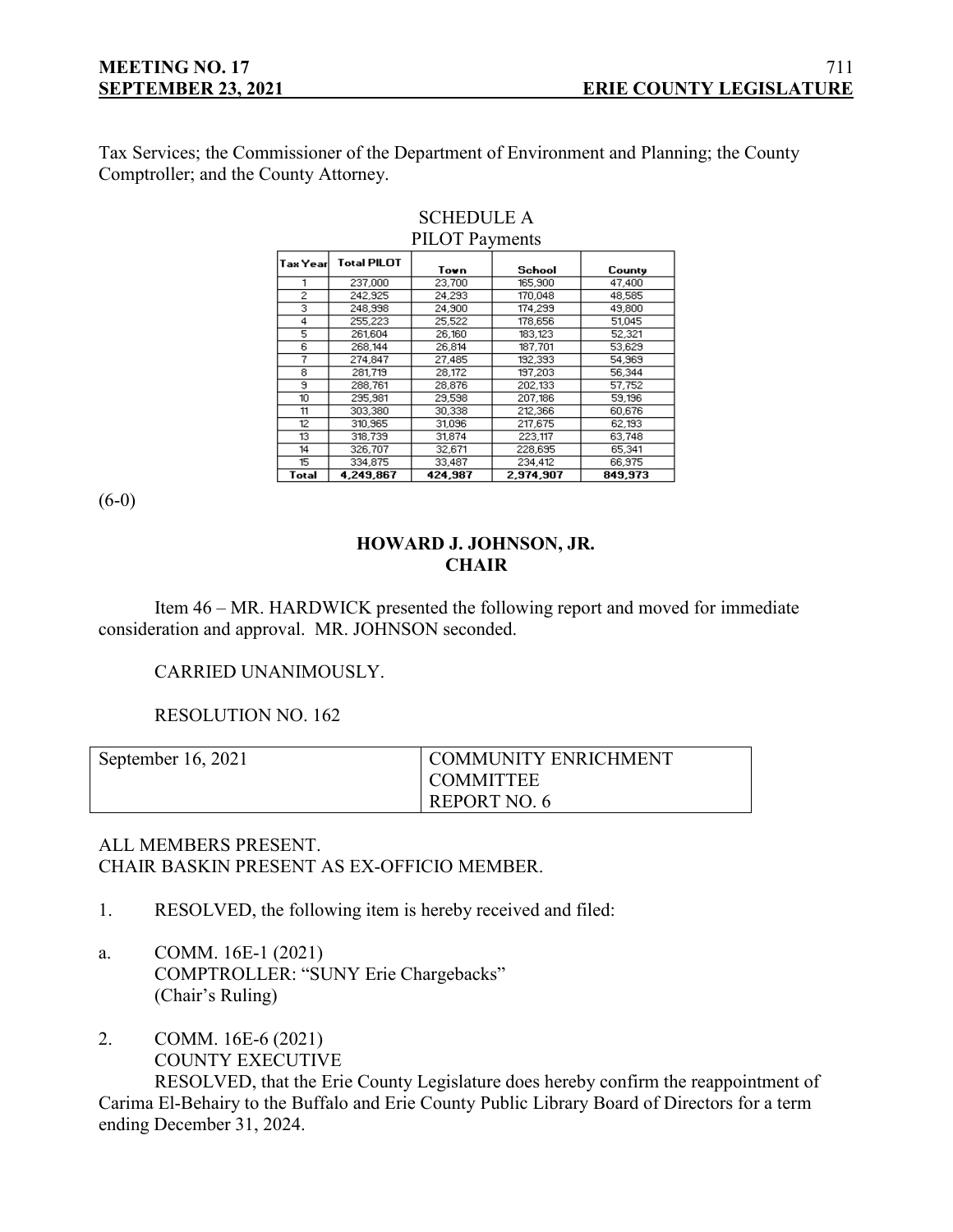(5-0) Chair Baskin not present for vote.

- 3. COMM. 16E-37 (2021)
	- COUNTY EXECUTIVE

WHEREAS, as noted in the college's Professional Services and Specialized Products RFP Policy, professional services or specialized products in excess of \$50,000 in addition to being subject to the formal RFP process and requiring the approval of the college's Board of Trustees, also require the approval of the Erie County Legislature. These approvals are required prior to the hiring of the professional or purchase of the product; and

WHEREAS, as further noted in the college's Professional Services and Specialized Products RFP Policy, the determination of whether the professional service or specialized product exemption for bidding is applicable must be made on a case-by-case basis, examining the particular services or goods needed. Generally, professional services include the specialized expertise of interpreters, consultants, lawyers, doctors, engineers and so forth. Specialized products include but are not limited to software and other technology related products; and

WHEREAS, the SUNY Erie Board of Trustees has been presented with a request to approve a contract with the vendor EAB Global that does piggyback on the State University of New York's (SUNY's) Master Services Agreement T003752 between EAB Global and SUNY; and

WHEREAS, the college has worked with Starfish vendors to purchase Starfish software since 2015; and

WHEREAS, Starfish software is utilized at the college as a tool to increase retention and is the preeminent communication tool with students and the only case management tool in use; and

WHEREAS, the goals of the Starfish software are to assist the faculty in clearly articulating problem behaviors that interfere with the academic performance of their students; assist support staff with the tools and information necessary to provide effective interventions for flagged students; increase faculty, staff, and student engagement with the tool; and to evaluate Starfish's impact upon student success; and

WHEREAS, it is requested that the contract be approved for the term July 1, 2021 through June 30, 2023 for a two-year cost of \$131,170; and

WHEREAS, SUNY Erie has budgeted funds available to pay for this expenditure.

NOW, THEREFORE, BE IT

RESOLVED, that upon approval of this expenditure by the Erie County Legislature, the President of SUNY Erie, or his designee, is authorized to enter into a standard agreement with EAB Global as outlined above.

(6-0)

4. COMM. 16E-38 (2021) COUNTY EXECUTIVE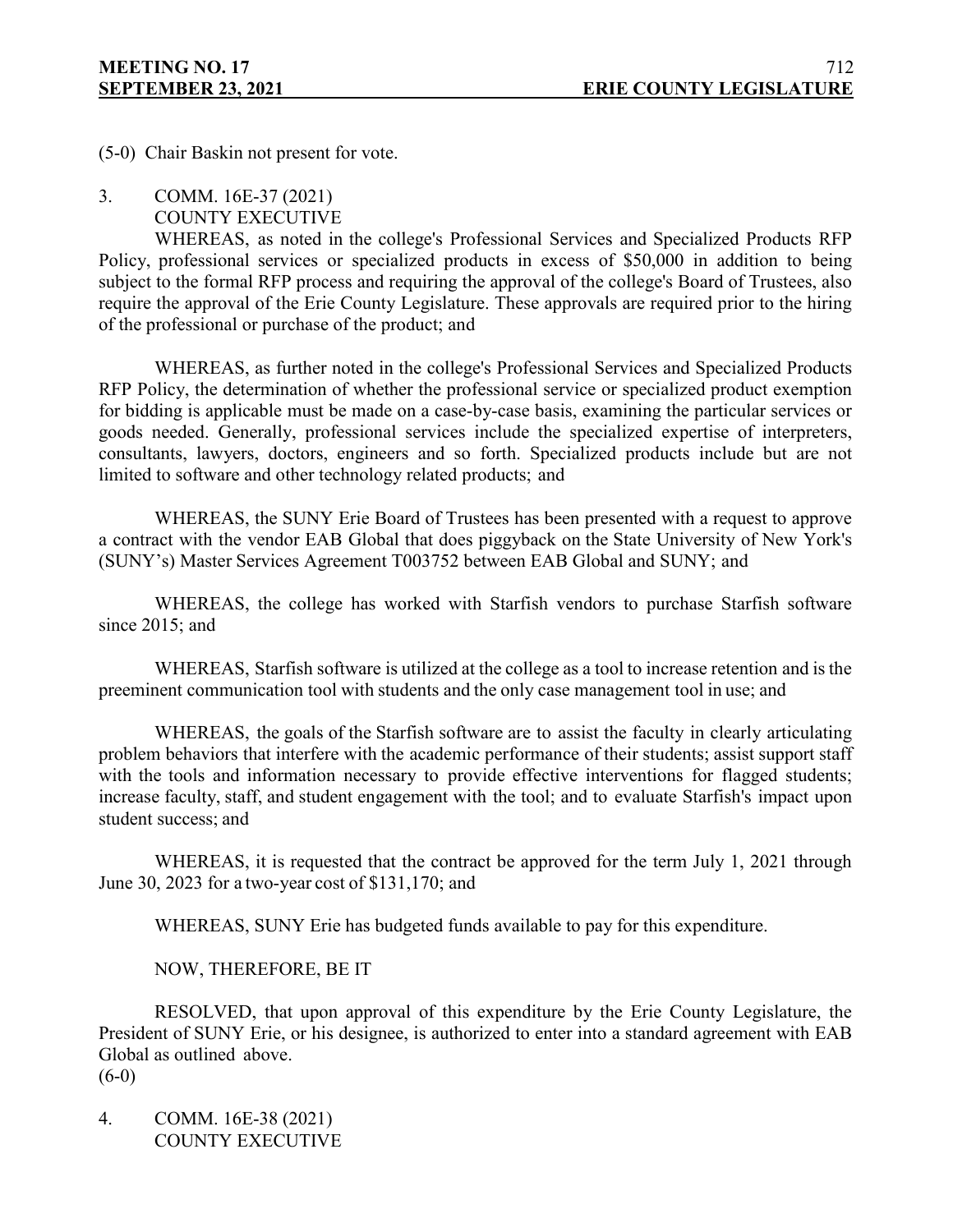WHEREAS, SUNY Erie Community College is in need of new wireless infrastructure to replace essential equipment, located at the City, North and South campuses, that has reached the end of its useful life and can no longer receive computer support services; and

WHEREAS, in accordance with New York General Municipal Law (GML) §103(16), SUNY Erie has chosen to 'piggyback' on a contract with Cisco Corporation let by NCPA National Cooperative Purchasing Alliance (Bid Number 01-97) to lease the necessary equipment with five years of hardware and support services for \$1,536,700.75; and

WHEREAS, based on a review of financing alternatives, it is in the best interest of SUNY Erie to lease the equipment through Key Bank, with five annual payments of \$307,340.75 for the total cost of \$1,536,700.75; and

WHEREAS, at the termination of the lease, SUNY Erie will have the option to purchase all equipment for a cost of no more than \$90,000.00; and

WHEREAS, SUNY Erie is requesting Erie County to enter into this agreement; and

WHEREAS, denial of this request would negatively impact the ability for the College to provide stable wireless network service to all three campuses; and

WHEREAS, at its June 24, 2021 meeting, the SUNY Erie Community College Board of Trustees approved the Lease Agreement between SUNY Erie and Key Bank and on June 24, 2021 also approved seeking Erie County Legislature approval of the same amendment.

NOW, THEREFORE, BE IT

RESOLVED, that the Erie County Legislature hereby approve the Lease Agreement between SUNY Erie and Key Bank; and be it further

RESOLVED, that the Erie County Executive or his designee is hereby authorized to enter into the Lease Agreement between SUNY Erie and Key Bank; and be it further

RESOLVED, that copies of the resolution be forwarded the Erie County Executive, President of SUNY Erie Community College and the Chairwoman of the SUNY Erie Community College Board of Trustees.  $(6-0)$ 

# **KEVIN R. HARDWICK CHAIR**

Item 47 – MR. GILMOUR presented the following report and moved for immediate consideration and approval. MR. TODARO seconded.

CARRIED UNANIMOUSLY.

RESOLUTION NO. 163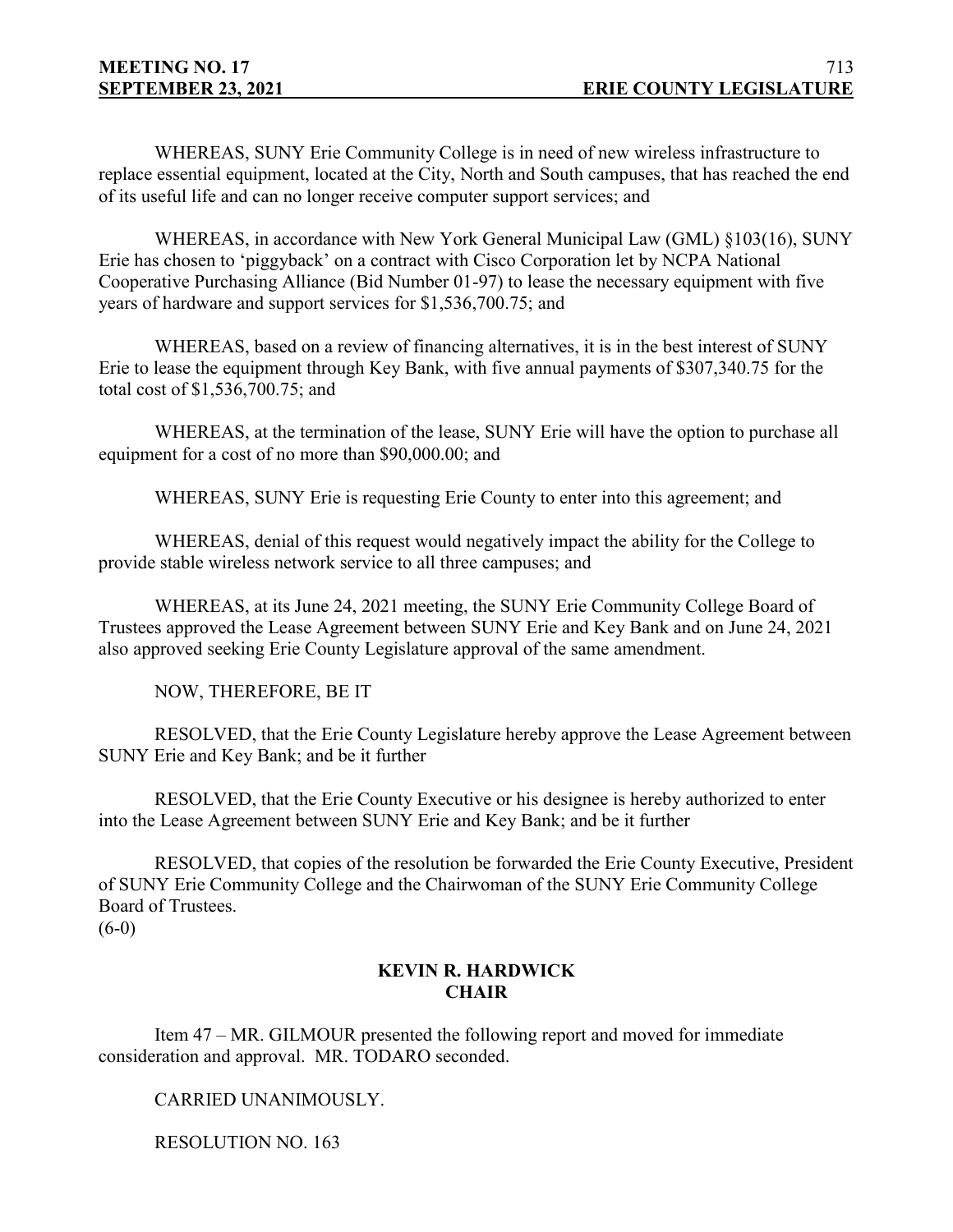| September 16, 2021 | <b>GOVERNMENT AFFAIRS</b> |
|--------------------|---------------------------|
|                    | I COMMITTEE               |
|                    | REPORT NO. 4              |

## ALL MEMBERS PRESENT. CHAIR BASKIN PRESENT AS EX-OFFICIO MEMBER.

- 1. RESOLVED, the following items are hereby received and filed:
- a. INTRO. 14-2 (2020) BASKIN & JOHNSON: "Supporting the Establishment of Juneteenth as an Observed EC Holiday" (Chair's Ruling)
- b. COMM. 14E-2 (2021) BASKIN: "Letter Supporting the Declaration of Juneteenth as an Annually Observed EC Holiday" (Chair's Ruling)
- c. COMM. 12D-7 (2021) DEPARTMENT OF LAW: "Transmittal of New Claims Against Erie County" (Chair's Ruling)
- d. COMM. 14D-3 (2021) DEPARTMENT OF LAW: "Transmittal of New Claims Against EC" (Chair's Ruling)
- e. INTRO. 16-1 (2021) HARDWICK: "Calling on NYS Gov. Andrew Cuomo to Resign from Office" (Chair's Ruling)
- f. COMM. 16D-12 (2021) DEPARTMENT OF LAW: "Transmittal of New Claims Against Erie County" (Chair's Ruling)
- g. COMM. 16M-16 (2021) RAYMOND W. WALTER: "Resignation of 2021 EC Advisory Committee on Reapportionment" (Chair's Ruling)
- 2. COMM. 16E-47 (2021) COUNTY CLERK

WHEREAS, pursuant to New York State Vehicle and Traffic Law §205, the County Clerk shall act as an agent of the Commissioner of the Department of Motor Vehicles and in such capacity the Erie County Clerk operates the Erie County Auto Bureau; and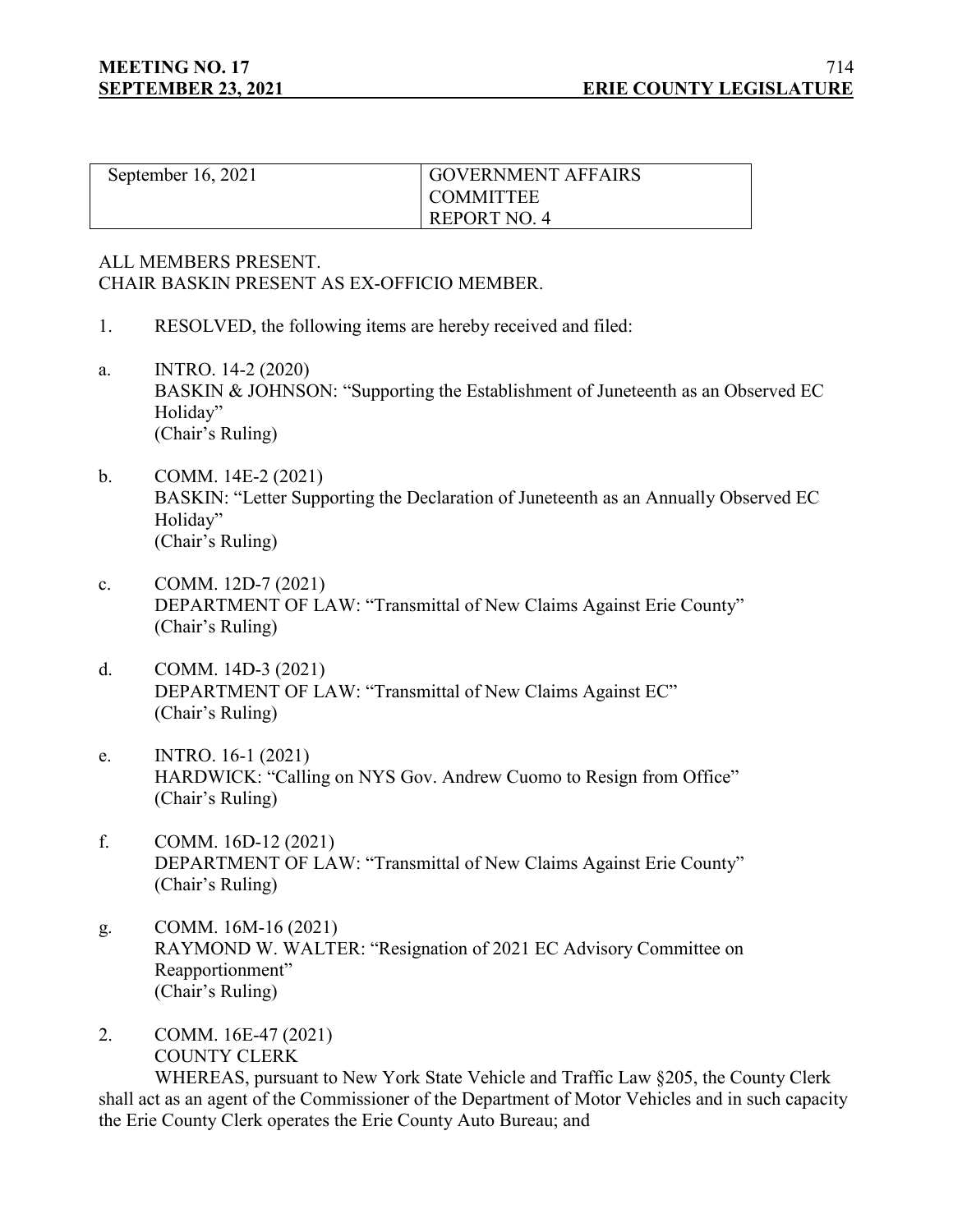WHEREAS, pursuant to New York State Vehicle and Traffic Law §205, the County of Erie retains approximately 12.7% of all fees generated at Erie County Auto Bureau locations; and

WHEREAS, on March 3, 2023, the federal government will require that driver's licenses, learner's permits or identification cards be REAL ID compliant to board a domestic flight, enter military bases and certain federal facilities; and

WHEREAS, several thousands of Erie County residents' driver's licenses will expire before the deadline; and

WHEREAS, the Erie County Clerk has commenced an awareness campaign and reaching as many Erie County residents as possible is vital to the success of the campaign; and

WHEREAS, the Erie County Auto Bureau will be opening its facilities on weekdays at 7am and this earlier opening time will provide customers greater opportunity to perform their transactions outside of regular working hours; and

WHEREAS, increasing in-person transactions at Erie County Auto Bureaus will result in greater revenues retained by the County of Erie; and

WHEREAS, the Erie County Clerk's Office will make a one-time expenditure in the amount of \$2,200.00 for the cost of two (2) vinyl displays, which expenditure shall be made from the available budgeted funds; and

WHEREAS, the estimated value of the donation of two (2) billboard bulletins for twentyfour (24) weeks would be \$60,000.00.

NOW, THEREFORE, BE IT

RESOLVED, that the Erie County Clerk is hereby authorized to accept the donation of two (2) billboard bulletins for twenty-four (24) weeks, commencing as soon as practicable following approval; and be it further

RESOLVED, that the Erie County Clerk shall retain the right of final approval over advertising content; and be it further

RESOLVED, that the Clerk of the Legislature shall forward certified copies of this Resolution to the County Executive; the County Attorney and the Erie County Clerk.  $(6-0)$ 

# **JOHN J. GILMOUR CHAIR**

# **LEGISLATOR RESOLUTIONS**

Item 48 – MS. CHIMERA presented the following resolution and moved for immediate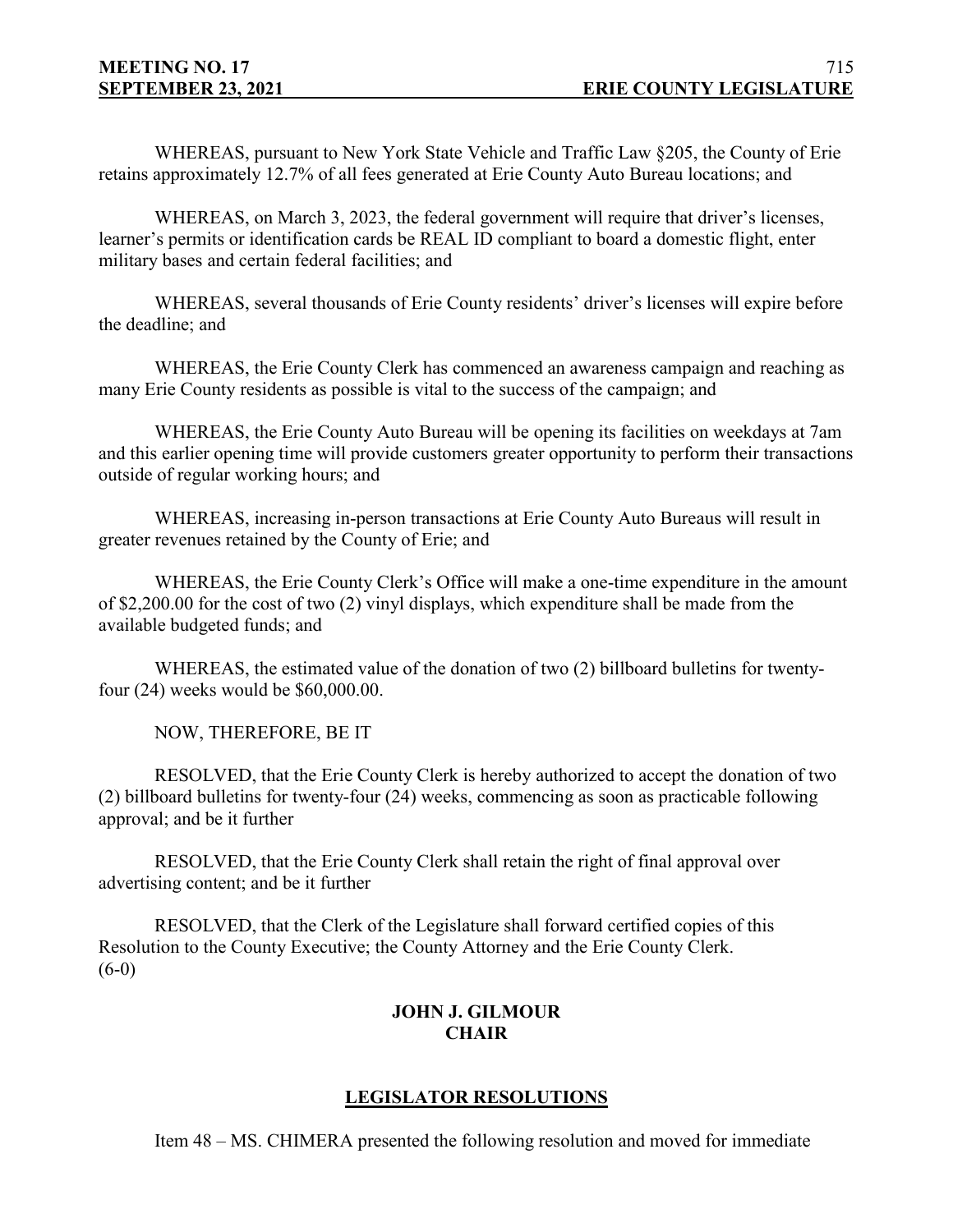consideration. MR. LORIGO seconded.

CARRIED UNANIMOUSLY.

RESOLUTION NO. 164 RE: Calling on the County Executive to Publicly Release Any & All Information Presented to the County by Pegula Sports & Entertainment in Relation to Future Stadium & Arena Projects in WNY (INTRO. 17-1)

## **A RESOLUTION TO BE SUBMITTED BY LEGISLATORS LORIGO, GREENE, TODARO & MILLS**

WHEREAS, the Buffalo Bills are nearing the end of their lease at Highmark Stadium; and, as has happened at other NFL clubs across the nation in recent decades, they have brought up the issue of construction of a new stadium prior to signing any new lease for the team to remain here in Buffalo; and

WHEREAS, in the past several months reports of how much the stadium will cost have had differing amounts and none paint a clear picture of who is expected to pay for what. The most recent reports expect the cost to come in at \$1.4 billion; and

WHEREAS, publicly funded stadiums are not a new proposal, there are only a handful of one hundred percent privately funded stadiums for NFL teams, and all of those are in major metropolitan areas; and

WHEREAS, with the specter of significant amounts of public money being expended, it is the position of this honorable body that residents, and their elected representatives, are provided with the most up-to-date and complete set of information as possible; and

WHEREAS, Pegula Sports & Entertainment has provided stadium plans to Erie County and New York State who are involved in negotiations regarding the construction of a new stadium; and

WHEREAS, potential funding sources for the public portion of the money include property tax increases, special tax levies, borrowed funding, and funding through cash-on-hand. All of these sources impact every resident in Erie County and they deserve a transparent process regarding how their money is going to be spent; and

WHEREAS, further, as the Erie County Legislature will be the final party to decide on the construction and lease proposal, this honorable body should be party to the negotiations throughout the entirety of the project.

NOW, THEREFORE, BE IT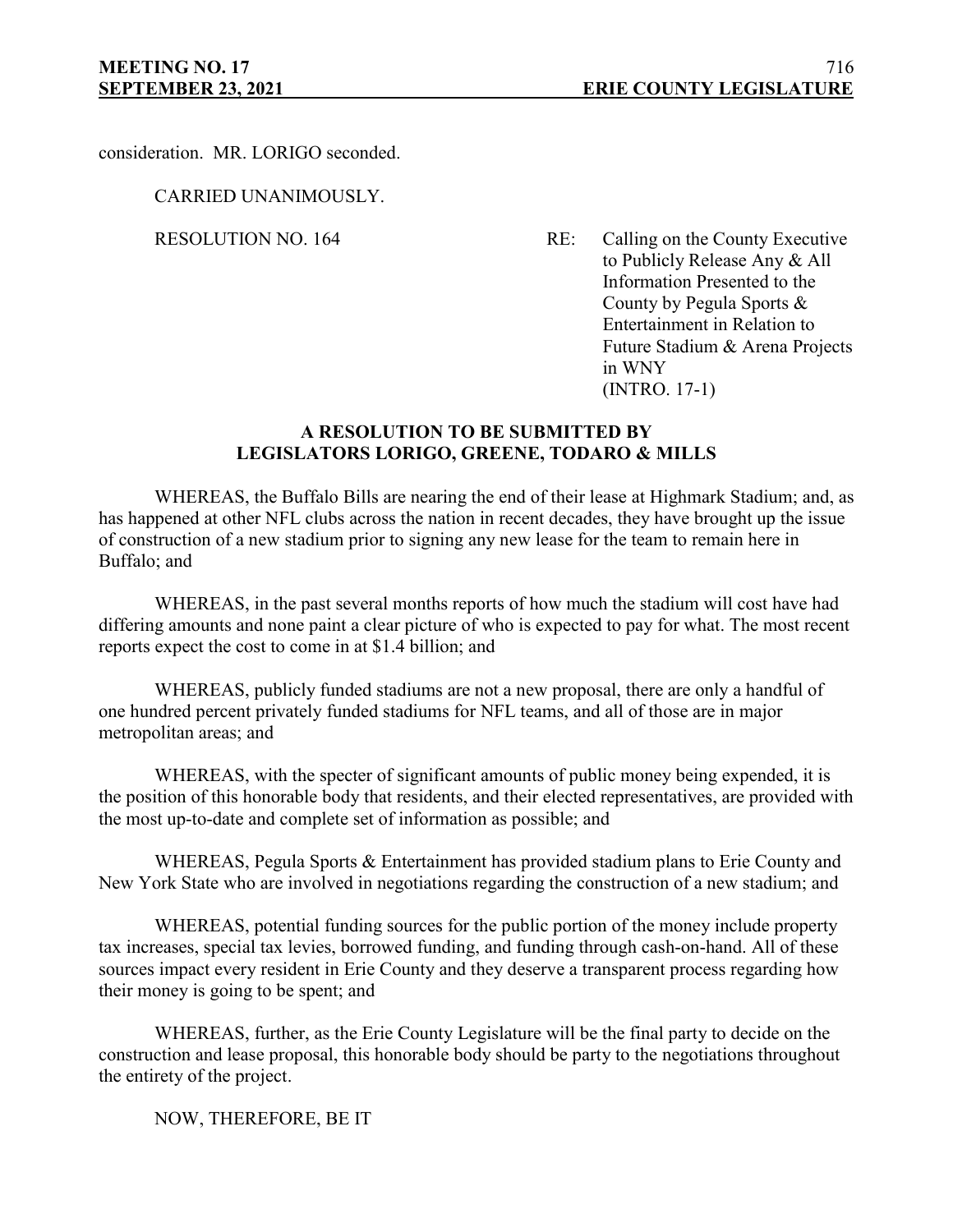RESOLVED, that this honorable body hereby directs County Executive Poloncarz to release the full unredacted stadium study regarding the construction of a new Bills Stadium publicly and to submit to the Erie County Legislature a list of all persons, officials, and employees who have been provided the study; and be it further

RESOLVED, in a further effort to promote transparency, this honorable body hereby calls on Pegula Sports & Entertainment and Governor Hochul to also release copies of the stadium study to the public; and be it further

RESOLVED, that this honorable body hereby requests the ability of any and all members of the Erie County Legislature to be appraised of and invited to any meetings among local officials, Pegula Sports & Entertainment, and New York State regarding negotiations for construction of a new Bills stadium; and be it further

RESOLVED, that certified copies of this Resolution be forwarded to the Erie County Executive Mark C. Poloncarz, the Erie County Attorney's Office, Pegula Sports & Entertainment, Governor Kathy C. Hochul's Office and any other party deemed necessary and proper.

MS. CHIMERA moved to amend the resolution. MS. VINAL seconded.

MR. LORIGO moved to amend the amendment. MR. MILLS seconded.

CHAIR BASKIN directed that a roll-call vote be taken.

CHAIR BASKIN moved the previous question, the motion to amend the amendment, and directed that a roll-call vote be taken.

AYES: MR. GREENE, MR. LORIGO, MR. MILLS, MR. TODARO, MR. GILMOUR and MS. VINAL. NOES: CHAIR BASKIN, MS. CHIMERA, MR. HARDWICK and MR. JOHNSON. (AYES: 6; NOES: 4)

# CARRIED.

Delete the Amendment's First Resolve Clause in its Entirety and Replace with the Following:

RESOLVED, that, if he, his staff, his agents or representatives are in possession of said document, this honorable body hereby directs the Erie County Executive to release the unredacted Pegula Sports and Entertainment stadium study regarding the construction of a new Buffalo Bills stadium and lease extension; and be it further

\*\*\*\*\*CHAIR BASKIN directed that the Legislature enter into recess at 12:22 p.m.

\*\*\*\*\*CHAIR BASKIN reconvened the Legislature at 12:27 p.m.

All members present except Legislator Meyers.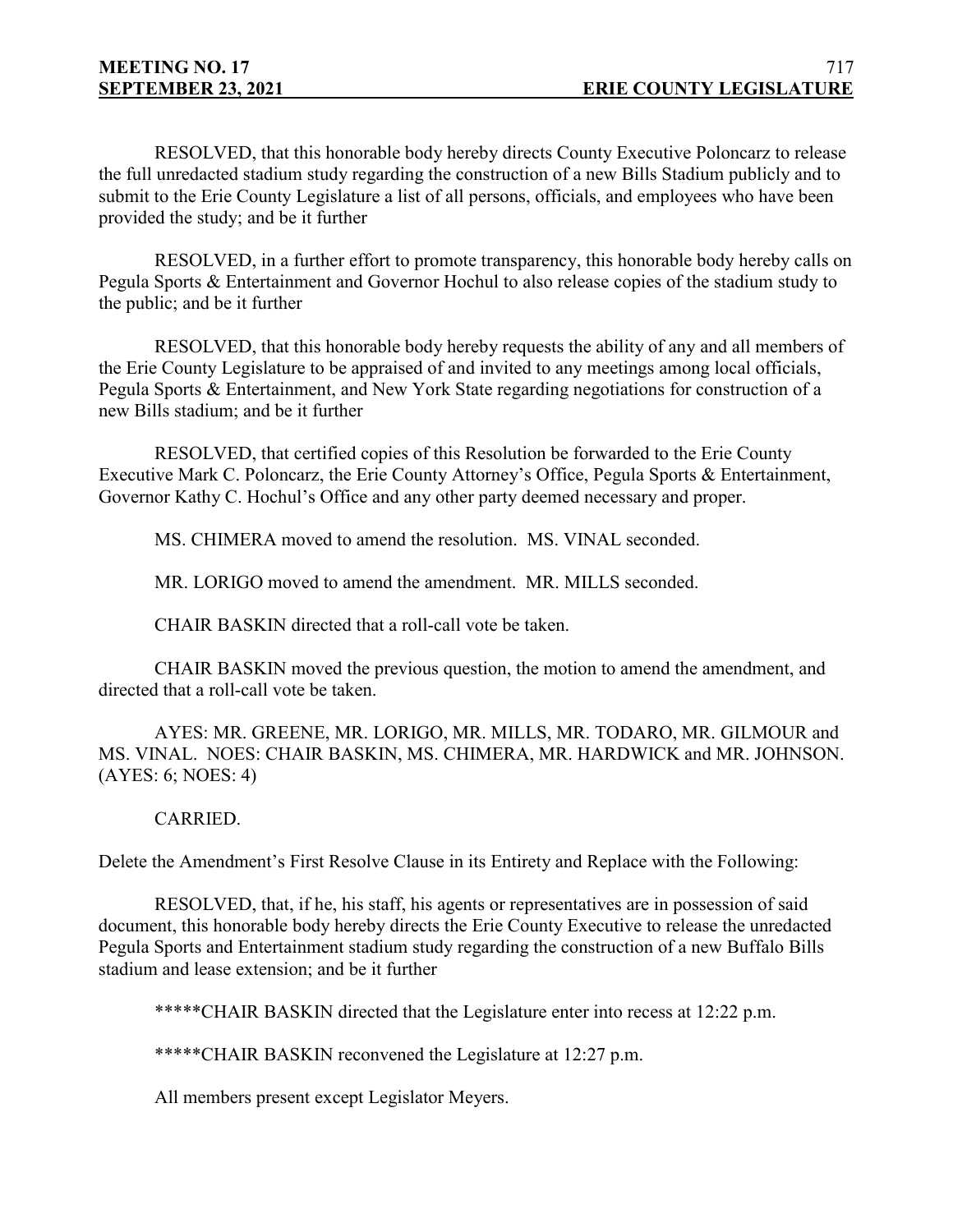CHAIR BASKIN moved the question on the approval of the amendment as amended, and directed that a roll-call vote be taken.

AYES: MR. GREENE, MR. LORIGO, MR. MILLS, MR. TODARO, MR. GILMOUR, MR. HARDWICK and MS. VINAL. NOES: CHAIR BASKIN, MS. CHIMERA and MR. JOHNSON. (AYES: 7; NOES: 3)

CARRIED.

Amend the Resolution Title to Read:

Calling on the County Executive, Governor and Pegula Sports and Entertainment (PSE) to Release the PSE Study Concerning the Buffalo Bills Stadium

Amend the Resolution by adding the following co-sponsors:

CHAIR BASKIN, MS. CHIMERA, MR. HARDWICK, MR. JOHNSON, MR. GILMOUR and MS. VINAL.

Delete the First Resolve Clause in its Entirety and Replace with the Following:

RESOLVED, that, if he, his staff, his agents or representative are in possession of said document, this honorable body hereby directs the Erie County Executive to release the unredacted Pegula Sports and Entertainment stadium study regarding the construction of a new Buffalo Bills stadium and lease extension; and be it further

Delete the Third Resolve Clause in its entirety and Replace with the Following:

RESOLVED, that this honorably body requests that the County Administration provide regular updates to the Legislature during negotiations concerning the construction of a new Buffalo Bills stadium; and be it further

MR. LORIGO moved to further amend the resolution. MR. MILLS seconded.

MR. LORIGO withdrew his motion to amend.

GRANTED.

MR. LORIGO moved to further amend the resolution. MR. TODARO seconded.

CHAIR BASKIN directed that a roll-call vote be taken.

AYES: MR. GREENE, MR. LORIGO, MR. MILLS, and MR. TODARO. NOES: CHAIR BASKIN, MS. CHIMERA, MR. GILMOUR, MR. HARDWICK, MR. JOHNSON and MS. VINAL. (AYES: 4; NOES: 6)

FAILED.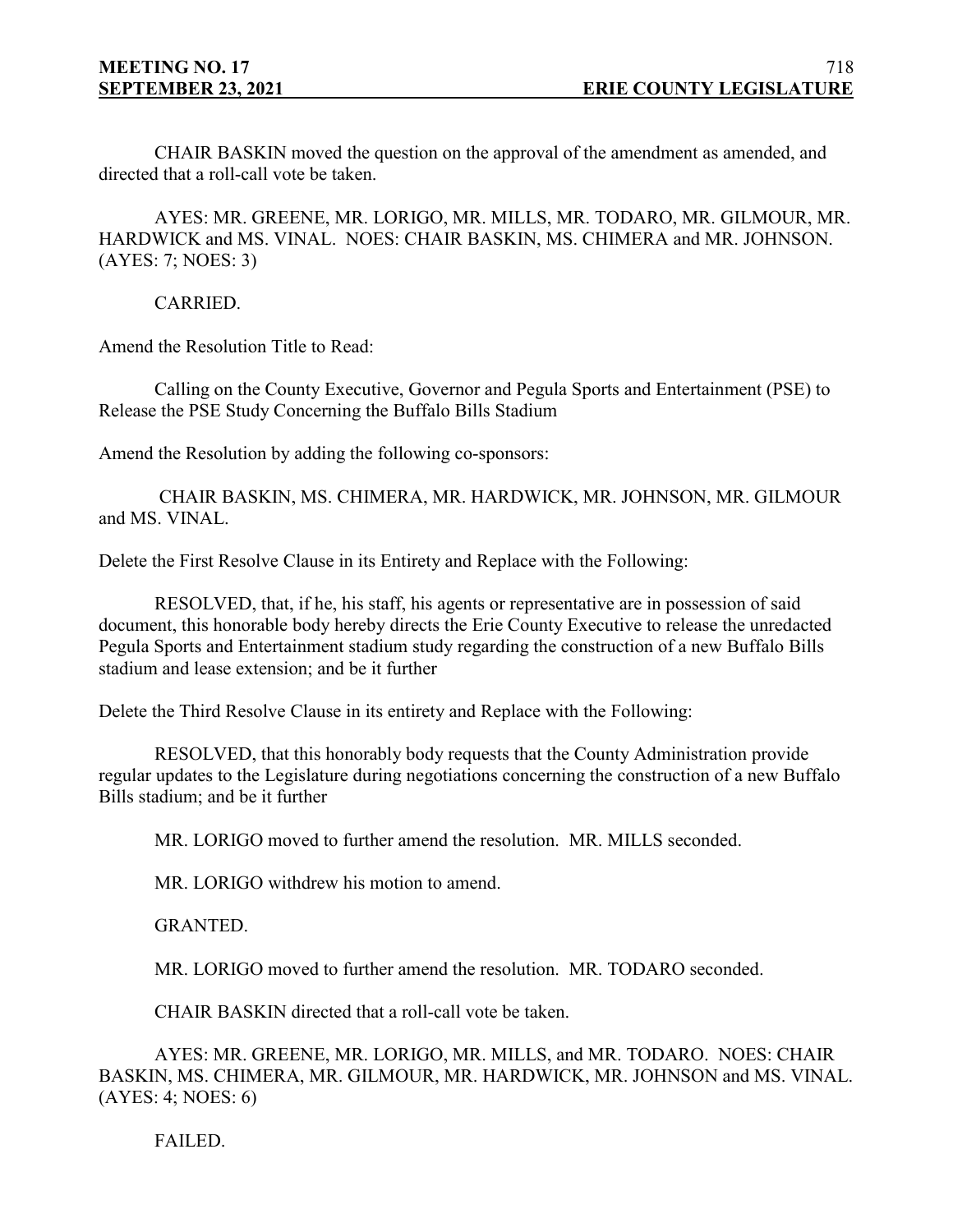MS. CHIMERA moved to approve the resolution as amended. MR. GILMOUR seconded.

CHAIR BASKIN directed that a roll-call vote be taken.

AYES: MR. GREENE, MR. LORIGO, MR. MILLS, MR. TODARO, CHAIR BASKIN, MS. CHIMERA, MR. GILMOUR, MR. HARDWICK, MR. JOHNSON and MS. VINAL. NOES: None. (AYES: 10; NOES: 0)

CARRIED UNANIMOUSLY.

Item 49 – MS. CHIMERA presented the following resolution and moved for immediate consideration and approval. MS. LORIGO seconded.

CARRIED UNANIMOUSLY.

RESOLUTION NO. 165 RE: Extending the Deadline for the EC Advisory Committee on Reapportionment to Issue Its Recommendations to the Legislature (INTRO. 17-2)

## **A RESOLUTION TO BE SUBMITTED BY CHAIR BASKIN**

WHEREAS, every ten years, following the release of the US Bureau of the Census data showing population for Erie County, as required under Section 210 of the Erie County Charter, the Erie County Legislature impanels an Erie County Advisory Committee on Reapportionment to make recommendations to the County Legislature on whether and how the County Legislature should be reapportioned consistent with federal and state law; and

WHEREAS, the 2020 Census data was released by the Bureau of the Census on August 11, 2021; and

WHEREAS, the Erie County Legislature established the Erie County Advisory Committee on Reapportionment in March 2021 and the Committee commenced its operations on September 17, 2021; and

WHEREAS, Section 210 of the Charter prescribes the actions and time frame under which the Erie County Advisory Committee on Reapportionment is to act; and

WHEREAS, Section 210 states that the "advisory committee shall submit its final report to the County Legislature within sixty days of its appointment or within sixty days of the official release of certified federal census data for Erie County, whichever is later. At any time prior to the expiration of this term, the County Legislature may extend such term once, for a period not to exceed thirty days"; and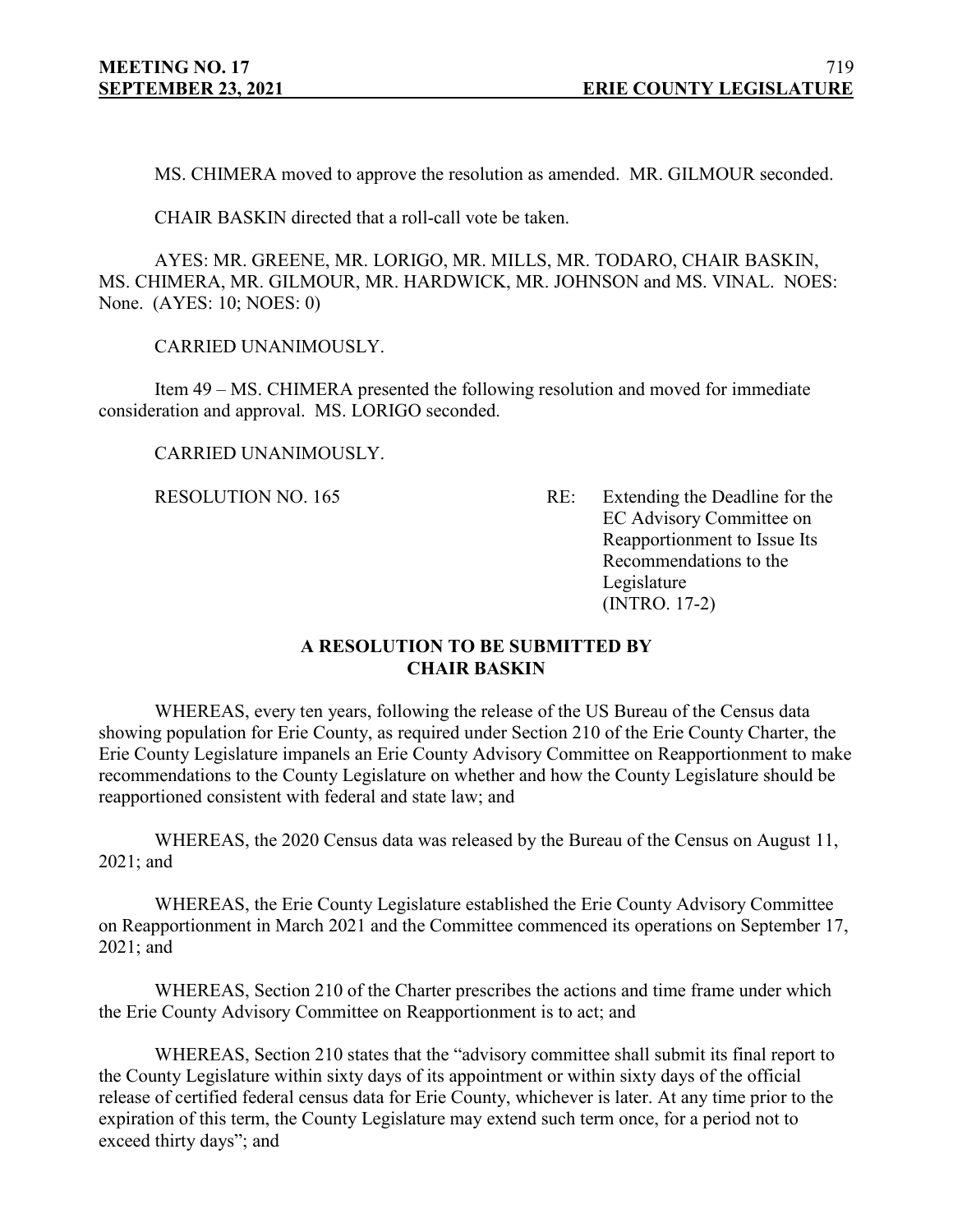WHEREAS, the Chairwoman of the Erie County Advisory Committee on Reapportionment has requested a thirty-day extension of the time frame for the Committee to make its recommendations to the Legislature, seeking to extend the deadline from October 11, 2021.

NOW, THEREFORE, BE IT

RESOLVED, that in accordance with Section 210 of the Erie County Charter, the Erie County Legislature does hereby extend the time frame under which the Erie County Advisory Committee on Reapportionment will issue its recommendations to the Legislature, and hereby grants an extension for the Committee to make such recommendations, with the new deadline to be no later than November 10, 2021; and be it further

RESOLVED, that certified copies of this resolution be transmitted to Danise Wilson, Chair of the Erie County Advisory Committee on Reapportionment, and to the County Attorney.

Item 50 – CHAIR BASKIN directed that the following resolution be referred to the HEALTH & HUMAN SERVICES COMMITTEE.

GRANTED.

INTRO. 17-3 from LORIGO, TODARO, GREENE & MILLS. Urging the Buffalo Bills to Provide an Opt-In Exemption of a Recent Negative COVID-19 Test to Allow Attendance at Highmark Stadium & KeyBank Center.

# **COMMUNICATIONS DISCHARGED FROM COMMITTEE**

None.

# **SUSPENSION OF THE RULES**

None.

# **COMMUNICATIONS FROM ELECTED OFFICIALS**

# FROM CHAIR BASKIN

Item 51 – (COMM. 17E-1) Appointment to the ECCSAB

Received and referred to the PUBLIC SAFETY COMMITTEE.

# FROM LEGISLATOR LORIGO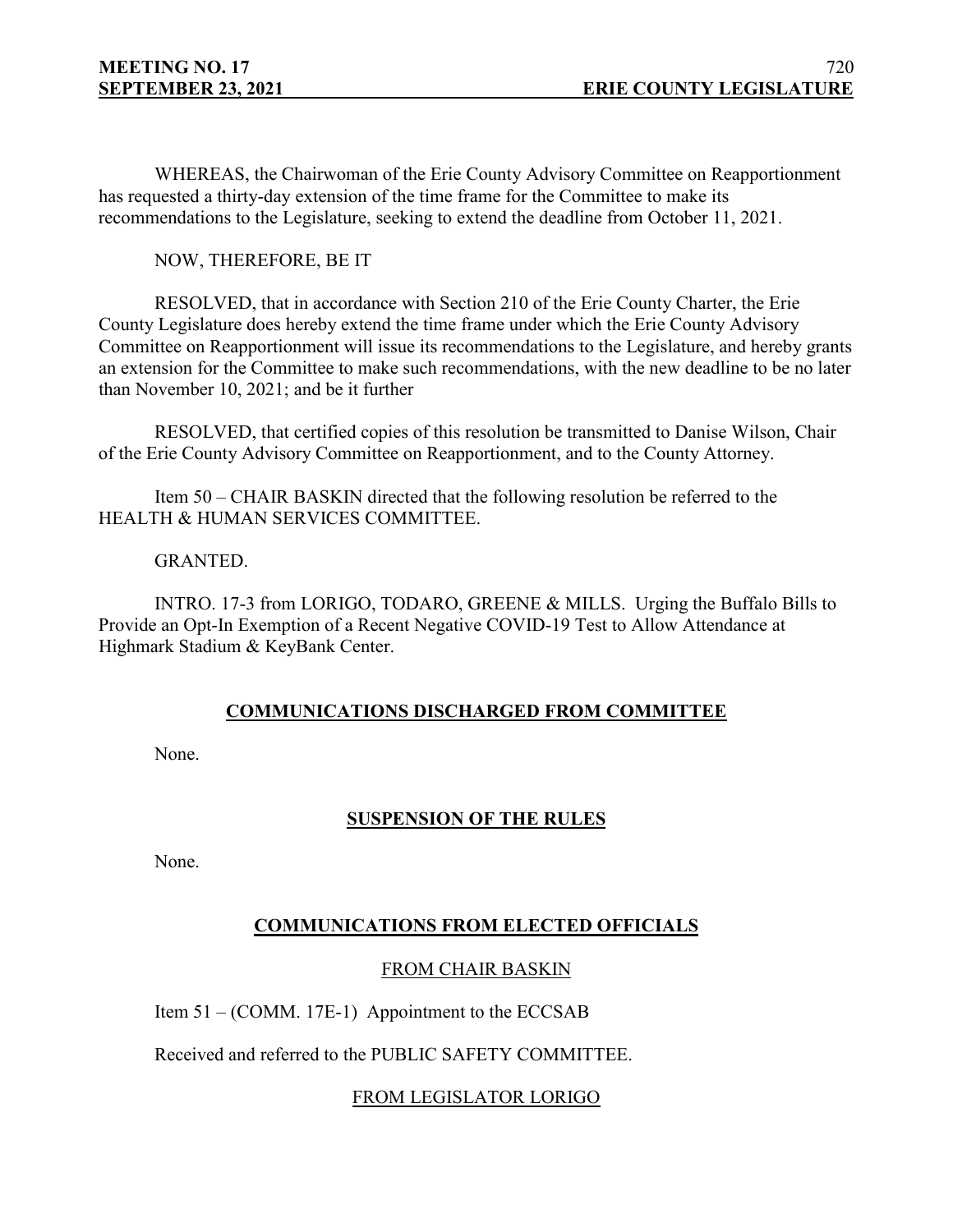Item 52 – (COMM. 17E-2) Replacement of Minority Leader Appointment to the EC Advisory Committee on Reapportionment

Received, filed and printed.

September 16, 2021

Hon. Robert M. Graber, Clerk Erie County Legislature 92 Franklin Street, 4<sup>th</sup> Floor Buffalo, New York 14202

Re: Replacement of Minority Leader Appointment to the Erie County Advisory Committee on Reapportionment

Dear Clerk Graber:

Pursuant to Article 2, Section 210 of the Erie County Charter, the Minority Leader is required to appoint five members of the Advisory Committee on Reapportionment. Due to an unforeseen conflict my appointee, Guy R. Marlette, needed to resign from his appointment. To fill Mr. Marlette's vacancy, I hereby appoint the following individual to the Advisory Committee:

> Scott S. Allen Jr. 233 Richmond Ave, Unit 17 Buffalo, New York 14222

Mr. Allen's resume is appended to this letter as is Mr. Marlette's letter of resignation. I appreciate your time and attention in this matter.

Sincerely,

JOSEPH C. LORIGO Joseph C. Lorigo Erie County Legislature

# FROM THE COUNTY EXECUTIVE

Item 53 – (COMM. 17E-3) Escalator Renovation Bids - Buffalo & EC Main Library

Item 54 – (COMM. 17E-4) Granting National Grid a Permanent Easement, Town of Tonawanda

The above two items were received and referred to the ECONOMIC DEVELOPMENT COMMITTEE.

Item 55 – (COMM. 17E-5) Engineering Services for Design & Construction Phases - Chestnut Ridge Park, Orchard Park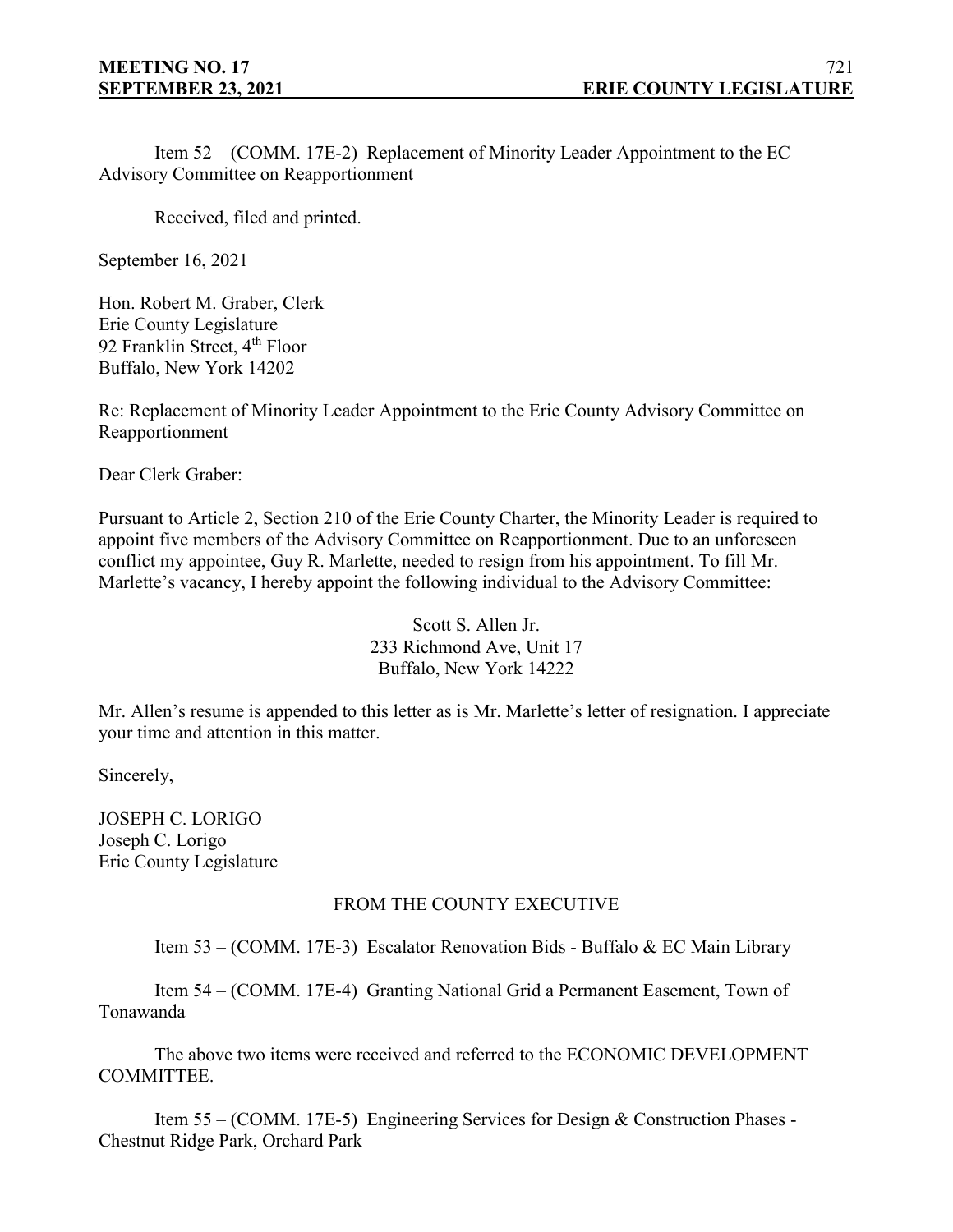Received and referred to the ENERGY & ENVIRONMENT COMMITTEE.

Item 56 – (COMM. 17E-6) NYSDOT Multi-Modal Capital Project Agreements, Various Towns

Item 57 – (COMM. 17E-7) EC Youth Detention Facility HVAC Upgrades

The above two items were received and referred to the ECONOMIC DEVELOPMENT COMMITTEE.

Item 58 – (COMM. 17E-8) GIS Coordination Project Extension - WNY Stormwater Coalition

Item 59 – (COMM. 17E-9) ECSD Nos. 1, 3, 6 & 8 - Engineering Term Contract Agreement

The above two items were received and referred to the ENERGY & ENVIRONMENT COMMITTEE.

Item 60 – (COMM. 17E-10) Authorization to Accept Benefit Enrollment Center 2021-2023 Grant Funding

Received and referred to the HEALTH & HUMAN SERVICES COMMITTEE.

### FROM THE COMPTROLLER

Item  $61 - (COMM. 17E-11)$  Sales Tax Receipt for  $07/2021$ 

Received and referred to the FINANCE & MANAGEMENT COMMITTEE.

### FROM THE COUNTY EXECUTIVE & SHERIFF

Item 62 – (COMM. 17E-12) Body Camera Program Expansion & Contract Amendment

Received and referred to the PUBLIC SAFETY COMMITTEE.

### FROM THE COUNTY EXECUTIVE

Item 63 – (COMM. 17E-13) Acceptance of a Performance Incentive Initiative Award

Received and referred to the HEALTH & HUMAN SERVICES COMMITTEE.

## **COMMUNICATIONS FROM THE DEPARTMENTS**

### FROM THE DEPUTY COMMISSIONER, ENVIRONMENT & PLANNING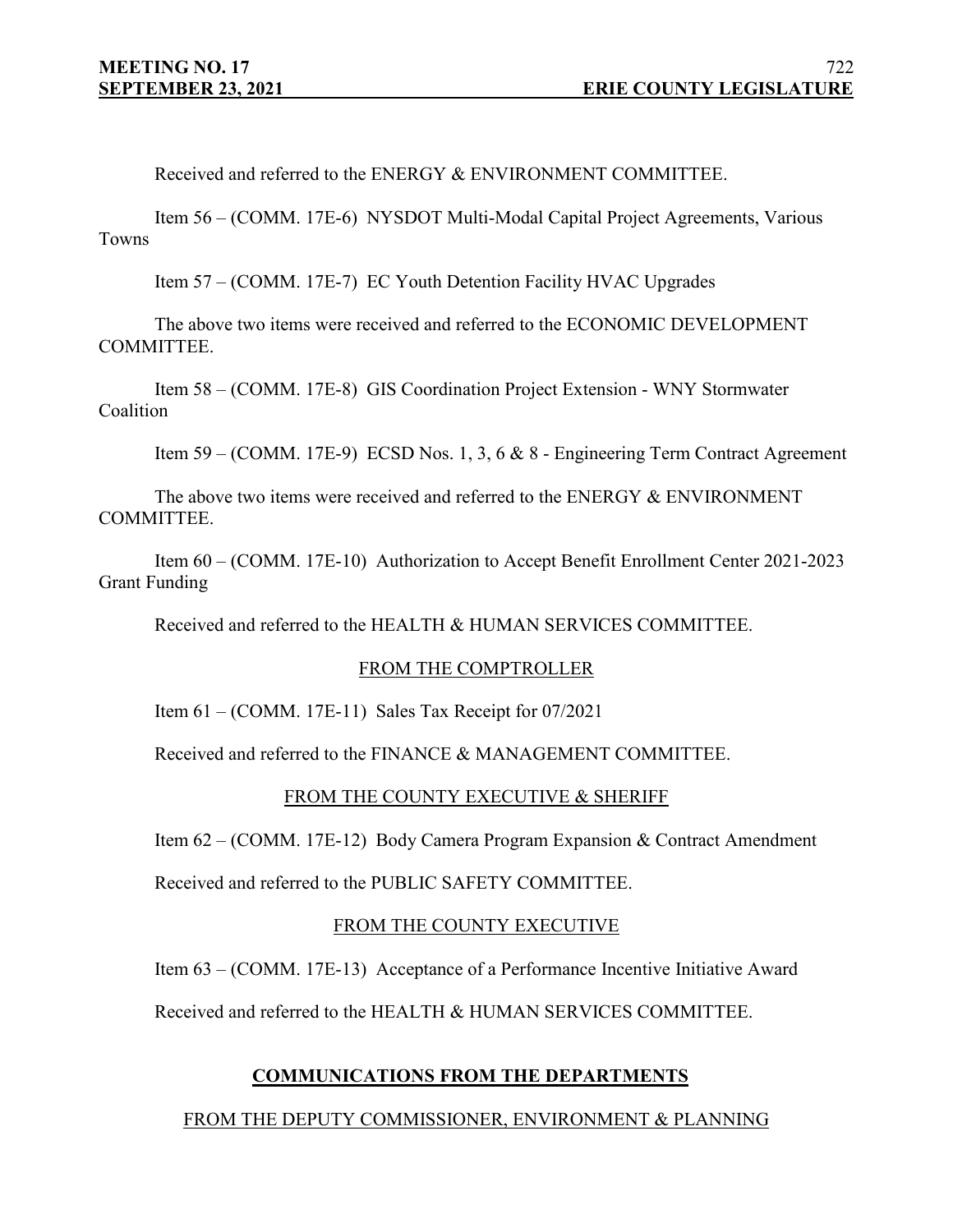Item 64 – (COMM. 17D-1) ECSD No. 3 - Southtowns Advanced Wastewater Treatment Facility Expansion

Received and referred to the ENERGY & ENVIRONMENT COMMITTEE.

# FROM THE DEPUTY COMPTROLLER

Item 65 – (COMM. 17D-2) Law Department Spending - 07/2021

Received and referred to the FINANCE & MANAGEMENT COMMITTEE.

# FROM THE COMMISSIONER OF HEALTH

Item 66 – (COMM. 17D-3) Updated Nursing Home Outbreak Information - 08/2021

Item 67 – (COMM. 17D-4) EC COVID-19 Update

The above two items were received and referred to the HEALTH & HUMAN SERVICES COMMITTEE.

# FROM THE DIRECTOR OF BUDGET & MANAGEMENT

Item 68 – (COMM. 17D-5) CARES Act Coronavirus Relief Fund Consumption Report

Received and referred to the FINANCE & MANAGEMENT COMMITTEE.

# **COMMUNICATIONS FROM THE PEOPLE AND OTHER AGENCIES**

# FROM THE WEST FALLS CONSERVATION SOCIETY

Item 69 – (COMM. 17M-1) Letter Concerning LL Intro. 1-1 (2021)

Received and filed.

# FROM THE ASSOCIATION OF EC GOVERNMENTS

Item 70 – (COMM. 17M-2) Letter Concerning INTRO. 15-6 (2021)

Received and referred to the PUBLIC SAFETY COMMITTEE.

# FROM THE MEMBERS OF EC EMERGENCY CHILD CARE TASK FORCE

Item 71 – (COMM. 17M-3) Letter Concerning COMM. 16E-43 (2021)

Received and filed.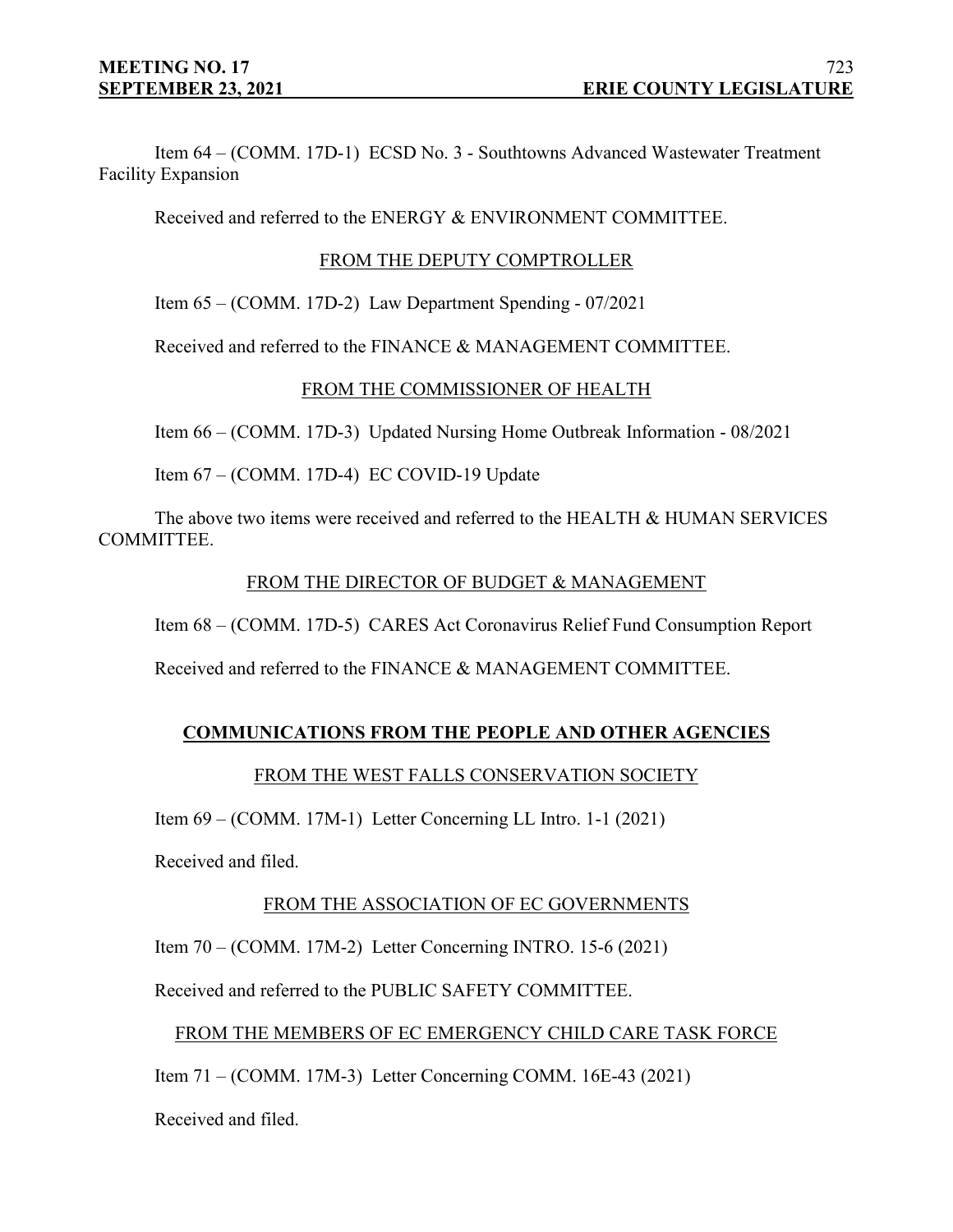# FROM NYS SENATOR GALLIVAN

Item 72 – (COMM. 17M-4) Letter to County Executive Concerning LL Intro. 1-1 (2021)

Received and filed.

### FROM GUY R. MARLETTE

Item 73 – (COMM. 17M-5) Resignation of 2021 EC Advisory Committee on Reapportionment

Received and referred to the GOVERNMENT AFFAIRS COMMITTEE.

### FROM DANISE WILSON

Item 74 – (COMM. 17M-6) Request for Time Extension for EC Advisory Committee on Reapportionment Report

Received and referred to the GOVERNMENT AFFAIRS COMMITTEE.

## **ANNOUNCEMENTS**

Item 75 – Chair Baskin announced that committee meetings will be held on Thursday, September 30, 2021, and that the schedule will be distributed. Chair Baskin further announced that the next session will be held on Thursday, October 7, 2021.

## **MEMORIAL RESOLUTIONS**

Item 76 – Legislator Hardwick requested that when the Legislature adjourns, it do so in memory of Linda George and Fred Fisher.

Item 77 – Legislator Todaro requested that when the Legislature adjourns, it do so in memory of David Frederick and Marveen C. "Rene" Pease.

## **ADJOURNMENT**

Item 78 - At this time, there being no further business to transact, CHAIR BASKIN announced that the Chair would entertain a Motion to Adjourn.

MR. JOHNSON moved that the Legislature adjourn until Thursday, October 7, 2021at 12:00 p.m. Eastern Standard Time. MR. GILMOUR seconded. MR. LORIGO voted in the negative.

CARRIED. (9-1)